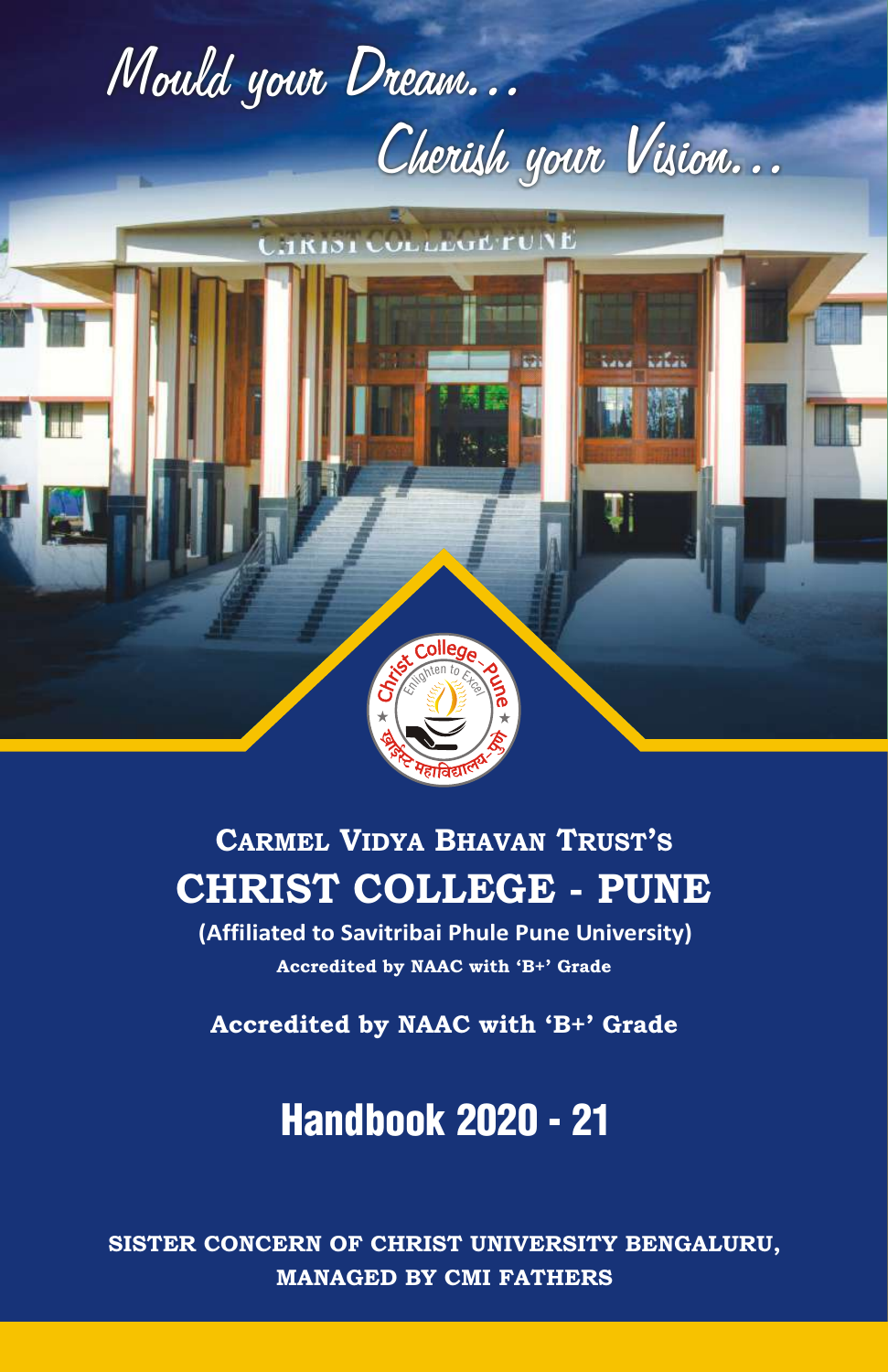# **Carmel Vidya Bhavan Trust's CHRIST COLLEGE - PUNE**

**(Estd. 2007) Affiliated to Savitribai Phule Pune University I D No. PU/PN/ASC/269/2007 Recognised by Govt. of Maharashtra Permanently on 'No-Grant' Basis Recognised as Religious Minority Institution Vide Government of Maharashtra Letter No.** 31. शै. सं. / २००९ / ११३५ / प्र. क्र. ३९ / २००९ का १ दि. ११-१२-२००९ **Accredited by NAAC with B+ Grade**



### **ARTS, COMMERCE, SCIENCE CO-ED., GRADUATE AND POST GRADUATE COLLEGE**

### **HAND BOOK 2020 – 2021**

| Blood Group: ______________ |
|-----------------------------|
|                             |
|                             |
|                             |
|                             |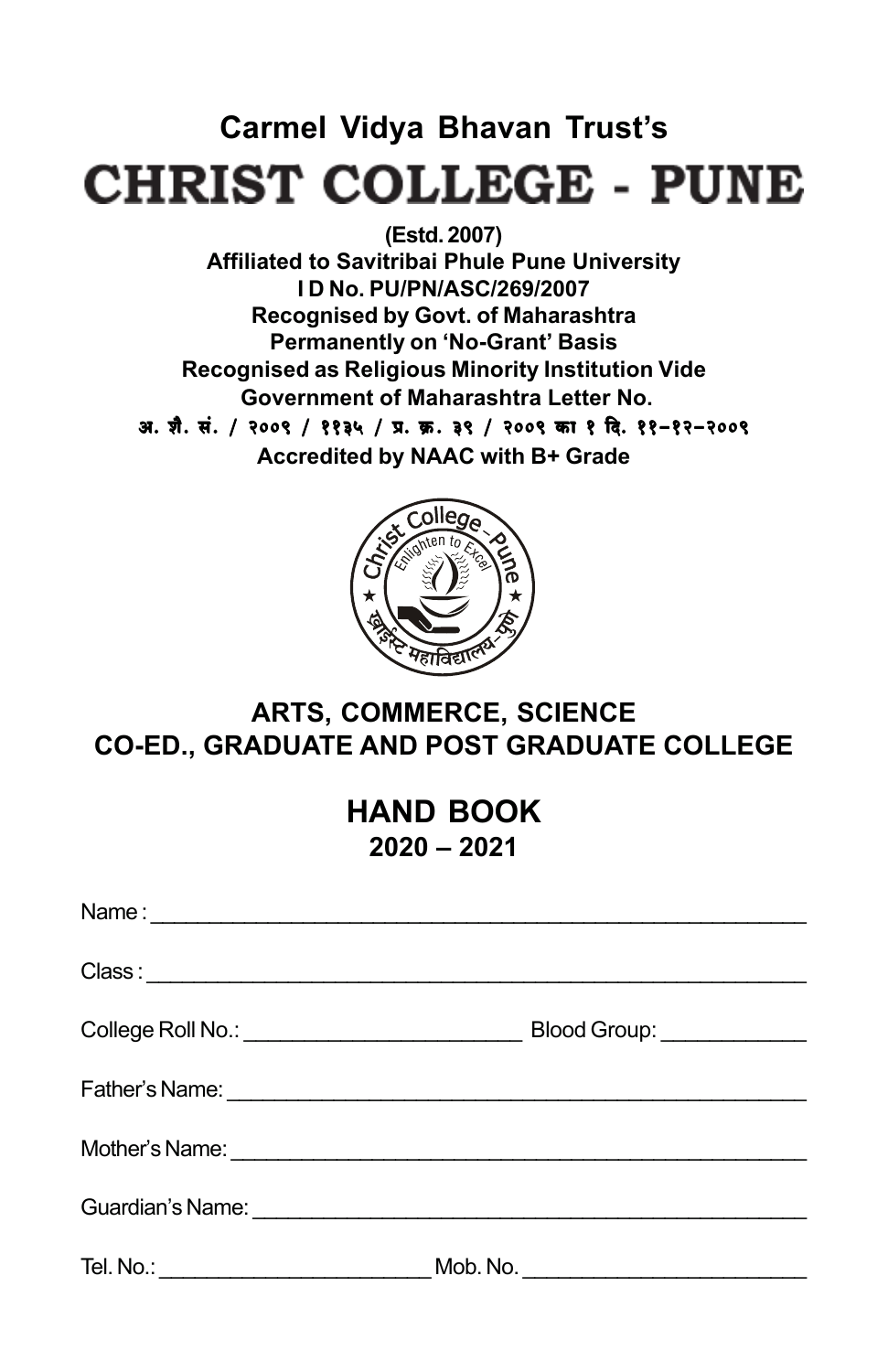# **CONTENTS**

| ❖ | The Institution                                     | .        | .        |   | 3  |
|---|-----------------------------------------------------|----------|----------|---|----|
| ❖ | Our Heritage                                        | $\cdots$ | .        | . | 3  |
| ❖ | Our Inspiration                                     | $\cdots$ | .        | . | 3  |
| ❖ | Our Vision, Our Mission                             |          | .        |   | 4  |
| ❖ | <b>Core Values</b>                                  | .        | .        | . | 5  |
| ❖ | <b>Courses Offered</b>                              | $\cdots$ | .        | . | 6  |
| ❖ | Fee Regulations                                     | .        | .        | . | 6  |
| ❖ | The Infrastructure & Other Facilities               |          | .        | . | 6  |
| ❖ | The Campus Culture                                  |          | .        |   | 9  |
| ❖ | <b>Responsibilities of Parents</b>                  |          | .        |   | 21 |
| ❖ | Syllabus                                            | .        | . .      | . | 22 |
| ❖ | Academic Calendar                                   | .        | $\cdots$ | . | 42 |
| ❖ | Rules for Journal Submission (Practical)            |          | .        |   | 55 |
| ❖ | University Rules for Passing in<br>Various Subjects |          |          |   | 56 |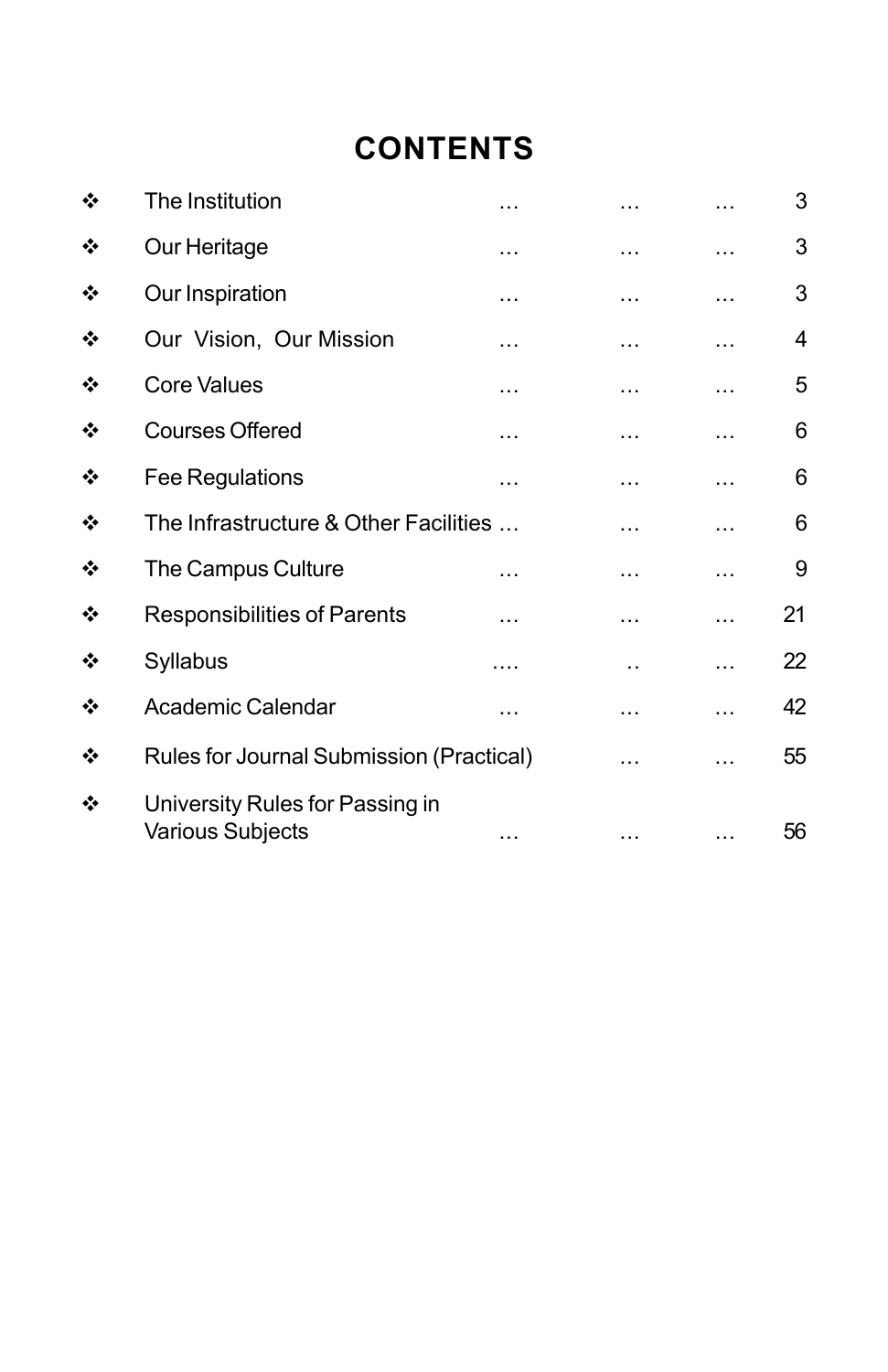### **THE INSTITUTION**

Christ College, Pune came into existence in the academic year 2007 – 2008. The college is affiliated to the Savitribai Phule Pune University. The college offers BA, B.Com, B.Sc. (Computer Science) B.Sc, BBA, BBA (IB), BBA (CA), M.Com and M.Sc (Computer Science) Courses.

It has become the first choice of the best and the brightest. The highly disciplined and clean campus provides the right atmosphere for systematic learning. Giving maximum importance to quality education, Christ College aims at the overall development of the students so as to equip them to effectively face the challenges of the modern world.

Christ College promotes a worldview in which the entire humanity is one family. It is very secular in its outlook. Students of all caste, creed and language make it their 'home away from home' and enjoy the campus life here, in harmony.

### **OUR HERITAGE**

Christ College Pune is well rooted in the noble tradition founded on the educational vision of Blessed Kuriakose Elias Chavara, the founder of the CMI congregation, which manages the Institution.

The Carmelites of Mary Immaculate (CMI), the first indigenous religious congregation of India with more than 2000 members, is rendering service to humanity in pastoral, educational and social fields, aiming at the integral development of the nation. The CMI Congregation manages 405 schools, 16 degree colleges, 8 B.Ed. colleges, 9 Technical Institutes, 2 Engineering colleges, 1 Medical college and 1 University across the country.

### **OUR INSPIRATION**

St. Kuriakose Elias Chavara (1805-1871)



St. Chavara, a great visionary and pioneer in the field of

education and a great social reformer of Kerala, formulated the CMI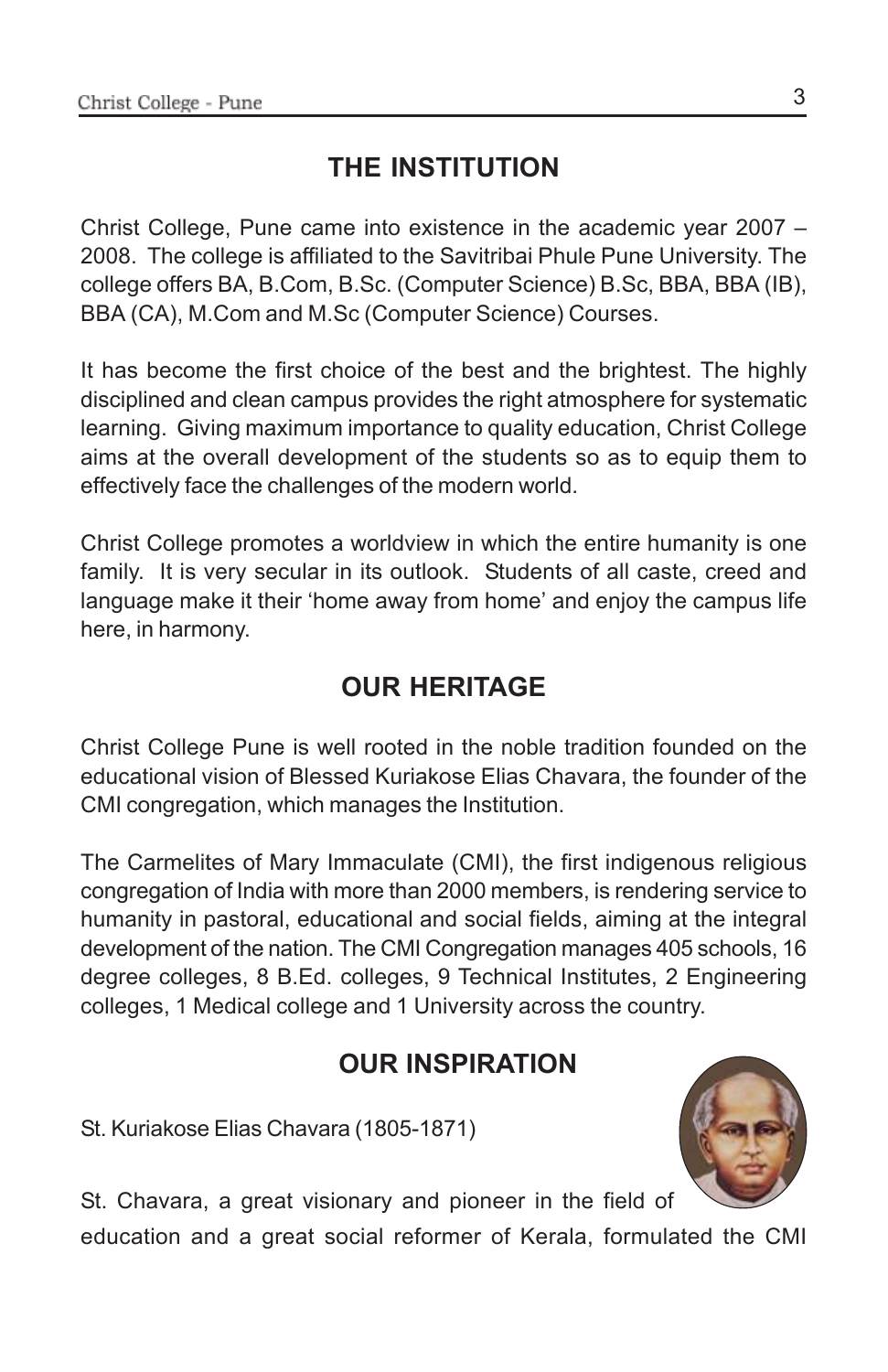Congregation in the year 1831. Endowed with exceptional leadership and creative skills, his teachings based on practical knowledge, were of profound importance to bring positive changes in society. He identified intellectual development as the first step towards social welfare which resulted in establishing numerous educational institutions across the country. Continuing this yeoman service, the CMI institutions focus on nurturing individuals holistically, bringing about integral development of the society as a whole. A true Karma Yogi, a man of selfless action, St Chavara inspires and leads us to continue his vision and mission.

### **OUR VISION**

Inspired by the perennial response to the age old aspirations of the Rishis of our Arsha Bharatha expressed in the Upanishadic prayer; "Thamasoma Jyothirgamaya", Christ College, Pune has taken "Enlighten to Excel" as its Motto. The attainment of true knowledge makes one enlightened so that one can lead oneself and others on the path of truth and achieve intellectual and ethical excellence.

### **OUR MISSION**

As a C.M.I. Educational Institution, the college regards education as integral to the formation of the human person for the fulfillment of his/her individual and social responsibilities. The college aims at forming leaders who are intellectually competent, spiritually mature, morally upright, psychologically integrated, physically healthy and socially responsible, individuals who are open to grow and champion the cause of justice, love, truth and peace.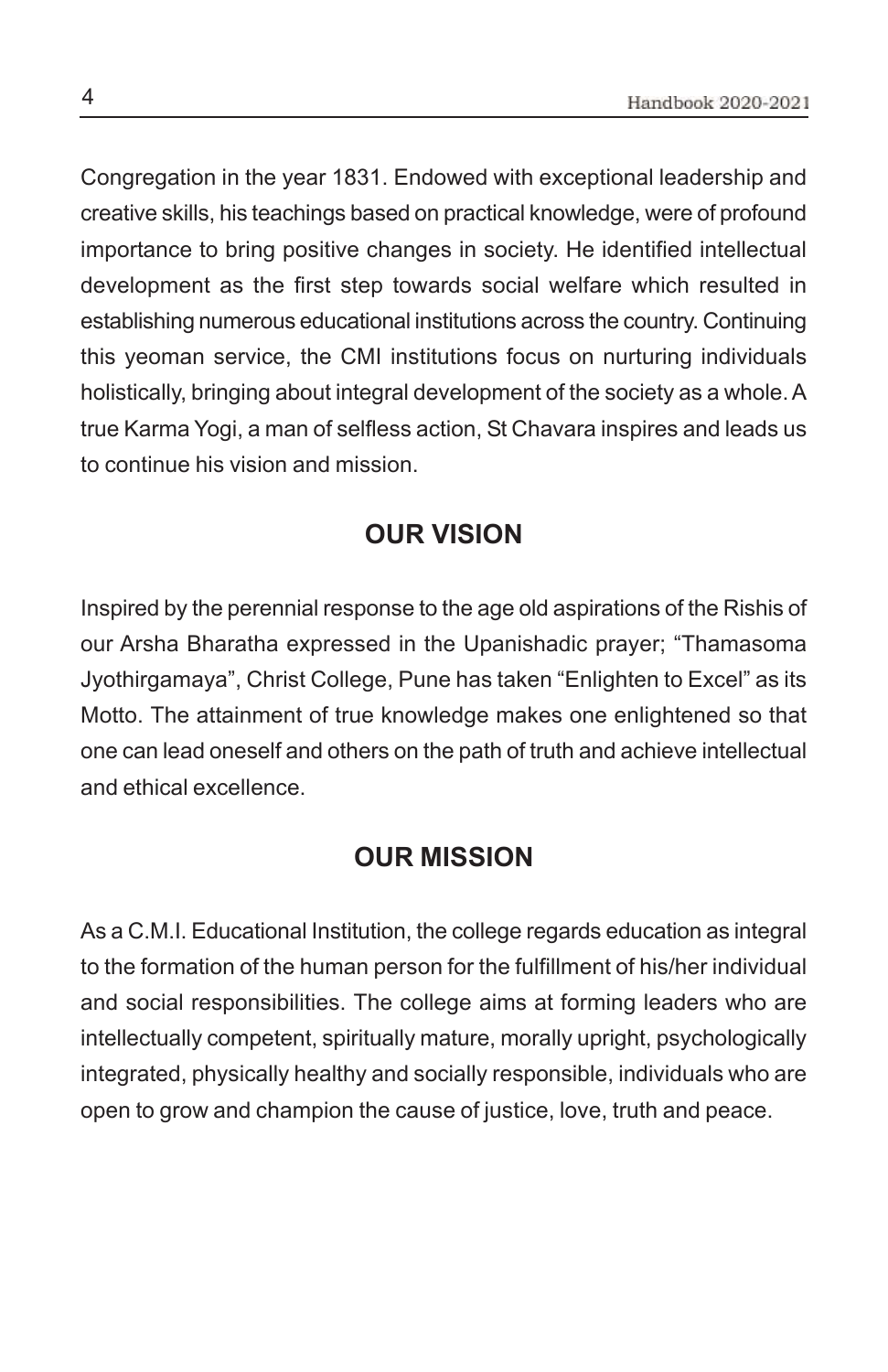### **CORE VALUES**

The values our students imbibe are an integral part of their personal growth. As part of our value-clarification, we have prioritized our core values as follows and they help us all in conflict resolution.

> *Faith in God Moral Uprightness Social Responsibility Pursuit of Excellence*



### **College Pledge**

We, / Christites, / hereby / pledge to be /

an integral part of our college/ by imbibing /

the core values/ and strengthening /

the vision and mission/ of our Alma Mater.

We / sincerely strive / to uphold / the motto /

'Enlighten to Excel'/ with/ utmost loyalty/

and integrity,/ aspiring to develop/ our best potential/

for the betterment of humanity.

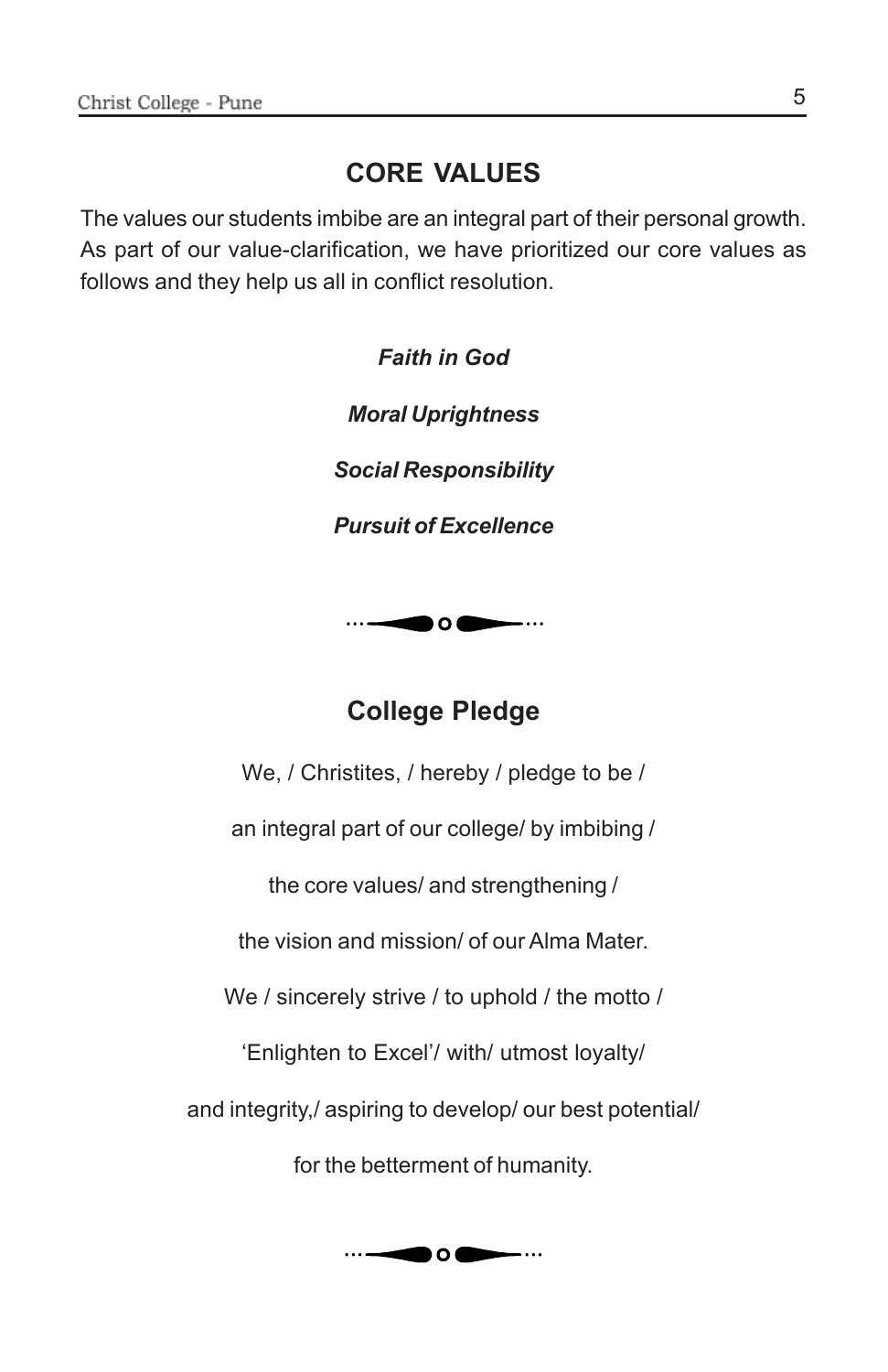### **COURSES OFFERED**

The following courses are offered in the college:

| 1. B.A.                                 | B. Sc. | B.B.A (CA)      |
|-----------------------------------------|--------|-----------------|
| 2. B. Com                               | B.B.A  | M.Com.          |
| 3. B. Sc. (Computer Science) B.B.A.(IB) |        | M.Sc (Comp.Sc.) |

### **FEE REGULATIONS**

• Students must collect the fee challan from the college office and remit the amount at the **The Catholic Syrian Bank**

### • **Bank Details:**

A/c Name: CHRIST COLLEGE PUNE (FEES) A/c No.: 028201220633195001 Bank Name : The Catholic Syrian Bank Ltd. Branch: Ramwadi IFS Code: CSBK0000282

- Submit college copy of challan to office immediately on payment as a token of payment of fees.
- Students have the option of submitting their fees in four installments as follows:
	- 1. Admission Time
	- 2. On or before 30<sup>th</sup> September 2020
	- 3. On or before 30th December 2020
	- 4. On or before 28<sup>th</sup> February 2021

Defaulters have to pay fine as follows:

 After the end of the prescribed date, an additional fine of Rs. 100/- will be charged per month.

### **THE INFRASTRUCTURE & OTHER FACILITIES**

**Library:** Christ College's library subscribes to all the important newspapers and magazines and has an excellent collection of books and journals which provides the right ambience for self-study and research.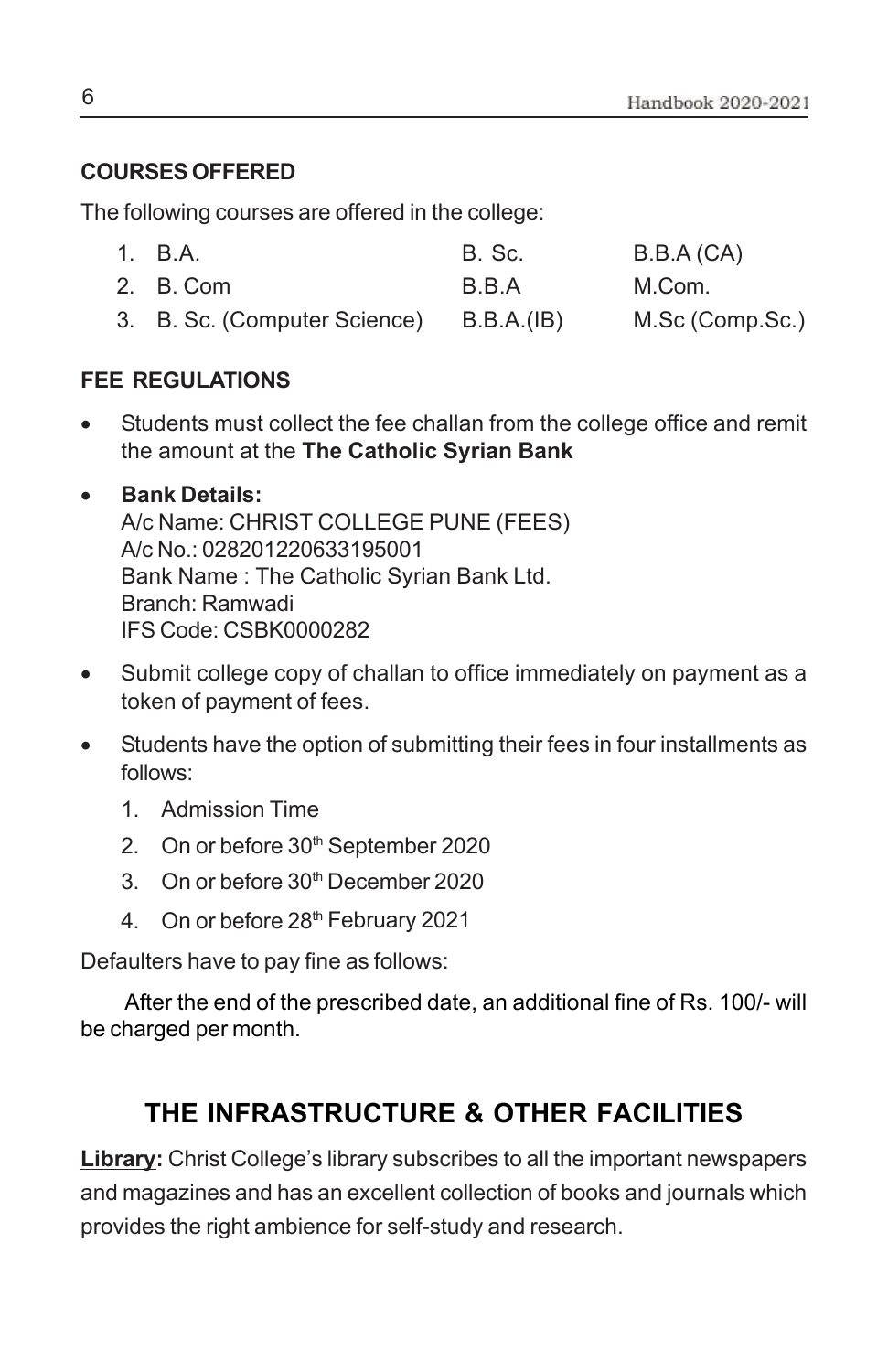**Laboratories:** The College has well equipped modern laboratories for Commerce, Physics, Chemistry, Computer Science and Electronics. These labs facilitate enhancement of the theoretical knowledge already acquired in classrooms by providing them opportunities to do the prescribed experiments.

**Sports:** The sports facilities on the campus make the students attain physical growth and sportsman-spirit. Intra-collegiate and inter-collegiate tournaments and the sports day showcase the skill and talents of our students in sports. Special coaching camps are held for football, basketball, volleyball and badminton under the guidance of the Director, Physical Education.

**Gymnasium:** The College boasts of a well-facilitated gym, with modern amenities and well-maintained equipments, for the fitness requirements of our students.

**The Bank:** A branch of the Catholic Syrian Bank on the campus takes care of the banking needs of the college. Students and their parents can also avail its services, if required.

**Cafetaria:** The College has a good hygienic canteen for the students. Snacks, tea, cold drinks, break fast, lunch etc. are served at a reasonable rate.

**Smart Room :** Ensuring ICT enabled learning fully technology oriented Smart class enabling video lectures, video conferencing etc. is functional

### **COUNSELLING CENTRE**

### **Objectives of the Centre**

- To guide students to focus their attention on academic pursuits and with intent to flourish in life.
- To help them contribute as responsible individuals.
- To help them maximize their potentialities.
- To help them deal with their problems and find appropriate solutions.
- To enable them to set realistic goals and strive to accomplish it.

### **Activities**

- Individual counseling to help students resolve their academic as well as personal problems effectively.
- Help students to maintain adequate attendance percentage.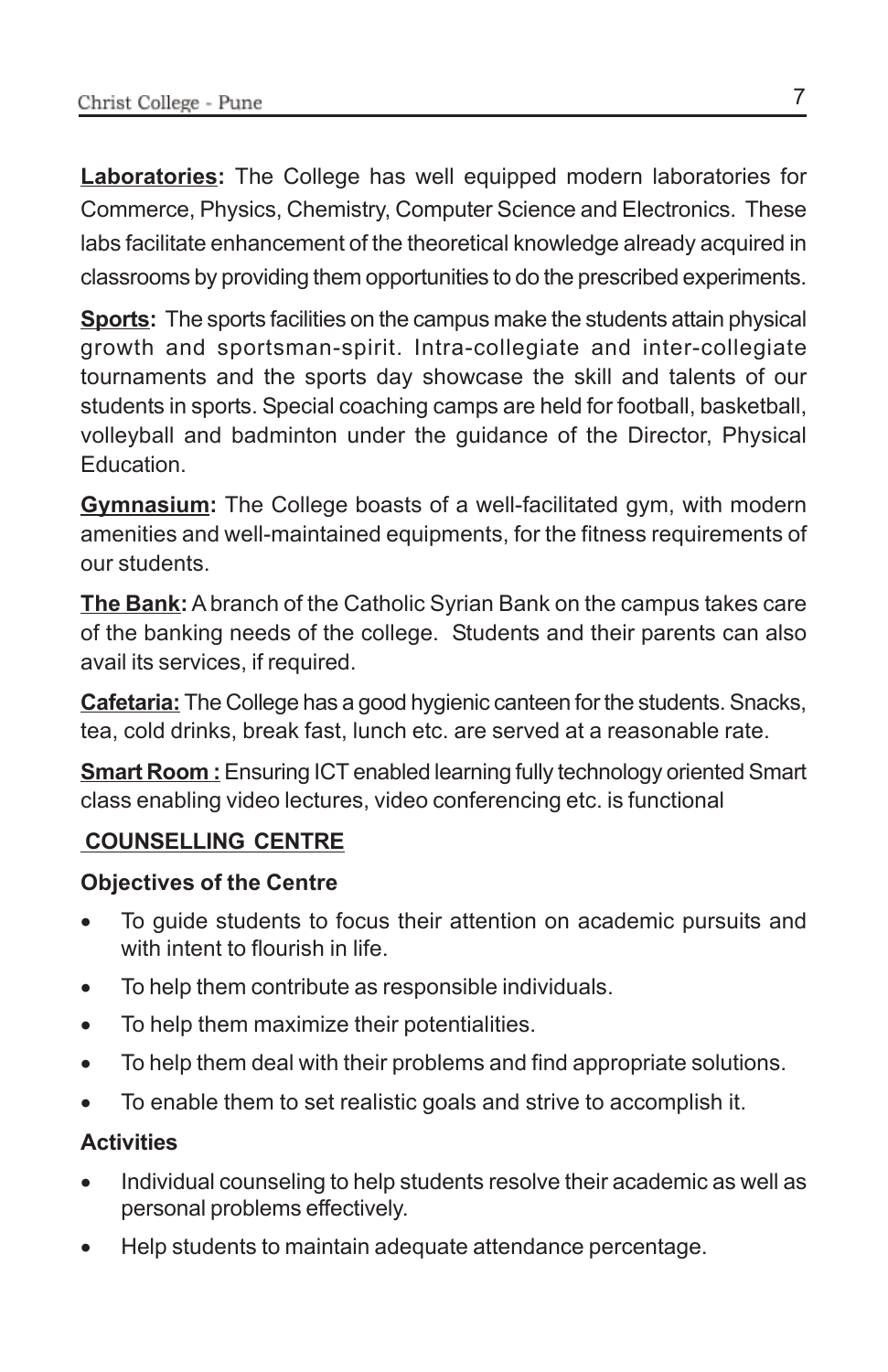- Help them develop a regular pattern of study using creative strategies and techniques for better performance.
- Assist parents to understand and remain involved with their wards in college and outside.
- Conduct group sessions for motivating and enriching students.

### **Please Note**

- Guidance and counseling services are not forced upon any student against their will.
- All information is kept confidential.

### **1) STUDENTS DEVELOPMENT**

As per the guidelines of Board of Students Development sppu, for the overall development of the students, our college carries out following schemes for the college students (1) Earn & Learn Scheme for the needy students, 2)Nirbhaya Kanya Abhiyan etc.

### **2) NATIONAL SERVICE SCHEME (NSS)**

Our college has started NSS unit of the University of Pune from the Academic year 2010-2011. The motto of NSS, 'NOT ME BUT YOU' has motivated and encouraged the students to experience the society they live in from close proximity, thereby giving them the opportunity to render social service and contribute to society's development. Various programmes, lectures, camps are organised for the NSS volunteers - the aim is to mould, nurture their personality, inculcate in them a sense of responsibility and values. This would surely help our students to realise their best potential and capabilities to become leaders of tomorrow. The NSS programme helps the students to get additional TEN marks if they attend a special winter camp and complete TWO year NSS programme successfully.

### **3) MENTORING SYSTEM**

Every student who is admitted to the college is assigned a mentor. Frequent interactions with the mentor and mentee takes place depending on the need of the mentee to discuss problems and issues(personal and academic).

Through this system the mentor identifies slow and advanced learners and programs for them are suggested by the mentors. Understanding the financial conditions of the student the mentor recommends fee concessions to them.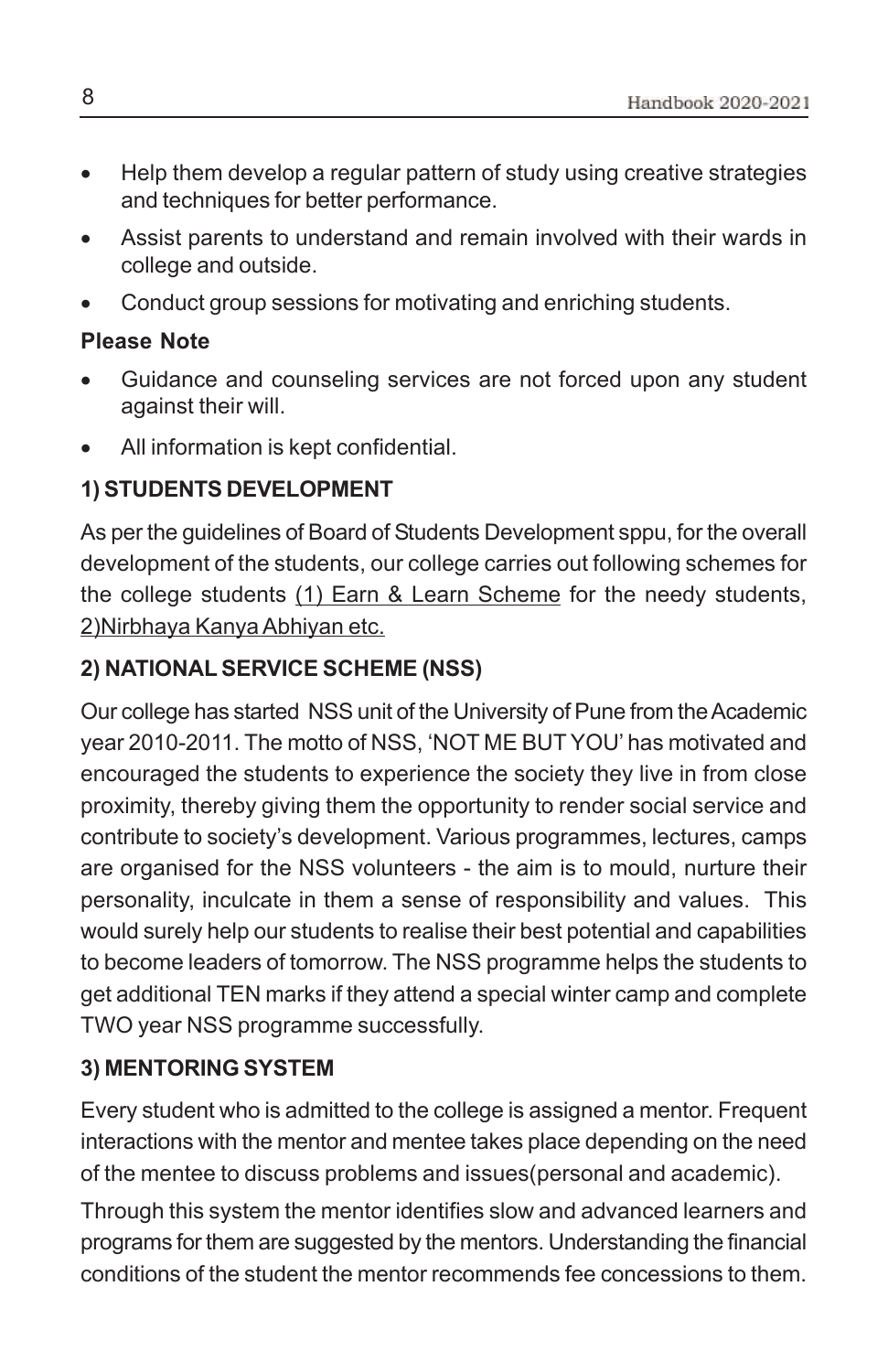### **THE CAMPUS CULTURE**

### **College Timings: 8.30 am to 1.30 pm**

### **8.30 a.m to 3.30 pm B.Sc (Plain) & B.Sc (Comp. Sci)**

### **General Conduct**

Students shall endeavor to conduct themselves in their dress, demeanour and sense of discipline in all aspects. Those who are guilty of serious misconduct or whose presence in the College is detrimental to the order and discipline on the campus are liable to be expelled. Code of conduct on the campus includes safeguarding the college property, keeping the place clean and tidy and dressing up decently.

### **1. Code of Conduct**

This code of conduct is drawn in line with Christ College, Pune's guidelines and the students are required to comply with it in letter and spirit.

### **a. Dress Code**

As per the guidelines of Christ College, the student's dress should befit the College that they represent and reflect the stature and the class of Christ College. They shall not be permitted to wear revealing clothes. The following will be the dress code to be followed by the students:

### **b. Dress Code for Boys :**

- 1. Students should wear full length trousers / jeans.
- 2. Students must wear black formal shoes (on uniform day)
- 3. Students should **NOT** wear the following dress inside the college premises.
	- a. Shorts
	- b. Jerseys
	- c. Caps
	- d. Torn Jeans
- 4. Shorts, Jerseys & Caps are allowed only during sports day or during sports training.
- 5. Nose / lip / eye brow / ear rings or piercing are not to be worn inside the college premises.

### **c. Dress Code for Girls:**

1. Students should wear Indian formal dress or full length trousers / jeans.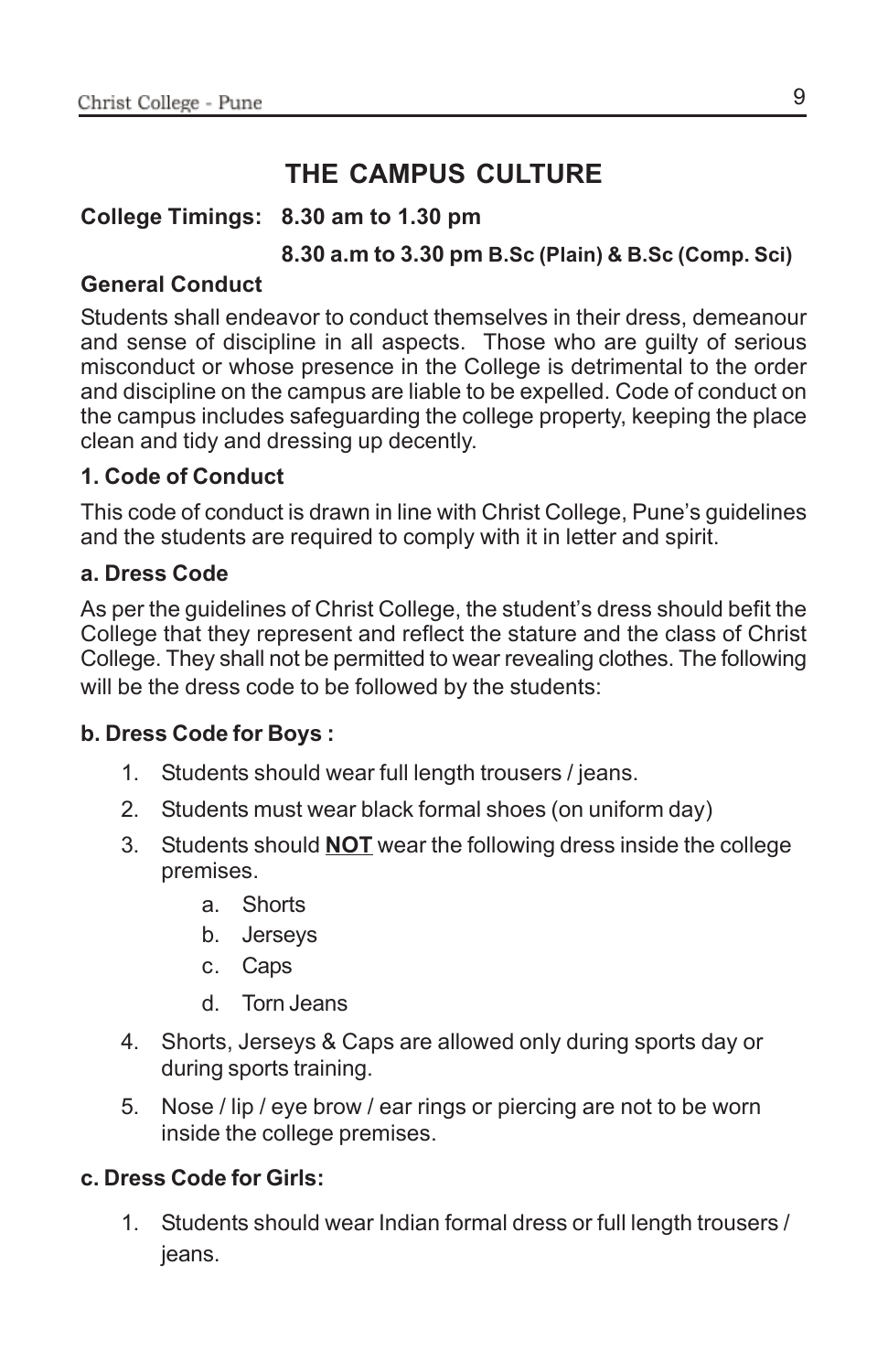- 2. Students must wear black formal shoes(on uniform days)
- 3. Students should **NOT** wear the following dress inside the college premises.
	- a. Sleeveless Tops
	- b. Half skirts
	- c. Shorts
	- d. Jerseys
	- e. Caps
	- f. Torn Jeans
- 4. Jerseys & caps are allowed only during sports day or during sports training.
- 5. Lip ring / eye brow ring or piercing are not to be worn inside the college premises.
- **1. Monday, Wednesday and Friday: Uniform for BBA, B.B.A(IB), B.B.A(CA) is compulsory.**
- **2. Tuesday and Thursday: Formals**
- **3. Saturday : Casuals**

A fine of Rs. 100/- per day will be levied from those who refrain from wearing uniform on the prescribed days.

Students not adhering to the above rules will not be allowed to attend classes & will forfeit the attendance for the classes missed.

For repeated violations after 3 warnings students will be suspended from attending classes for 3 days and the parents will be informed accordingly.

### **2. Attendance**

Every student must have actually attended minimum **75%** of the total number of lectures conducted in the class by the faculty. The student will not be eligible to appear for the examination if he/she fails to put in the required attendance.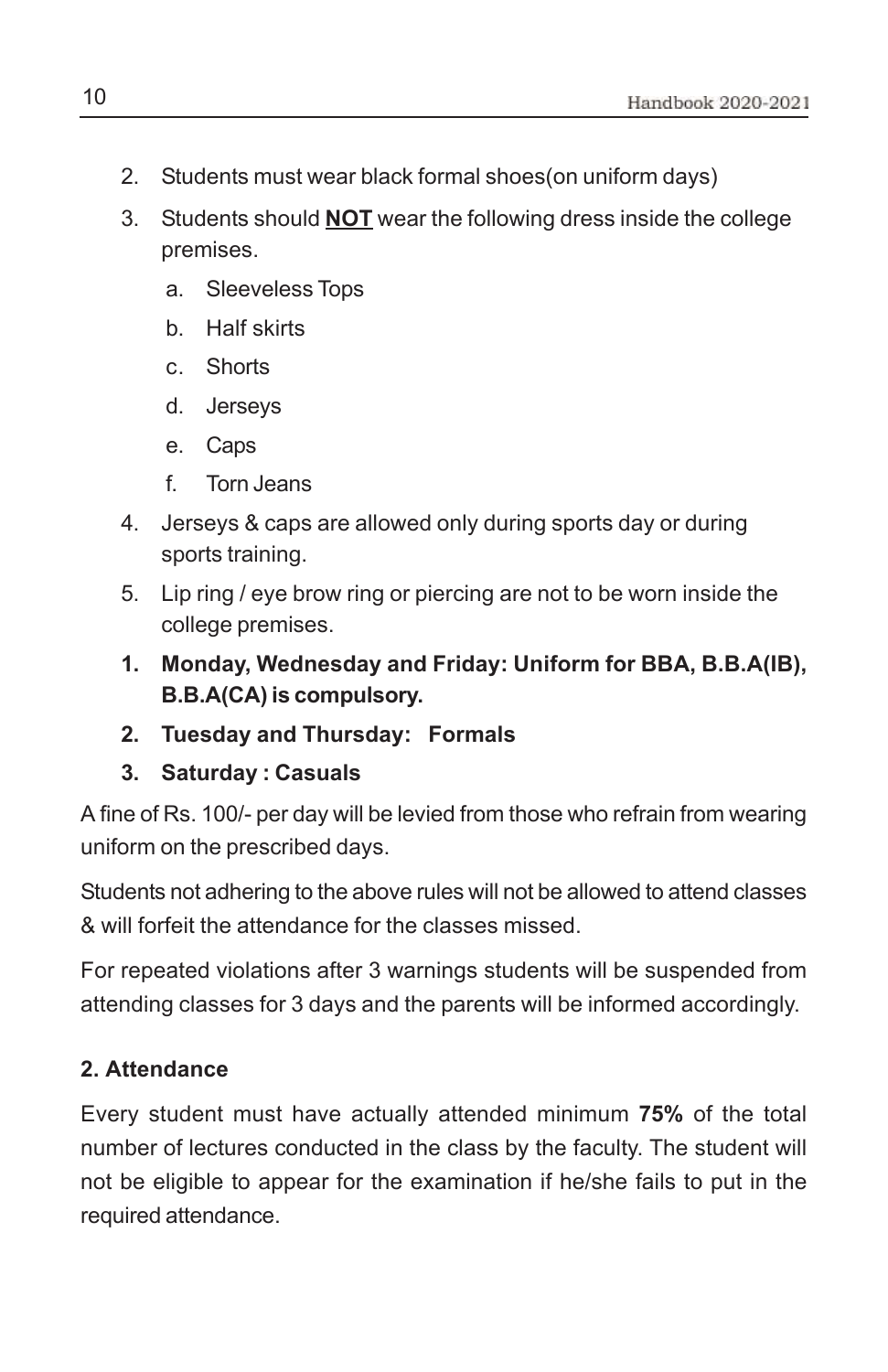No attendance will be granted for any illness. However in extreme cases, Principal's or Director's discretion will prevail.

### **3. Leave on medical grounds**

- a) The student must intimate reason for leave to the concerned class-incharge
- b) For leave upto 3 days: If the student takes treatment from a private doctor, then he/she has to submit the leave application with medical certificate to the class-in-charge. He/She may at the discretion of the HoD accept it or require the student to have it authenticated from the Principal / Director.
- c) For local students: In case the medical leave is likely to extend for a period of more than three days, then it is mandatory for the students to be present in person or to inform on telephone to the College as the case may be about the sickness. Sanction of leave for more than three days will have to be obtained before the fourth day itself and not at the time when the student comes back to college. Continuation of sick leave beyond three days will have to be notified to the College.
- d) For outstation students: In case the student is admitted to a hospital or has fallen sick during his visit home or is so incapacitated, it is obligatory for him/her to submit a medical certificate issued by the doctor treating him/her and giving details of his/her medical condition, indicating the possibility of medical leave extending beyond three days.
- e) Please note that except in the case hospitalization authenticated by the College, absence on medical grounds beyond 25% shall not be condoned i.e. the student is still required to have 75% attendance.
- f) In case of hospitalization duly authenticated by the College, absence beyond 25% may be condoned as per the advice of the doctors at the College and at the discretion of the Head. However, for no reason including hospitalization will the student be permitted to appear for the semester end examinations, if his/her attendance has fallen below 50% for the semester.
- g) No back dated medical leave will be granted to the students on any ground whatsoever.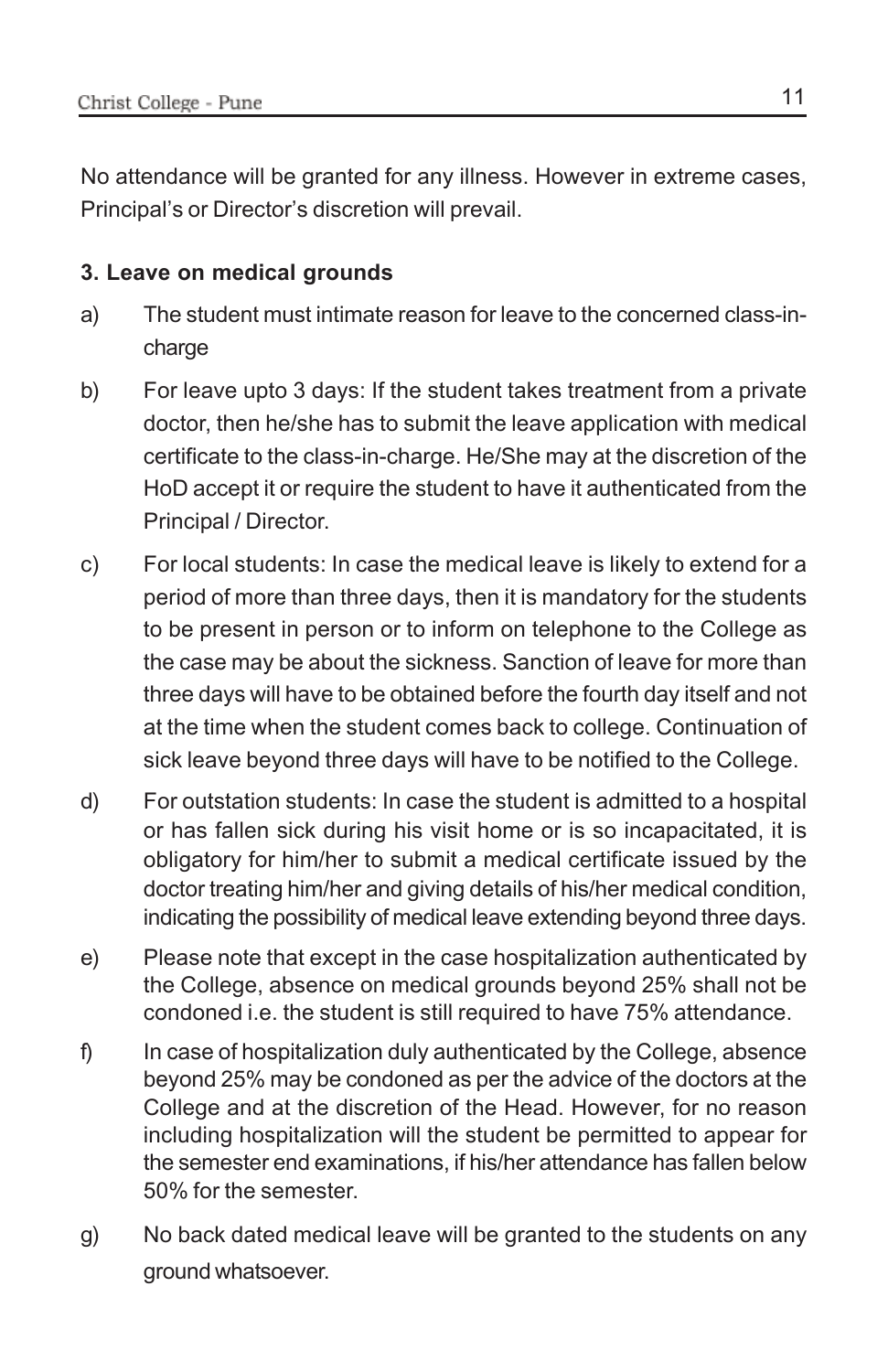- h) On no account will students be allowed to remain absent for any midsemester, term-end examination conducted by the institute or continuous assessment conducted by faculty in class. The student will be entirely responsible for such absence. This may be detrimental to the overall performance and results of the student.
- i) No student should leave the station without the prior permission (written) of the concerned authority. Students will also have to take prior permission to remain absent from any activity of the College.
- j) The students should be punctual in attendance and must be in his/ her seat at the commencement of the lectures.
- **Note:** The total number of lectures missed on the grounds mentioned above should not in any case exceed 25%. Grant of permission does not mean that the absence has been condoned for the purpose of computing attendance. However, cases under hospitalization may be exceptions.

### **4. Leave Travel Concession**

Since Railway rules prescribe that travel concession will be allowed only for designated vacations, such concession forms will not be made available for travel in between vacations whatever be the reason.

### **Absence from the Guest Lecture, Workshop and Seminar**

- a) Attendance for Guest Lectures, Workshops and Seminars is compulsory.
- b) Students should be punctual in attendance and must be in his/her seat at the commencement of seminars and workshops.
- c) Students are expected to maintain the decorum in the institution and interact meaningfully with the faculty.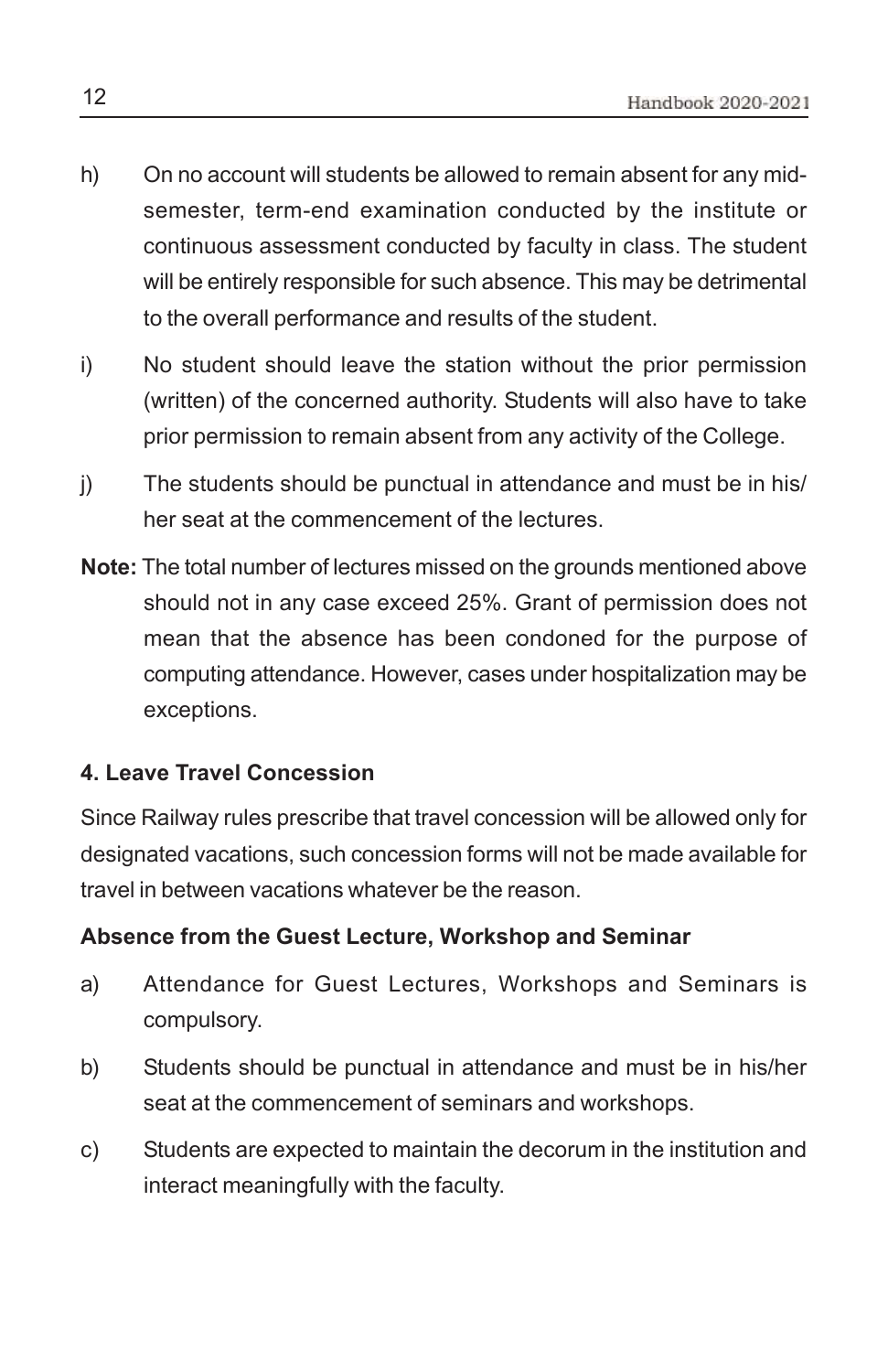### **5. Identity Card**

Purpose: Christ College urges students to understand the spirit of wearing of identity cards and to comply with rule as it is

- i) A symbol of belonging to a premier institution.
- ii) A means of identification in the event of accidents, medical and other emergencies.
- a) Every student of the programme must have an identity card. He/She should always wear it on person while on campus and should produce it whenever called upon to do so by the concerned authorities.
- b) At the beginning of the year, each and every student of the college should take his/her Identity Card and Library Card for Home Lending, from the Library. This will be available two days after he/she produces his/her Identity Card size photographs along with Admission Receipt and the correctly filled in prescribed form available in the Library.
- c) A student is required to collect his/her Identity Card within 15 days from the date of admission.
- d) The loss of Identity Card should be reported immediately to the office with an application Rs. 500/- will be charged for duplicate Identity Card.
- e) At the time of issuing a book, the Identity Card must be presented along with the Library Card. Without Identity Card the reader may be refused the use of the Home Lending facility.
- f) Every student entering the Library must present his/her own Identity Card as well as Library Card, otherwise the use of the Library will be denied.

### **6. Discipline**

Any act of indiscipline/insubordination or misbehavior by any student will attract severe penalties/punishment.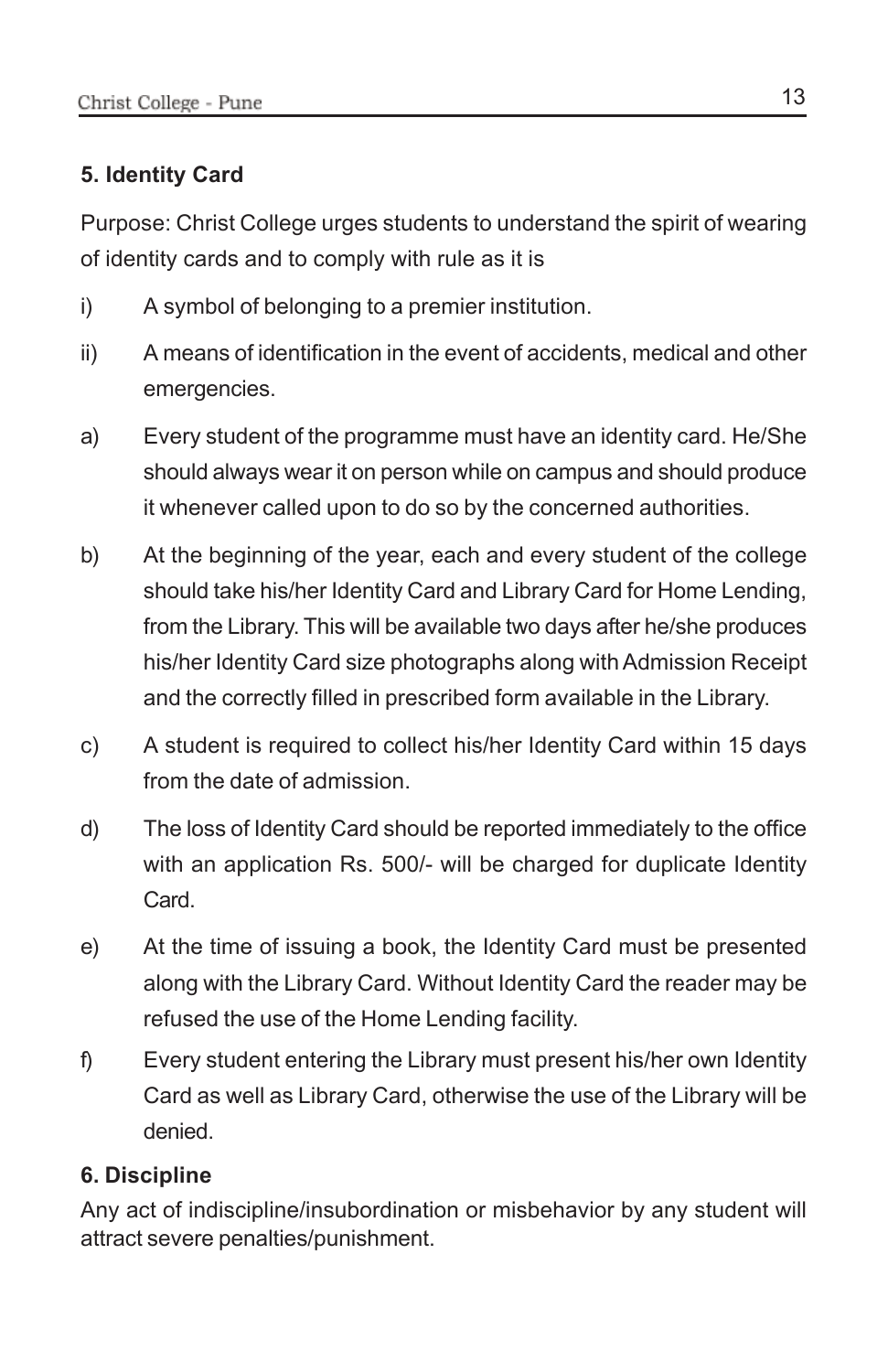- a) Use of mobile phones, Ipods and other electronic devices in the academic block of the College is strictly prohibited. Violation of the rule will result in confiscation of the mobile phone and returned only after completion of the course.
- b) Students are forbidden from organizing and attending any meeting within the college, collect money for any purpose, circulate any notice or petition of any kind among the students or paste it on the college notice board without the written permission of the Principal.
- c) Damage to institute & campus property due to negligence/lack of care would attract punishment and compensation for loss caused.
- d) Instigating or abetting collective insubordination will be viewed very seriously.
- e) No society or association of the students will be started without written permission of the concerned authority.
- f) Consumption or possession of alcohol/drugs and being under their influence while on campus or at functions is prohibited.
- g) Theft, gambling, sexual harassment, physical fights/bouts with each other, smoking and chewing pan, tobacco or gum in the campus is strictly prohibited. Indecent behaviour in public places will be dealt with severely by the Director/Principal of the College. Any other offence not included in this list will be dealt with on a case to case basis by the Director/Principal.
- h) **Ragging:** Any one found indulging in ragging in any form within or outside the campus, shall be instantly expelled from the College. [Provisions of the Maharashtra Prohibition of Ragging Act, 1999.]
	- a) Ragging within or outside any educational institute is prohibited.
	- b) Penalty for ragging: Whoever directly or indirectly commits, participates in, abets or propagates ragging within or outside any educational institution shall, on conviction, be punished with imprisonment for a term which may extend to two years and shall also pay fine of ten thousand rupees.
	- c) Dismissal of student: Any student convicted of an offence under penalty for ragging shall be dismissed from the educational institution and such other educational institution for a period of five years from the date of order of such dismissal.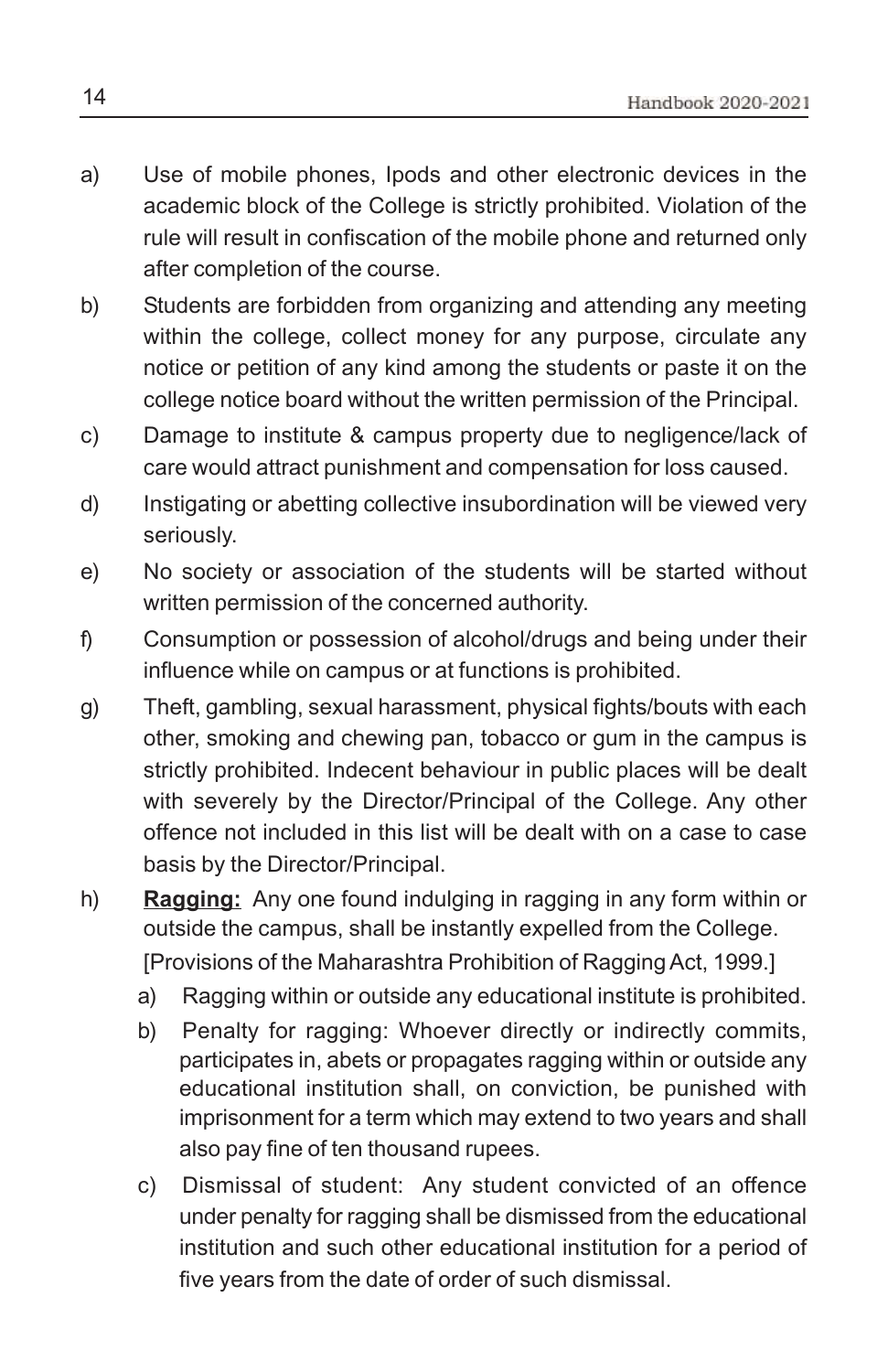- d) The result of the student will be with held.
- e) Any kind of free ship / scholarship will be cancelled.
- i) Eatables are not permitted in Classrooms, Computer Lab, Smart Room A/V Room, Library and Office area.
- j) Use of net connectivity for non-academic purpose is not permitted during college hours.
- k) Littering in the campus will attract either monetary or non-monetary punishment.
- l) The behavior of the students at all times, within or outside the campus must be above board and must reflect a sense of responsibility.
- m) The admission of a student, who had been admitted to the programme/ college based on any form of misrepresentation of facts, will be cancelled as soon as such misrepresentation comes to surface no matter at what stage of the programme he/she is studying in. Further, he/she will forfeit the tuition fees paid for the programme.
- n) Any student misbehaving in class, use of unparliamentary language, and behaving arrogantly towards the faculty & staff or fellow students will be severely punished. The nature of punishment will depend upon the severity of the offence and will be decided by the Director/ Principal on a 'case-to-case' basis.

### **7. The Etiquette**

- 1. Students should greet their teachers when they meet them for the first time in the day within the premises of the college, and whenever they meet them in public.
- 2. When the teacher enters the classroom, the students must rise and greet the teacher and stand until they are directed to sit, or till the teacher takes his/her seat. When the attendance is taken, students must stand up one by one and answer to their name or register number, whichever is called.
- 3. Students are expected to be seated in their respective classrooms at the stroke of the first bell and wait for the teacher. During lecture hours students are not permitted to loiter in the corridors. The class representatives are expected to inform the HoDs if there is no teacher, to engage a particular hour.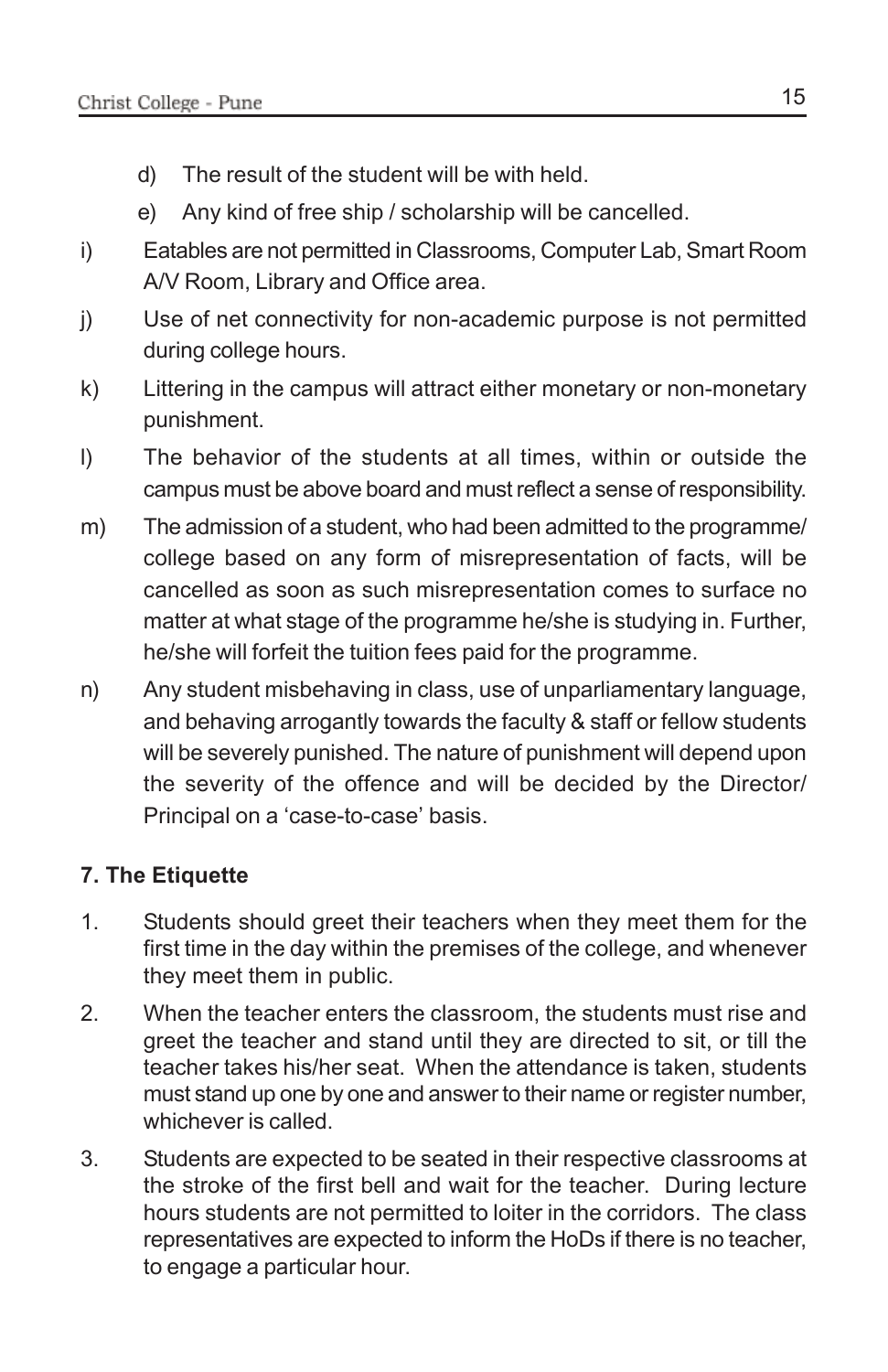- 4. Students are expected to make use of the library during free periods.
- 5. Absence from classes without genuine reasons will not be entertained.
- 6. Students must possess their identity card and handbook whenever they come to the college and produce it whenever asked for.
- 7. Only students who are on the rolls of the college and their parents shall enter the college campus. Students are not expected to entertain strangers.
- 8. Tests are held periodically in every subject. Attendance for periodic tests is compulsory.
- 9. Students are not allowed to play in any team against the college.
- 10. Complaints of any kind should be made only through proper representatives of their respective classes, or through the student council members.
- 11. Movements of vehicles in the college campus shall be in moderate speed.

### **8. Examination**

- a) Internal exams will be conducted by the college.
- b) Students are required to strictly observe the dress code prescribed and carrying Identity Card is compulsory. Students will be sent back if this is not adhered to.
- c) Students are expected to carry Hall Tickets during examination.
- d) Students are required to carry only the required stationery for writing the examination.
- e) Mobile phone should not be carried to the examination hall.
- f) Students should not resort to any unfair practices. College views unfair practices during examination very seriously.
- g) Students failing to clear an internal exam will be given a chance to appear for a re-test, on payment of Rs.150/- per subject.
- h) The ATKT rules will be as prescribed by the University.

### **9. Library Rules**

- a) Students, Teaching Staff and Non-Teaching Staff of the College are eligible for making use of the college library.
- b) Strict silence should be observed within the library.
- c) The library will be kept open on all working days from 8:30 a.m. to 4:30 p.m.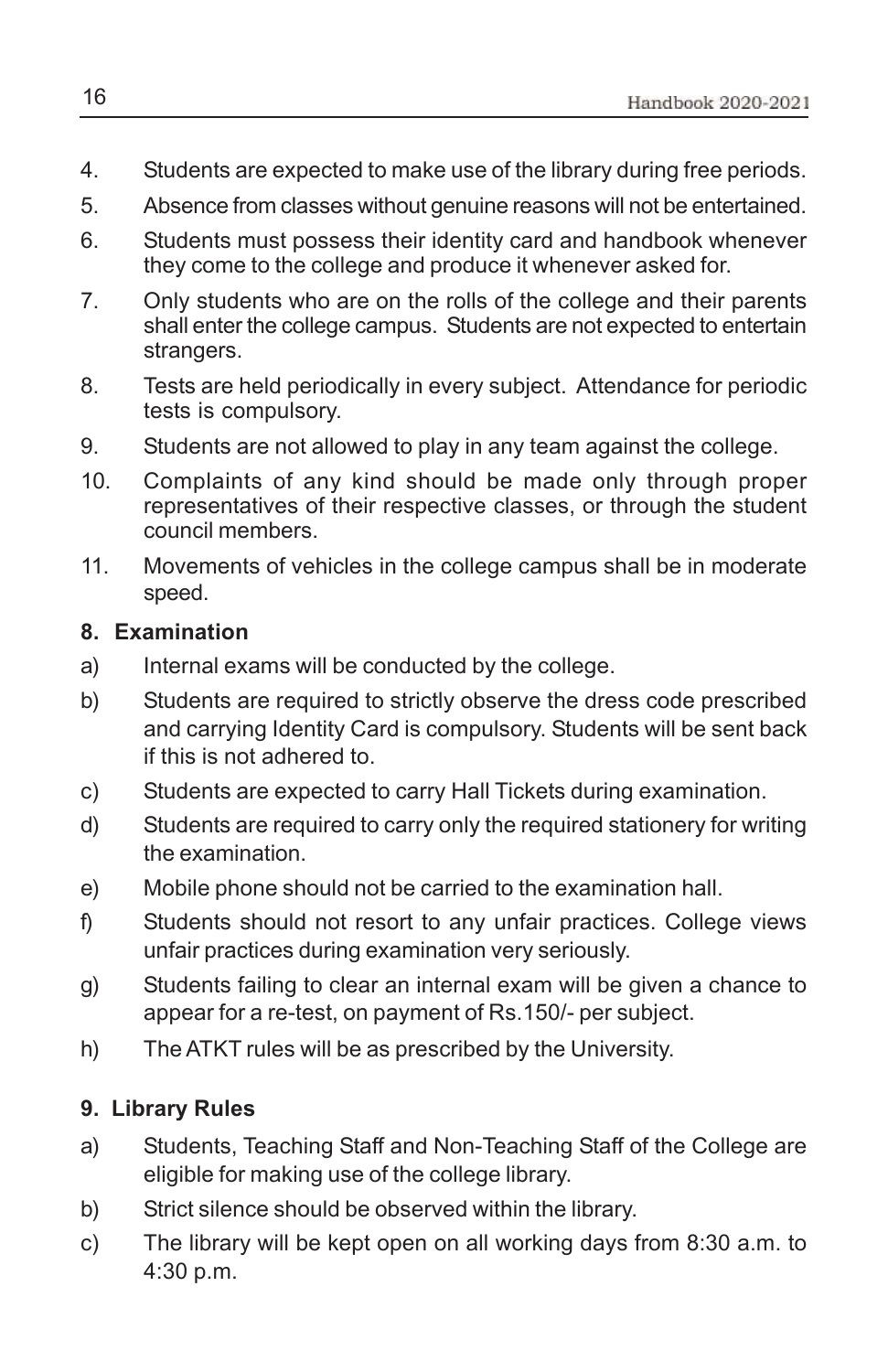- d) Students have to return the library books & clear the library dues before collecting the hall tickets of the University Examination.
- e) In case of a student losing a book, the student will have to replace the book or double the amount of the book will have to be refunded.

### **A) Issue and Return of the Books:**

- a) Identity Card must be produced for borrowing books from the library.
- b) Students can take **Two Books at a time** using their ID Cards for a period of seven days.
- c) To issue a book from the library, the **Demand slip** is to be duly filled between 8:30 a.m. and 4:30 p.m.
- d) If the student fails to return or renew the book on the due date, a fine of Rs.2/- will be charged per day.

### **B) Reference Section:**

- a) Reference section will be open from 9:00 a.m. to 3:00 p.m.
- b) ID cards should be submitted for referring books.
- c) Students can take one book at a time using their identity card.
- d) Books are not issued from this section to take home.

### **C) Home Lending Facility**

- a) Home Lending Facility is available to the members of the Teaching and Non-Teaching Staff and Students.
- b) The Library Book must be returned on or before the last date stamped on the Due Date slip, pasted on the first page of the book.
- c) On failure of returning books on due dates a fine of Rs. 2/- per day will be charged. A fine of Rs. 50/- per day will be charged in case reference material issued for reading is taken away by the student.
- d) Students should use their own Library Card and Identity Card. The students should not lend their Library Card and Identity Card to others. If they do so they will have to suffer the losses incurred in process of loss, damage, fine etc.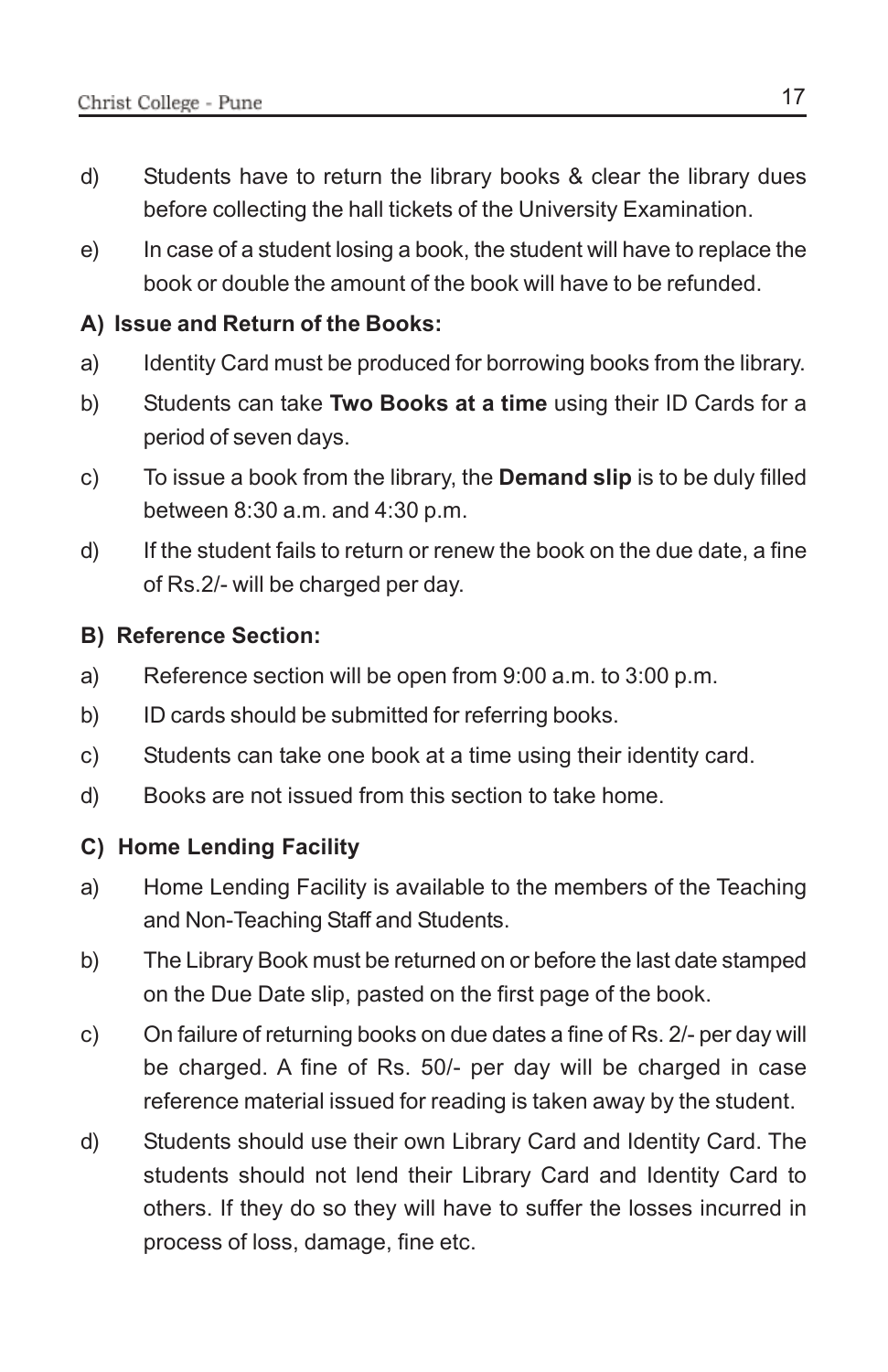### **10. General Rules**

- a) The Librarian is authorized to examine everything that passes into or out of the Library.
- b) Students are required to present their own Identity Card and are advised not to keep any personal items in their Identity Card.
- c) Readers are responsible for any damage caused to the reading materials or any other property of the Library, and shall be required to replace such books/property as has been damaged or injured or be required to pay the full value thereof as determined by the College.
- d) Smoking, spitting, eating, loud conversation and similar objectionable practices are forbidden in or near about the Library.
- e) CD's or any other accompanying material available with books may be viewed/used only in the library.
- f) Readers shall not write or mark (by underlining, putting brackets, etc.) on the reading materials or in the Library. Property or furniture of the library are to be handled with utmost care.

### **11. Reader's Suggestions**

Readers' suggestions will be appreciated and welcome. Readers desirous of proposing any title or other types of additions to the materials of library may do so by filling the details of the "Books Suggestion Form" available with the Librarian.

**Note:** For the smooth functioning of the Library and for the collective convenience the Principal/Librarian holds the power to suspend the use of the Library to the readers who are found negligent regarding any of these rules or who fail to cooperate with the Library staff.

Important notices and information regarding the Library as well as changes, if any, will be notified from time to time on the Library Notice Boards.

### **12. Computer Lab**

a) Net connectivity in the Computer Lab for e-mailing, chatting, browsing or downloading for personal use during working hours will be considered as misconduct and punitive measures including monetary or other penalty will be invoked if found guilty.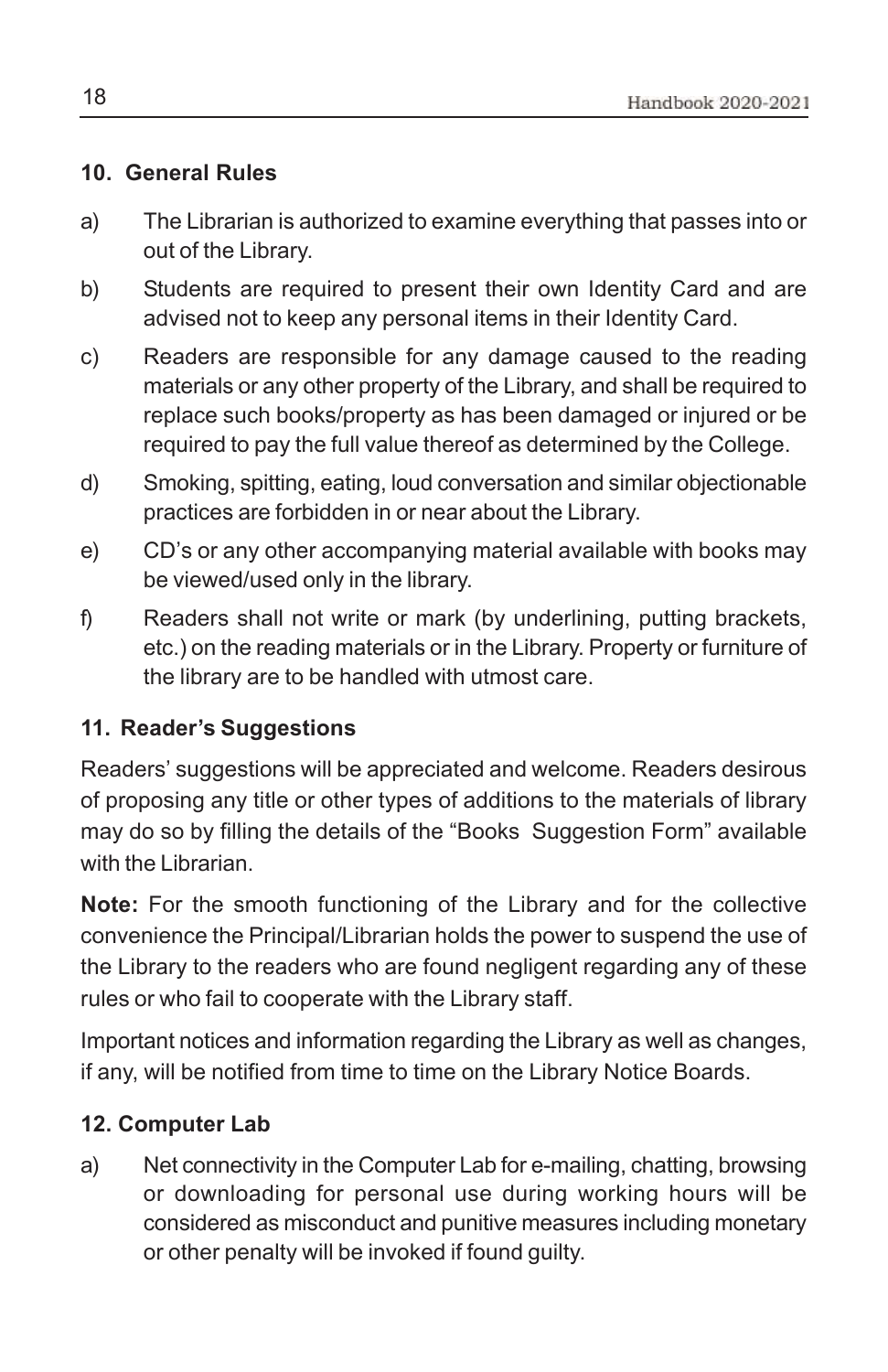- b) The Computer Lab has extremely delicate equipments and is a restricted area where entry is granted with permission from the authorities.
- c) Students need to remove footwear before entering the Lab and handle the equipment with caution.
- d) Any damage caused due to negligent or unprofessional behaviour will result in punitive action as decided by the college.
- e) All students should produce their Identity Cards during Practical.
- f) The students without Identity Cards will not be allowed to enter the Lab.
- g) The students coming for the Practical 10 minutes later than their batch time will not be allowed to enter the Lab.
- h) The students who wish to do extra practical should take prior permission of the Lab faculty.

### **13. Behaviour in Laboratories**

- Labs are to be used only for academic purposes
- Every student using computers must sign in the lab log book. Ensure to sign out when leaving.
- Students are not allowed to install or use any out side software in the lab.
- Students should not change or update computer configurations unless authorized by an instructor or lab staff. (i.e. screen savers, wallpapers, printers, network properties etc.)
- Students are not allowed to bring food and drinks into the lab.
- Students are not allowed to move, change or replace any computer peripheral.
- Students are not allowed to use the lab resources or printers for personal use. Viewing of inappropriate material is strictly prohibited and violation of this will be considered serious indiscipline.
- Downloading of any non academic material is not allowed.
- Remove the footwear when you enter the lab.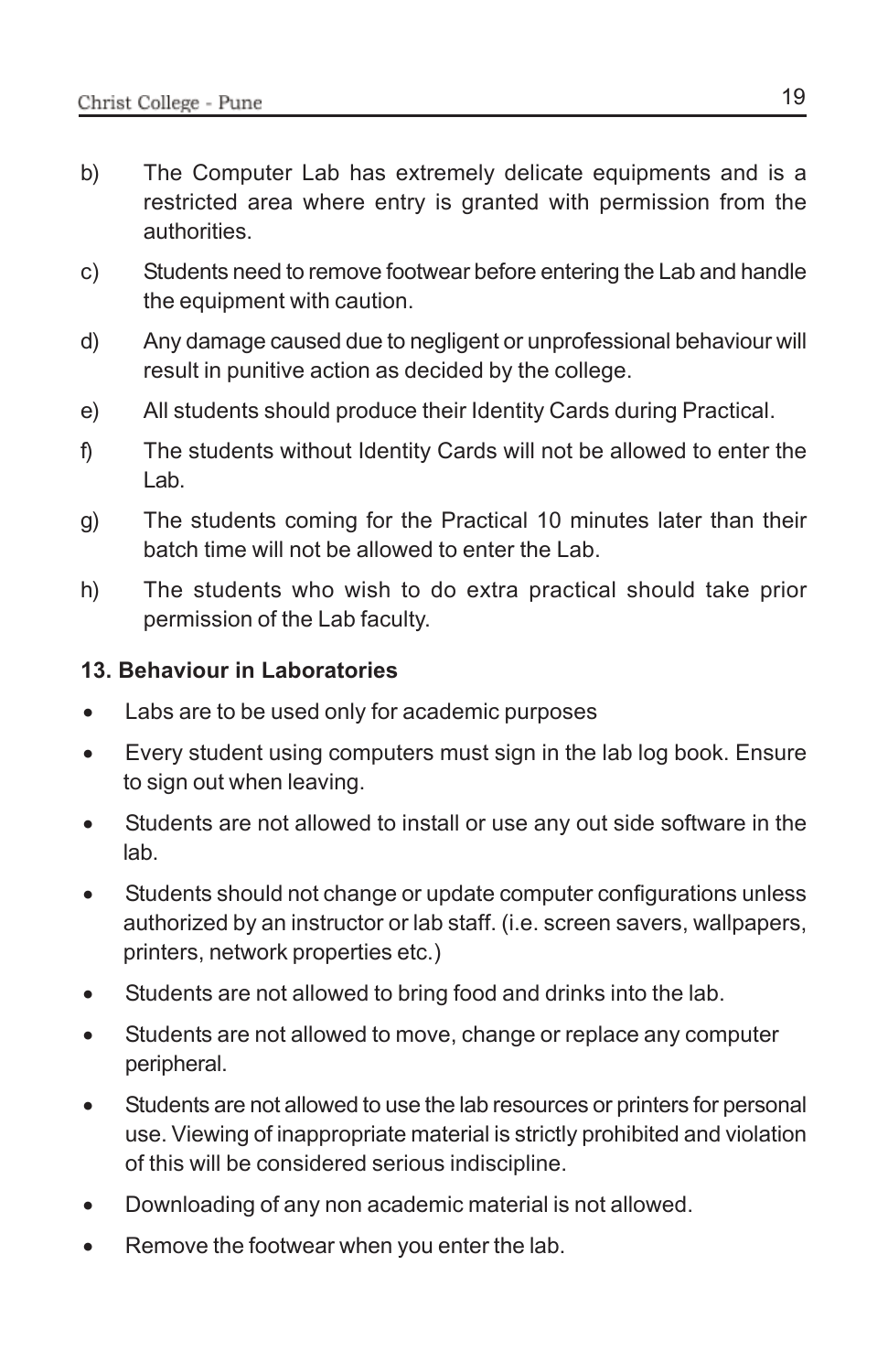### **14. Attendance and Academic Progress**

Students are expected to occupy their seats in their respective classrooms at the stroke of the bell. Attendance will be marked at the commencement of the class itself. Therefore, late comers, though permitted to attend classes by the teacher concerned, will not be given attendance for the hour.

Permission for admission to the Examination will not be granted unless:

- a. A student has put in at least 75% of attendance at the end of the academic year, in both theory and practicals.
- b. The Principal is satisfied with the character and conduct of the student.

Students should not absent themselves from classes without the prior permission of the Principal. When the absence is caused by unforeseen reasons, application for leave, must be submitted to the office on the very first day of returning to the college.

Application for leave of absence may be rejected by the Principal if he is not satisfied with its genuineness.

Submission of practical Journals completed in all respects in time is a must.

### **15. Medical Check Up is Compulsory**

Medical check up is compulsory for all first year students. College cannot forward exam. forms to the University for those who do not attend the medical check up.

### **16. Certificates**

- 1. Applications for certificates, viz. age, conduct, course, T.C., etc., must be made to the office in writing. If the certificates have to be sent by post, it must be accompanied by a stamped self-addressed envelope.
- 2. Applications for certificates should contain the following particulars:
	- a. The student's full name
	- b. The month and the year in which the student joined the college, the register number, the course and the class in which the student was originally enrolled.
- 3. A nominal fee shall be charged for every certificate.
- 4. The certificates will be issued only after four days.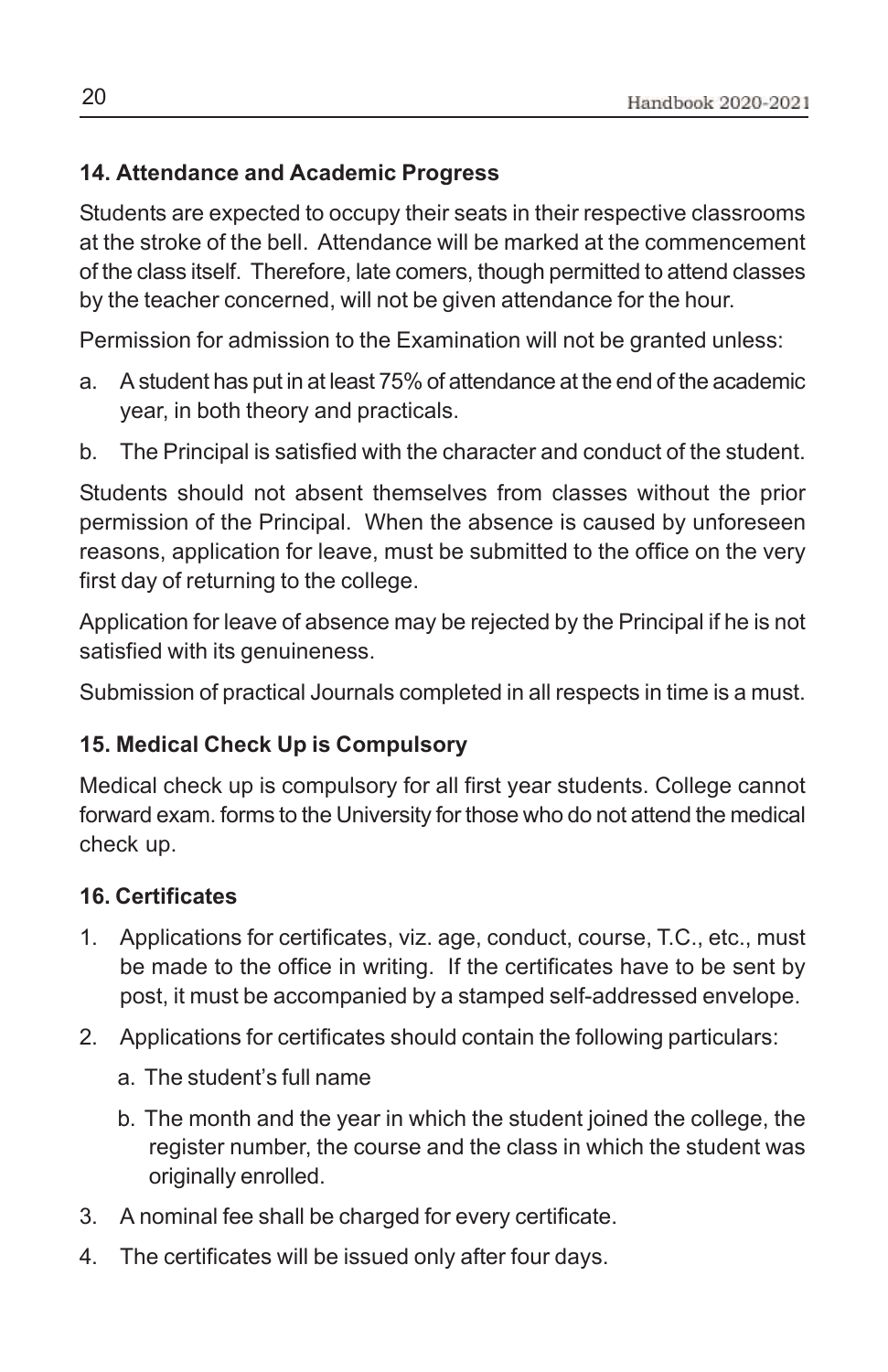- 5. Duplicates will not be issued.
- 6. Duplicate of transfer certificates will not be issued.
- 7. Students applying for certificates, testimonials and other documents requiring the Principal's signature should contact the office. All the details have to be verified before the documents are signed.

### **RESPONSIBILITIES OF PARENTS/GUARDIANS**

- **\*** Parental involvement gives students the much needed stability and support during this crucial phase of them entering college. Therefore, the college expects parents to nurture and promote the students emotional and material needs.
- **\*** Parents and guardians are expected to cooperate, accept all regulations of the College.
- $*$  After going through the general regulations, parents / guardians will notice that those who are admitted to the college are expected to maintain a fairly high standard of good conduct and discipline.
- **\*** Parents / guardians are recommended to call on the teacher/Principal at least once a term, to ascertain from them about the conduct and the progress of the student.
- $*$  Parents / guardians should check this handbook from time to time to review any remarks entered by teacher / counselor / Principal.

### **Christ College - Pune has constituted the following Cells/ Committees/ Councils to maintain healthy and harmonious atmosphere for its students**

- **\*** Anti Sexual Harassment Cell
- \* Anti Ragging Cell
- \* Women's Cell
- **\*** Students Grievance Cell
- **\*** Students Development Cell
- $\text{\textbullet}$  Code of Conduct Monitoring Committee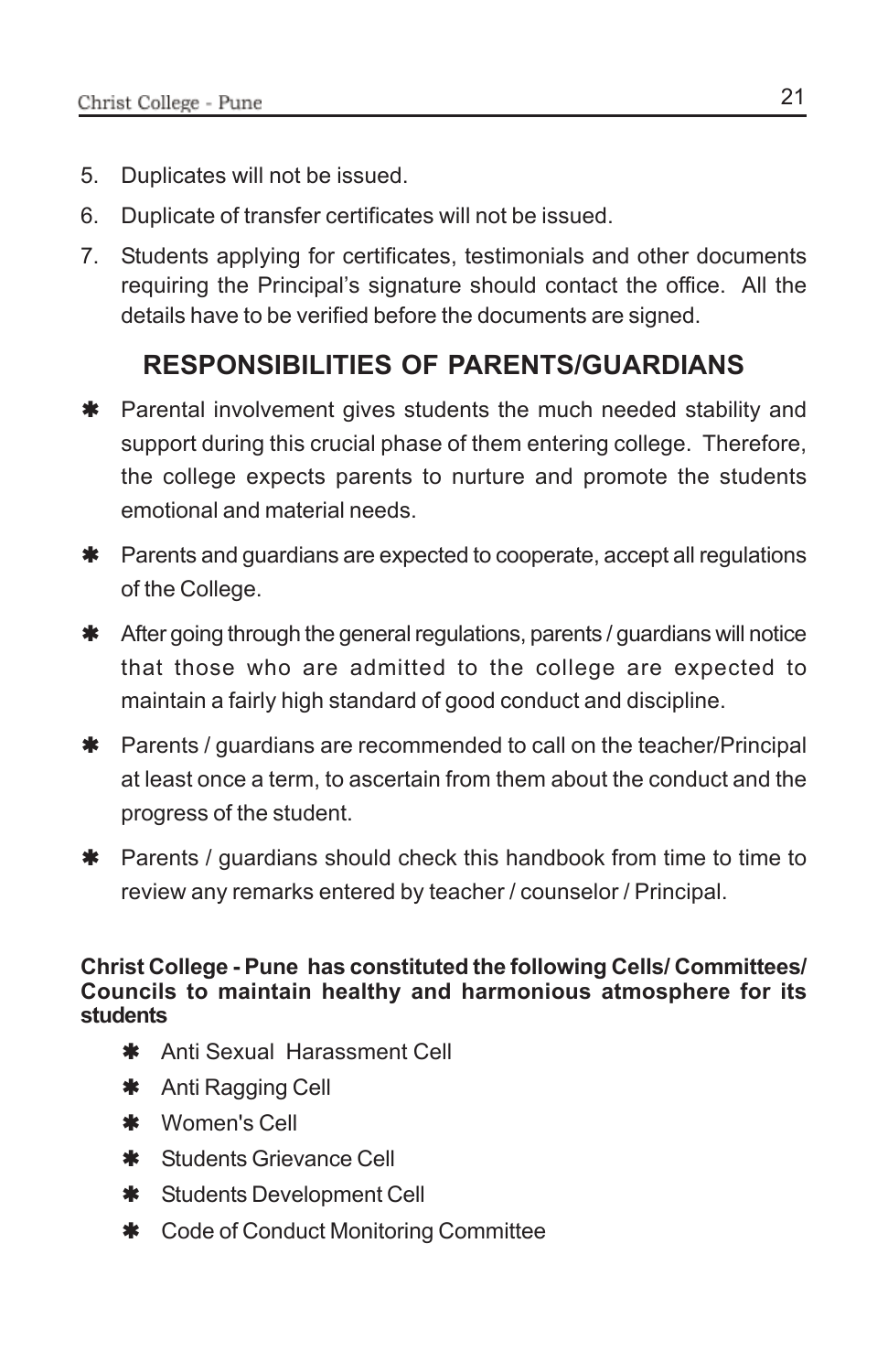# **SYLLABUS – 2020-21**

### **B. Com**

### **F. Y. B. Com**

### **Sem 1**

- 111 Compulsory English-1
- 112 Financial Accounting-I
- 113 Business Economics -I
- 114a) Business Mathematics and Statistics-I
- 115b) Banking and Finance
- 116c) Marketing and Salesmanship
- 117 Additional English

### **Sem II**

- 121 Compulsory English-II
- 122 Financial Accounting-II
- 123 Business Economics -II
- 124a) Business Mathematics and Statistics-II
- 125b) Banking and Finance
- 126c) Marketing and Salesmanship
- 127 Additional English
- G-1 Physical Education (Group-1,Sem-II)

### **S. Y. B.Com**

### **Semester III**

- 231 Business Communication I
- 232 Corporate Accounting I
- 233 Business Economics I (Macro)
- 234 Business Management I
- 235 Elements of Company Law I
- 236E Cost and Works Accounting I
- 299 Aecc-1 Environmental Awareness

### **Semester IV**

- 241 Business Communication II
- 242 Corporate Accounting II
- 243 Business Economics II (macro)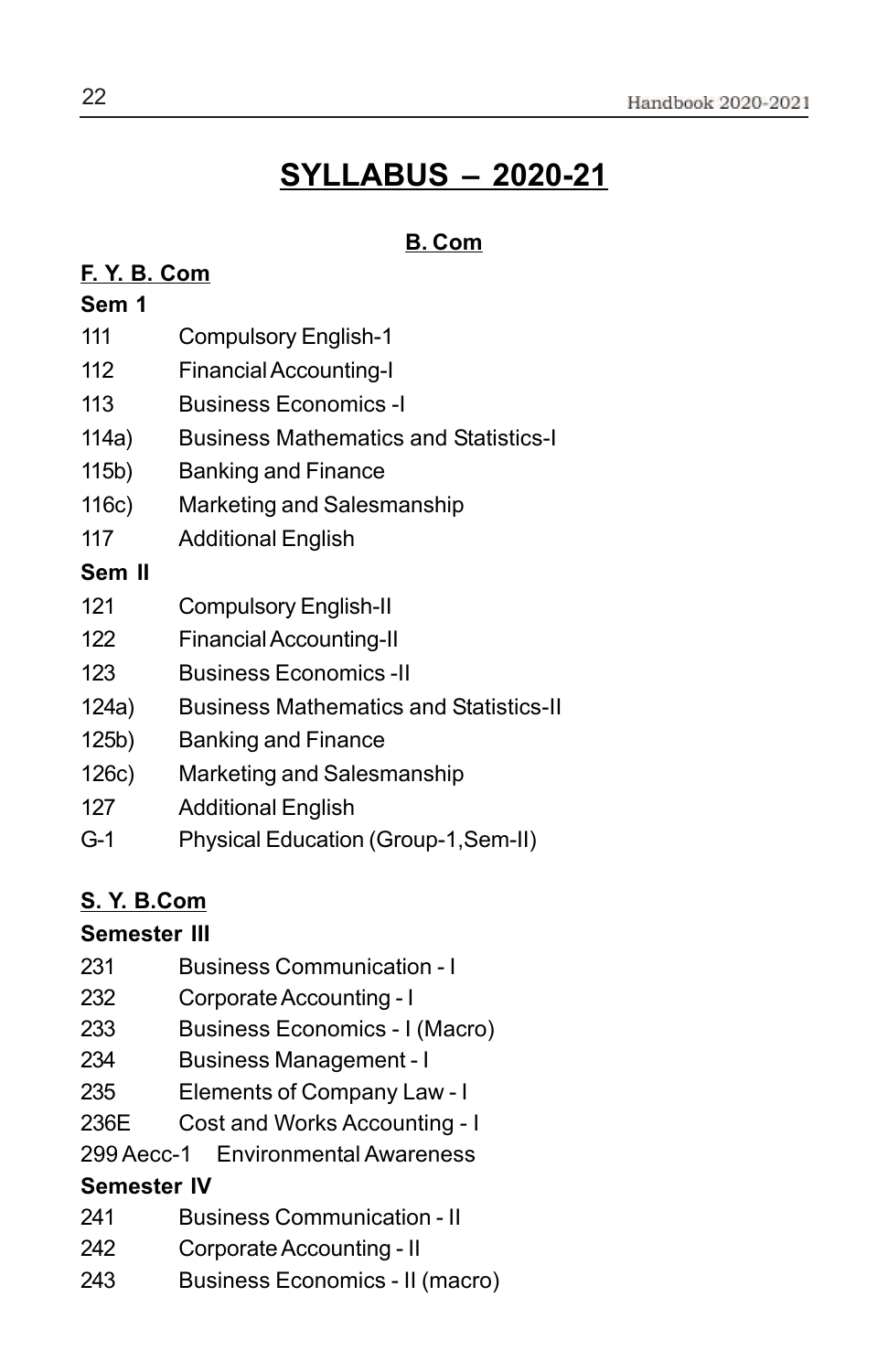- 244 Business Management II
- 245 Elements of Company Law II
- 246E Cost and Works Accounting II
- 249 Aecc-2 Environmental Awareness

### **T.Y.B.Com**

- 3113 Business Regulatory Frame Work
- 3123 Advanced Accounting
- 3143 International Economics
- 3153 Auditing and Taxation
- 3154 Auditing and Taxation (Practical)
- 3451 Cost and Works Accounting II
- 3452 Cost and Works Accounting II (Practical)
- 3453 Cost and Works Accounting III
- 3454 Cost and Works Accounting III (Practical)

### **B. A.**

### **F. Y. B. A.**

### **Semester I**

- 11011 Compulsory English-I
- 11151 Indian Economic Environment-I
- 11161a Introduction to Indian Constitution
- 11171 Early India: from Prehistory to the age of Mauryas
- 11331 Optional English I
- 11371 Introduction to Sociology

### **Semester II**

- 11012 Compulsory English-II
- 11152 Indian Economic Environment-II
- 11162a Introduction To Indian Constitution-II
- 11172 Early India: post Mauryan age to the Rashtrakutas
- 11332 Optional English II
- 11372 Social Institutions and Change
- 22999 Democracy, Election and Governance
- G-1 Physical Education (Group-1,Sem-II)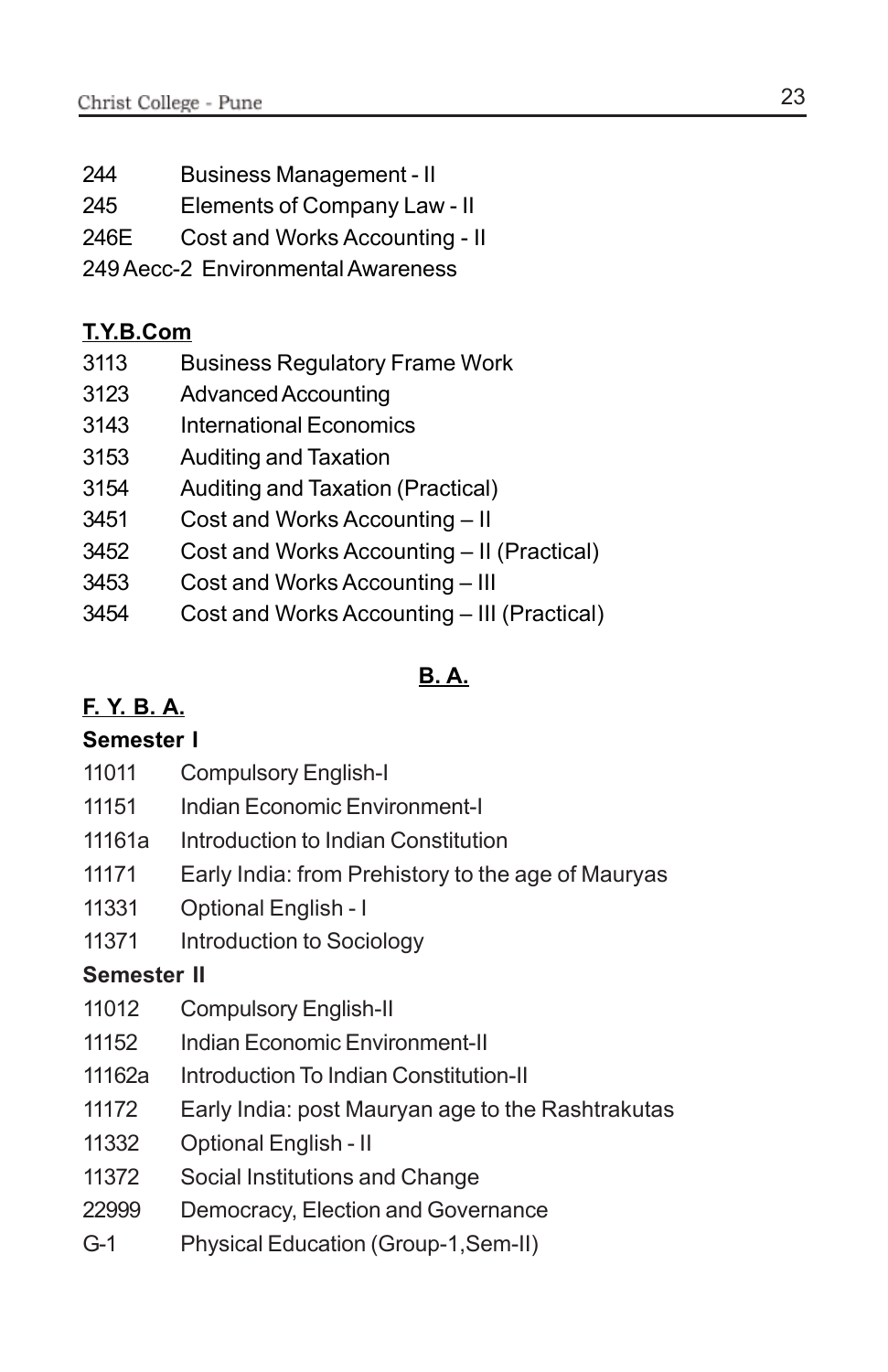# **S. Y. B. A.**

| <b>Semester III</b> |                                  |
|---------------------|----------------------------------|
| 23001               | <b>Compulsory English</b>        |
| 23012 MIL-2         | Hindi Bhasha Shikshan            |
| 23151 DSE-1A        | Micro Economics - I              |
| 23152 DSE-2A        | Macro Economics - I              |
| 23153 Cc-1C         | Financial System - I             |
| 23154 SEC-2A        | <b>Basic Concept of Research</b> |

### **METHODOLOGY - I**

| 23163 CC-1C  | AN Introduction To Political Science |
|--------------|--------------------------------------|
| 23333 SEC-1A | Advanced Study of English language   |
| 23999 AEC    | Environmental Science [E]            |

### **Semester IV**

| 24001        | <b>Compulsory English</b>                  |
|--------------|--------------------------------------------|
| 24012 MIL-2  | Hindi Bhasha Shikshan                      |
| 24151 DSE-1B | Micro Economics - II                       |
| 24152 DSE-2B | Macro Economics - II                       |
| 24153 CC-1D  | Financial System - II                      |
| 24154 SEC-2B | Basic Concept of Research Methodology - II |
| 24163 CC-1D  | AN Introduction to Political Science       |
| 24333 SEC-1B | Advanced Study of English Language         |
| 24999 AEC    | <b>Environmental Science</b>               |

### **T. Y. B. A.**

| 3017-                                                 | <b>Compulsory English - Literary Pinnacles</b> |
|-------------------------------------------------------|------------------------------------------------|
| 3337- Optional English G3 - Advanced Study of English |                                                |
|                                                       | Language and Literature                        |
| 3157- Economics G3 -                                  | <b>Economic Development and Planning</b>       |
| 3158- Economics S3 -                                  | <b>International Economics</b>                 |
| 3159- Economics S4 -                                  | <b>Public Finance</b>                          |
| 3167- Politics G3 -                                   | Political Ideologies                           |
|                                                       |                                                |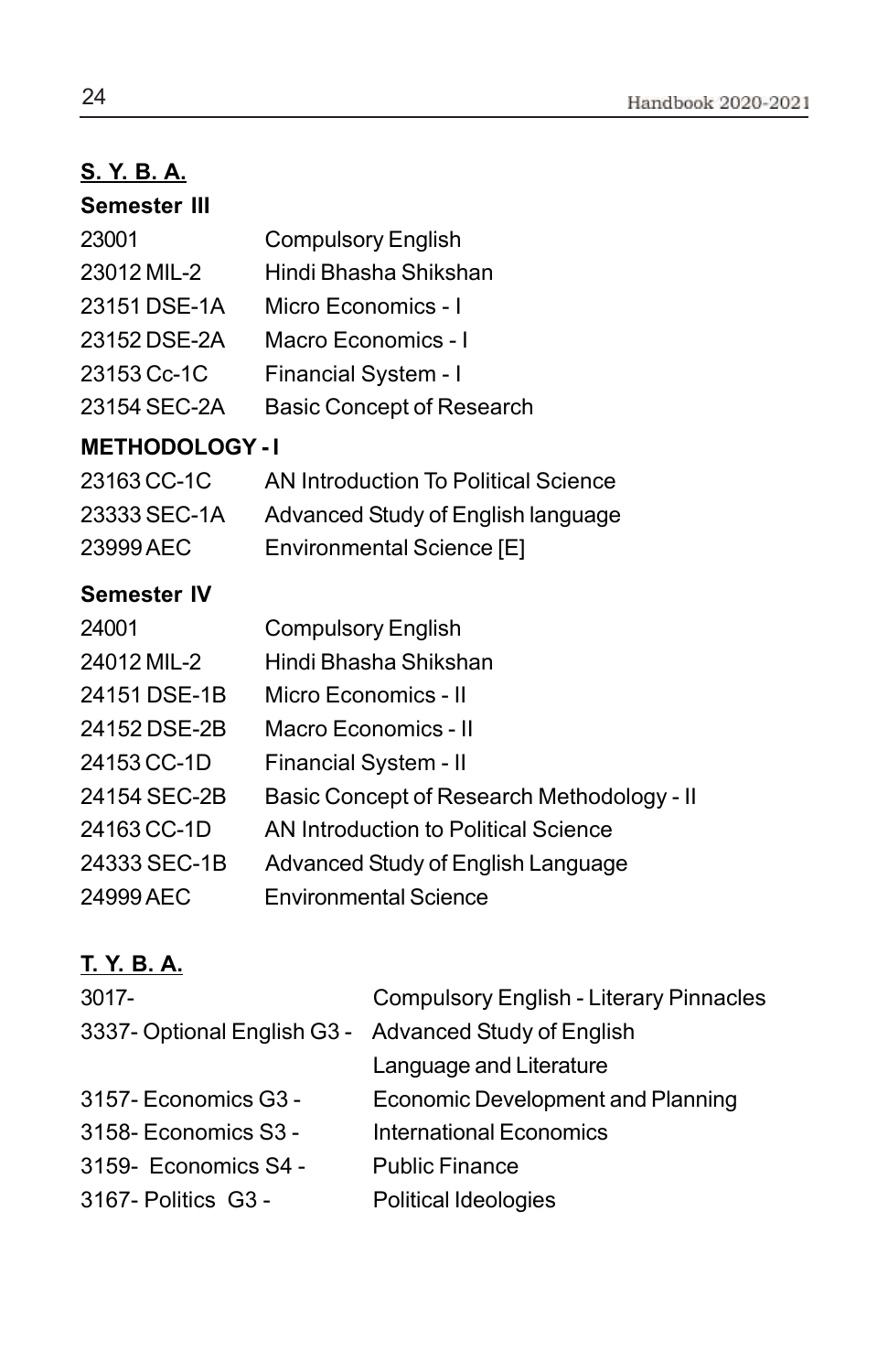### **B. Sc. (Computer Science)**

### **B Sc (Comp Sci) SEM I**

### **Course Code Subject**

- CS-111 Problem Solving using Computer and C' Programming
- CS-112 Database Management Systems
- CS-113 Practical course based on CS101 and CS102
- MTC-111 Matrix Algebra
- MTC-112 Discrete Mathematics
- MTC-113 Mathematics Practical
- ELC-111 Semiconductor Devices and Basic Electronic Systems
- ELC-112 Principles of Digital Electronics
- ELC-113 Electronics Practical
- CSST 111 Descriptive Statistics I
- CSST 112 Methods of Applied Statistics
- CSST 113 Statistics Practical

### **B Sc (Comp Sci) SEM II**

### **Course Code Subject**

| CS-121     | Advanced 'C' Programming                            |
|------------|-----------------------------------------------------|
| CS-122     | Relational Database Management System               |
| CS-113     | Practical course based on CS201 and CS202           |
| MTC-121    | Linear Algebra                                      |
| MTC - 122  | <b>Graph Theory</b>                                 |
| MTC - 113  | <b>Mathematics Practical</b>                        |
| ELC-121    | <b>Instrumentation System</b>                       |
| FLC - 122  | <b>Basics of Computer Organization</b>              |
| ELC - 123  | Electronic Practical                                |
| CSST - 121 | <b>Mathematical Statistics</b>                      |
| CSST - 122 | Continuous Probability Distributions and Testing of |
|            | <b>Hypothesis</b>                                   |

- CSST 123 Statistics Practical
- G-1 Physical Education (Group-1,Sem-II)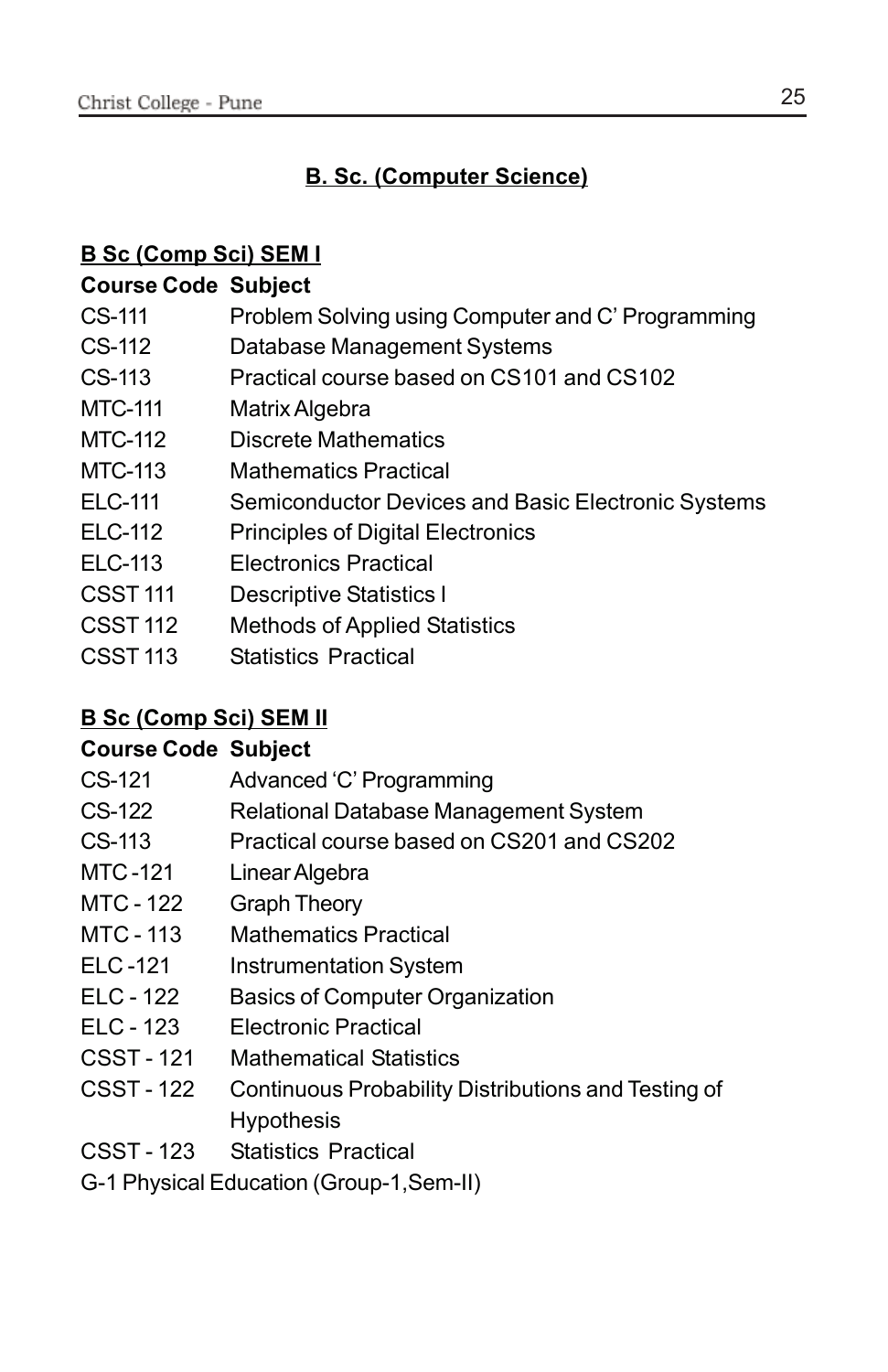### **S.Y. B.Sc. (Comp. Sci.)**

| <b>SEMESTER III</b> |                                             |
|---------------------|---------------------------------------------|
| 23121 CS 231        | Data Structures and Algorithms - I          |
| 23122 CS 232        | Software Engineering                        |
| 23123 CS 233        | Practical Course on CS 231 and CS 232       |
| 23221 MTC 231       | Groups and Coding Theory                    |
| 23222 MTC-232       | <b>Numerical Techniques</b>                 |
| 23223 MTC-233       | Mathematics Practical: Python - Programmimg |
|                     | Language I                                  |
| 23321 ELC-231       | Microcontroller Architecture & Programming  |
| 23322 ELC-232       | Digital Communication and Networking [ie]   |
| 23323 ELC-233       | <b>Practical Course I</b>                   |
| 23921 AECC - I      | Environmental Science - I                   |
| 23922 AECC - II     | Language Communication-I                    |
|                     |                                             |
| <b>SEMESTER IV</b>  |                                             |
| 24121 CS 241        | Data Structures And Algorithms - II         |

| 24121 CS 241  | Data Structures And Algorithms - II         |
|---------------|---------------------------------------------|
| 24122 CS 242  | <b>Computer Networks - I</b>                |
| 24123 CS 243  | Practical Course on CS 241 and CS 242       |
| 24221 MTC 241 | <b>Computational Geometry</b>               |
| 24222 MTC-242 | <b>Operations Research</b>                  |
| 24223 MTC-243 | Mathematics Practical: Python - Programmimg |
|               | Language II                                 |
| 24321 ELC-241 | Embedded System Design                      |
| 24322 ELC-242 | Wireless Communication & Internet of Things |
| 24323 ELC-243 | <b>Practical Course II</b>                  |
| 24921 AECC-I  | Environmental Awareness - II                |
| 24922 AECC-II | Language Communication - II                 |

### **T.Y. B.Sc. (Comp. Sci.) Semester V**

| Computer Science PI - Systems Programming |
|-------------------------------------------|
|                                           |

- CS 332 Computer Science PII -Theoretical Computer Science
- CS 333 Computer Science PIII -Computer Networks I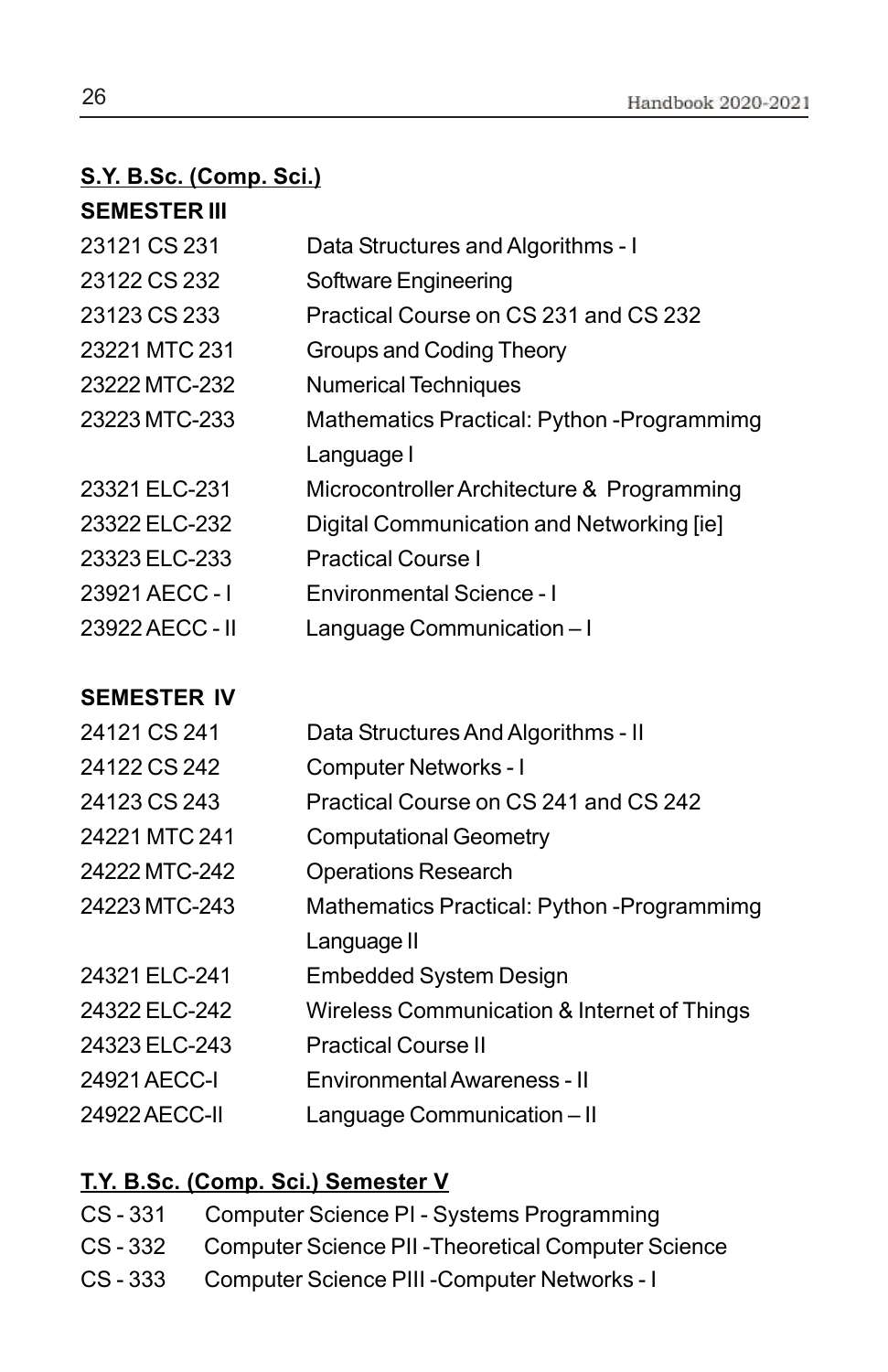- CS 334 Computer Science PIV Internet Programming I
- CS 335 Computer Science PV Programming in Java I
- CS 336 Computer Science PVI Object Oriented Software Engineering

### **T. Y. B.Sc. (Comp. Sci.) Semester VI**

- CS 341 Computer Science PI Operating System
- CS 342 Computer Science PII -Compiler Construction
- CS 343 Computer Science PIII -Computer Networks II
- CS 344 Computer Science PIV -Internet Programming II
- CS 345 Computer Science PV -Programming in Java II
- CS 346 Computer Science PVI -Computer Graphics
- CS 347 Lab Course I System Programming and Operating System
- CS 348 Lab Course II Programming in Java
- CS 349 Lab Course III Programming in PHP & Project

### **B. Sc.**

### **F. Y. B.Sc (Plain)**

### **Sem I**

- PHY- 111 Mechanics and Properties of Mattern
- PHY- 112 Physics Principles and Applications
- CH- 113 Physics Laboratory IA
- CH- 101 Physical Chemistry
- CH- 102 Organic Chemistry
- CH- 103 Chemistry Practical I
- EL- 111 Basic of Applied Electronics
- EL- 112 Electronic Devices and Circuits
- EL- 113 Practical Course I
- MT-111 Algebra
- MT 112 Calculus I
- MT 113 Mathematics Practical

### **Sem II**

- PHY-121 Heat and Thermodynamics
- PHY- 122 Electricity and Magnetism
- PHY-123 Physics Laboratory IB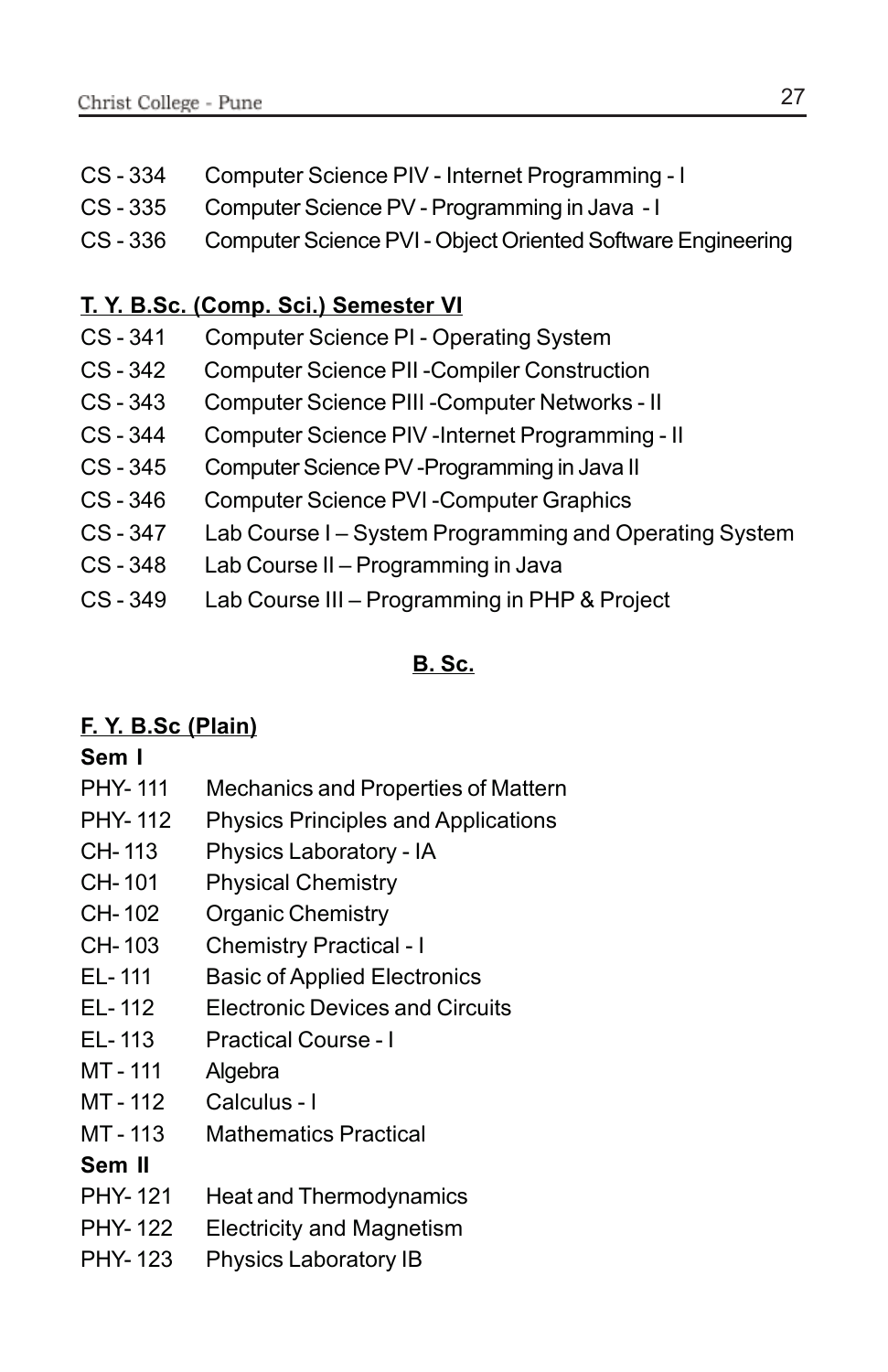- CH-201 Inorganic Chemistry
- CH- 202 Organic Chemistry
- CH- 203 Chemistry Practical II
- EL- 121 Fundamentals of Digital Electronics
- EL- 122 Analog and Digital Device Applications
- EL- 123 Practical Course II
- MT-121 Analytical Geometry
- MT- 122 Calculus II
- MT- 123 Mathematics Practical
- MT-221 Linear Algebra
- MT-222(A) Multivariable CalculusII
- MT-223 Practical Based on MT-221, MT-222
- G-1 Physical Education (Group-1, Sem-II)

### **S.Y. B.Sc. (Regular)**

### **Semester III**

| UGIIIGƏLGI III                       |                                                |
|--------------------------------------|------------------------------------------------|
| 23111 MT-231                         | <b>Calculus of Several Variables</b>           |
| 23112a) MT-232A                      | Numerical Methods and its Applications         |
| 23113 MT-233                         | Mathematics Practical Based on MT-231 & MT-232 |
| 23121PHY-231                         | Mathematical Methods in Physics - I            |
| 23122(b) PHY-232 (B) Instrumentation |                                                |
| 23123 Phy-233                        | Physics Laboratory-2A                          |
| 23131 CH-301                         | <b>Physical and Analytical Chemistry</b>       |
| 23132 CH-302                         | Inorganic and Organic Chemistry                |
| 23133 CH-303                         | <b>Chemistry Practical - III</b>               |
| 23221 EL-231                         | <b>Analog Communication</b>                    |
| 23222 EL-232                         | Digital System Design                          |
| 23223 EL-233                         | Electronics Lab lia                            |
| 23321 AECC-II                        | A Language - English                           |
| 23361 AECC-I                         | <b>Environmental Awareness</b>                 |

### **SEMESTER IV**

| 24111 MT-241  | Linear Algebra                                |
|---------------|-----------------------------------------------|
|               | 24112b MT-242b Dynamical Systems              |
| 24113 MT-243  | Mathematics Practical Based on MT241 & MT-242 |
| 24121 PHY-241 | Oscillations, Waves & Sound                   |
|               |                                               |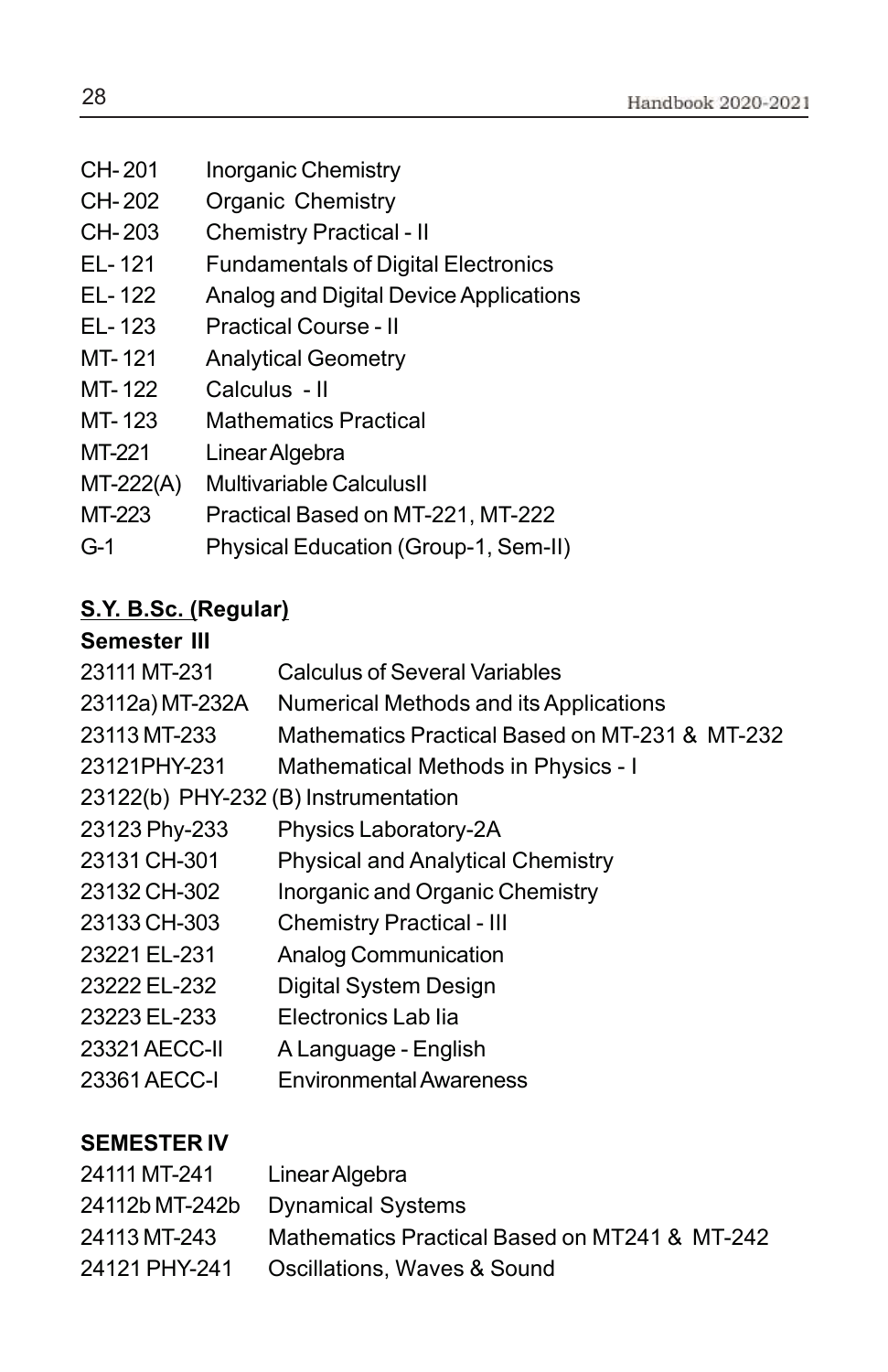| 24122 PHY-242   | Optics                                   |
|-----------------|------------------------------------------|
| 24123 PHY-243   | Physics Laboratory-2B                    |
| 24131 CH-401    | <b>Physical and Analytical Chemistry</b> |
| 24132 CH-402    | Inorganic and Organic Chemistry          |
| 24133 CH-403    | <b>Chemistry Practical - IV</b>          |
| 24221 FL-241    | Analog Circuit Design                    |
| 24222EL-242     | Microcontroller & Python Programming     |
| 24223 EL-243    | Practical Course [IP]                    |
| 24321 AECC-IV A | Language - English                       |
| 24361 AECC-III  | <b>Environmental Awareness</b>           |

### **B. B. A.**

### **F. Y. B. B. A**

### **Sem I**

| 101      | <b>Principles of Management</b>               |
|----------|-----------------------------------------------|
| 102      | <b>Business Communication Skills</b>          |
| 103      | <b>Business Accounting</b>                    |
| 104      | Business Economics - Micro                    |
| 105      | <b>Business Mathematics</b>                   |
| 106      | <b>Business Demography</b>                    |
| 107 C-I  | Tally and Computer Based Accounting           |
| SEM II   |                                               |
| 201      | <b>Business Organization and System</b>       |
| 202      | <b>Principles of Marketing</b>                |
| 203      | <b>Principles of Finance</b>                  |
| 204      | <b>Basics of Cost Accounting</b>              |
| 205      | <b>Business Statistics</b>                    |
| 206      | <b>Fundamentals of computers</b>              |
| 207 C-II | <b>Personality and Softskills Development</b> |
| G-1      | Physical Education (Group-1, Sem-II)          |
|          |                                               |
|          |                                               |

### **S.Y. B.B.A –Semester III**

- 311 Principles of Human Resource Management
- 312 Supply Chain Management
- 313 Global Competencies & Personality Development
- 314 Fundamentals of Rural Development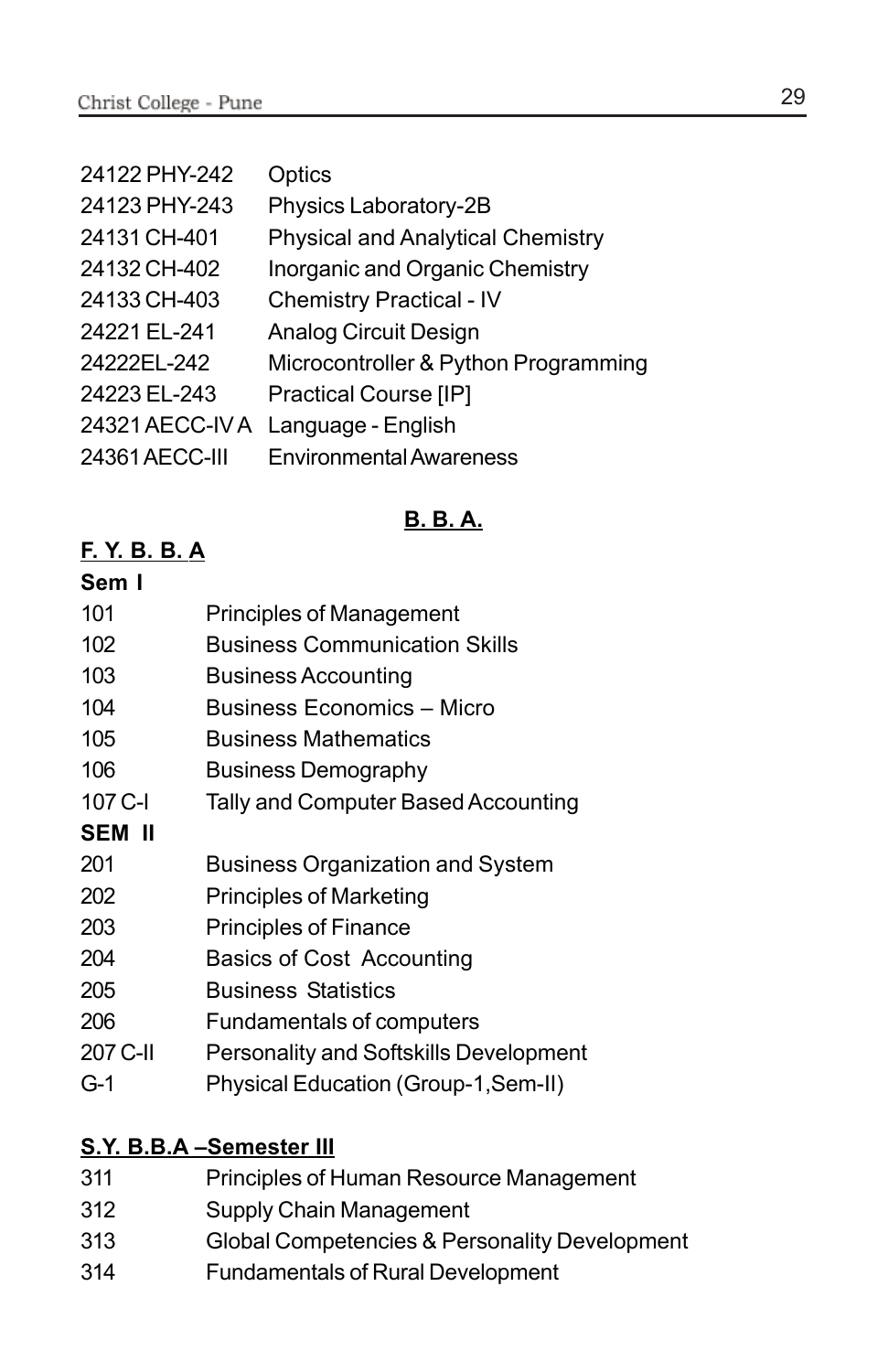- 315(b) Management Accounting
- 316(b) Banking & Finance + Business Exposure
- 317(1m) Basic Course in Environmental Awareness

### **S.Y.B.B.A–SEMESTER - IV**

- 411 Entrepreneurship & Small Business Management
- 412 Productions & Operations Management
- 413 Decision Making & Risk Management
- 414 International Business Management
- 415(b) Business Taxation
- 416(b) Financial Services + Computer Course
- 417(b) Communication Skills for Managers

### **T.Y. B.B.A – Semester V**

| 501 | Supply Chain and Logistics Management |  |
|-----|---------------------------------------|--|
|     |                                       |  |

- 502 Entrepreneurship Development
- 503 Business Law
- 504 Research Methodology (Tools & Analysis)
- 505 A Finance I (Specialisation) Analysis of Financial statements
- 506 A Finance II (Specialisation) Long Term Finance

### **T. Y. B. B. A – Semester VI**

- 601 Business Planning and Project Management
- 602 Event Management
- 603 Management Control System
- 604 E-Commerce
- 605A Finance III (Specialisation) Financial Service
- 606A Finance IV (Specialisation) Case in Finance / Project

### **B. B. A (Computer - Application) / B.B.A (CA)**

### **F.Y. B.B.A (CA)**

### **SEM I**

- CA 101 Business Communication
- CA -102 Principles of Management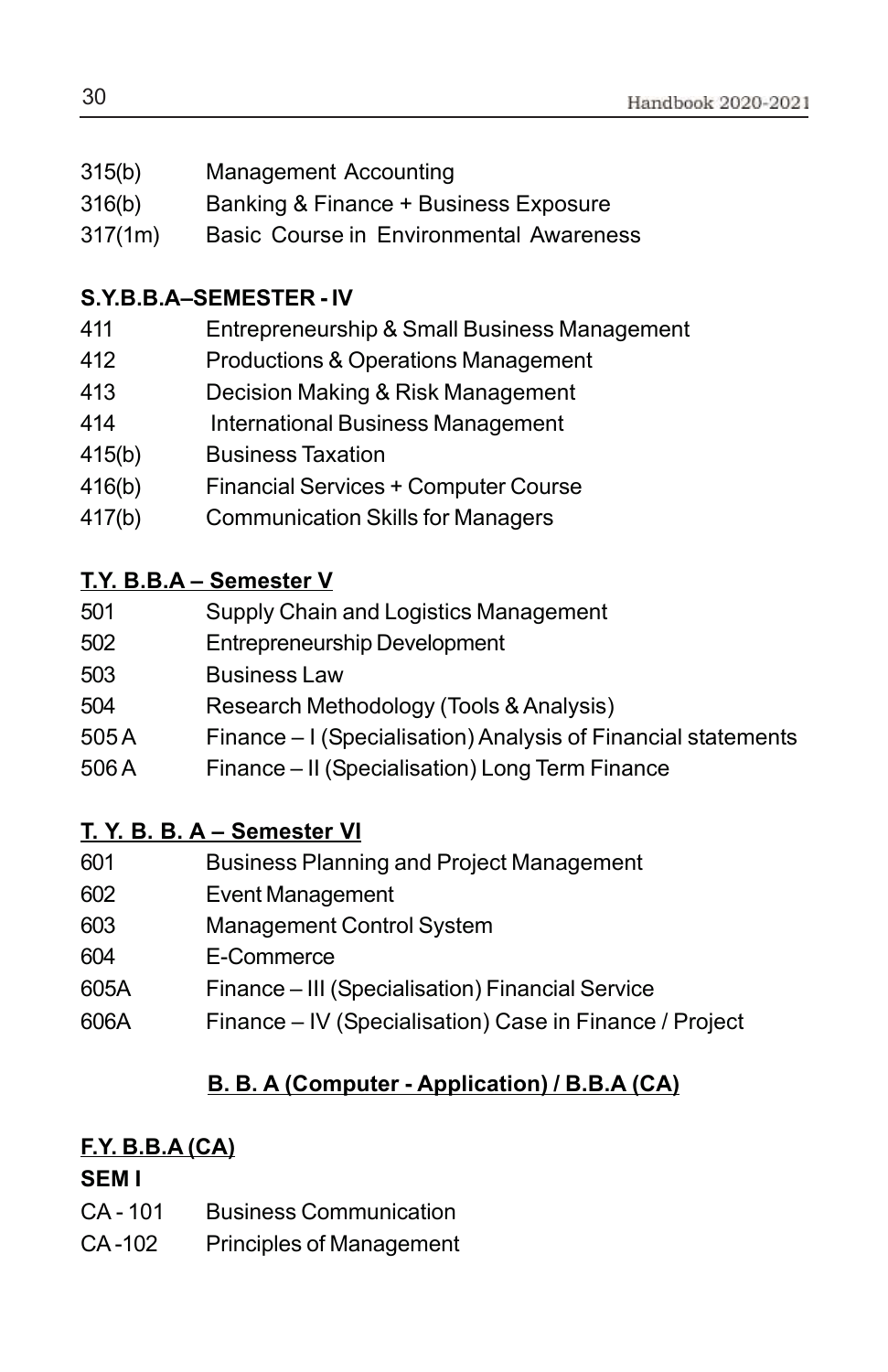| CA-103 | C Language                                        |
|--------|---------------------------------------------------|
| CA-104 | Database Management System                        |
| CA-105 | Statistics                                        |
| CA-106 | Computer Laboratory Based on 103 & 104            |
| 1      | Add-On (PPA)                                      |
| Sem II |                                                   |
| CA201  | Organization Behavior & Human Resource Management |
| CA202  | <b>Financial Accounting</b>                       |
| CA203  | <b>Business Mathematics</b>                       |
| CA204  | <b>Relational Database</b>                        |
| CA205  | Web Technology HTML-JS-CBS                        |
| CA206  | Computer Laboratory Based on 204 & 205            |
| 2      | Add-On (Advance C)                                |
| $G-1$  | Physical Education (Group-1, Sem-II)              |

### **S.Y. B.B.A (CA) –Semester III**

- 301-CA Digital Marketing
- 302-CA Data Structure
- 303-CA Software Engineering
- 304-CA(A) Angular JS
- 305-CA(A) Big Data
- 306-CA Computer Laboratory Based on 302,304,305
- 307-AECC Environment Awareness

### **S.Y.B.B.A(CA)–SEMESTER IV**

- 401-CA Networking
- 402-CA Object Oriented Concepts Through CPP
- 403-CA Operating System
- 404-CA(A) Node JS
- 405-CA Project
- 406-CA Computer Laboratory Based on 402 & 404
- 407-CA ADD-ON J-Query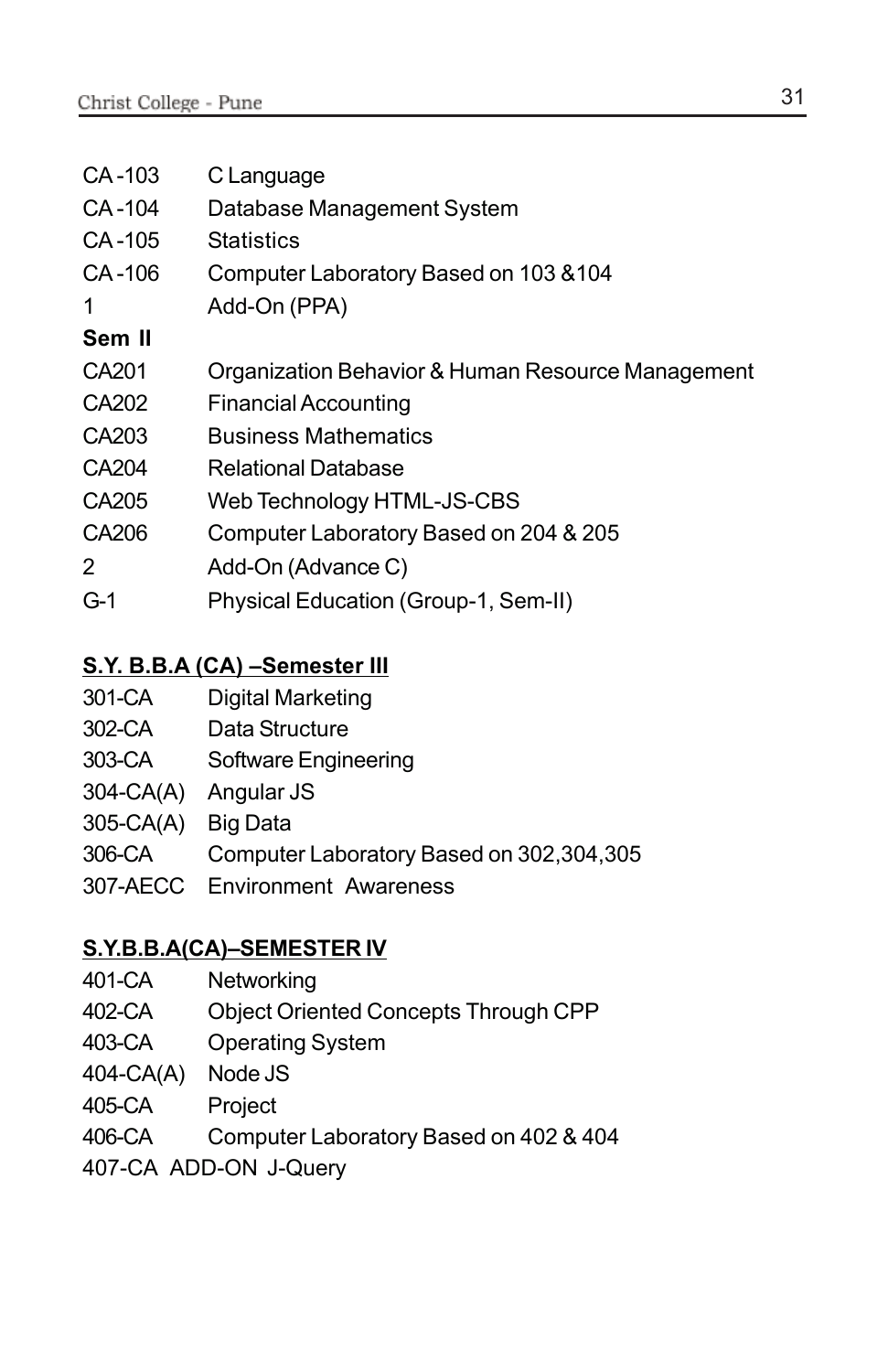### **T. Y. B.B.A (CA) –Semester V**

- 501 Java Programming
- 502 Web Technology
- 503 Dot Net Programming
- 504 Object Oriented Software Engineering Software Project 1 (Based on C++/VB Technology) Lab course 5 (Based on paper no. 501 & 502)

### **T.Y. B.B.A (CA) –Semester VI**

- 601 Advance Web Technology
- 602 Advance Java
- 603 Recent Trends in IT
- 604 Software Testing Software Project 2 (Java Dot Net technology) Lab course 4(Based on paper no. 601 & 602)

### **B.B.A (International Business)**

### **F.Y. B.B.A (IB)**

### **Sem I**

| 101      | <b>Principles of Management</b>               |
|----------|-----------------------------------------------|
| 102      | <b>Business Communication Skills</b>          |
| 103      | <b>Business Accounting</b>                    |
| 104      | Business Economics - Micro                    |
| 105      | <b>Business Mathematics</b>                   |
| 106      | <b>Business Demography</b>                    |
| 107 C-I  | Tally and Computer Based Accounting           |
| Sem II   |                                               |
| 201      | Basics of cost accounting                     |
| 202      | Origin and development of Global Business     |
| 203      | <b>Commercial Geography</b>                   |
| 204      | <b>Principles of Marketing</b>                |
| 205      | <b>Business Statistics</b>                    |
| 206      | Fundamentals of computers                     |
| 207 C-II | <b>Personality and Softskills Development</b> |
| G-1      | Physical Education (Group-1, Sem-II)          |
|          |                                               |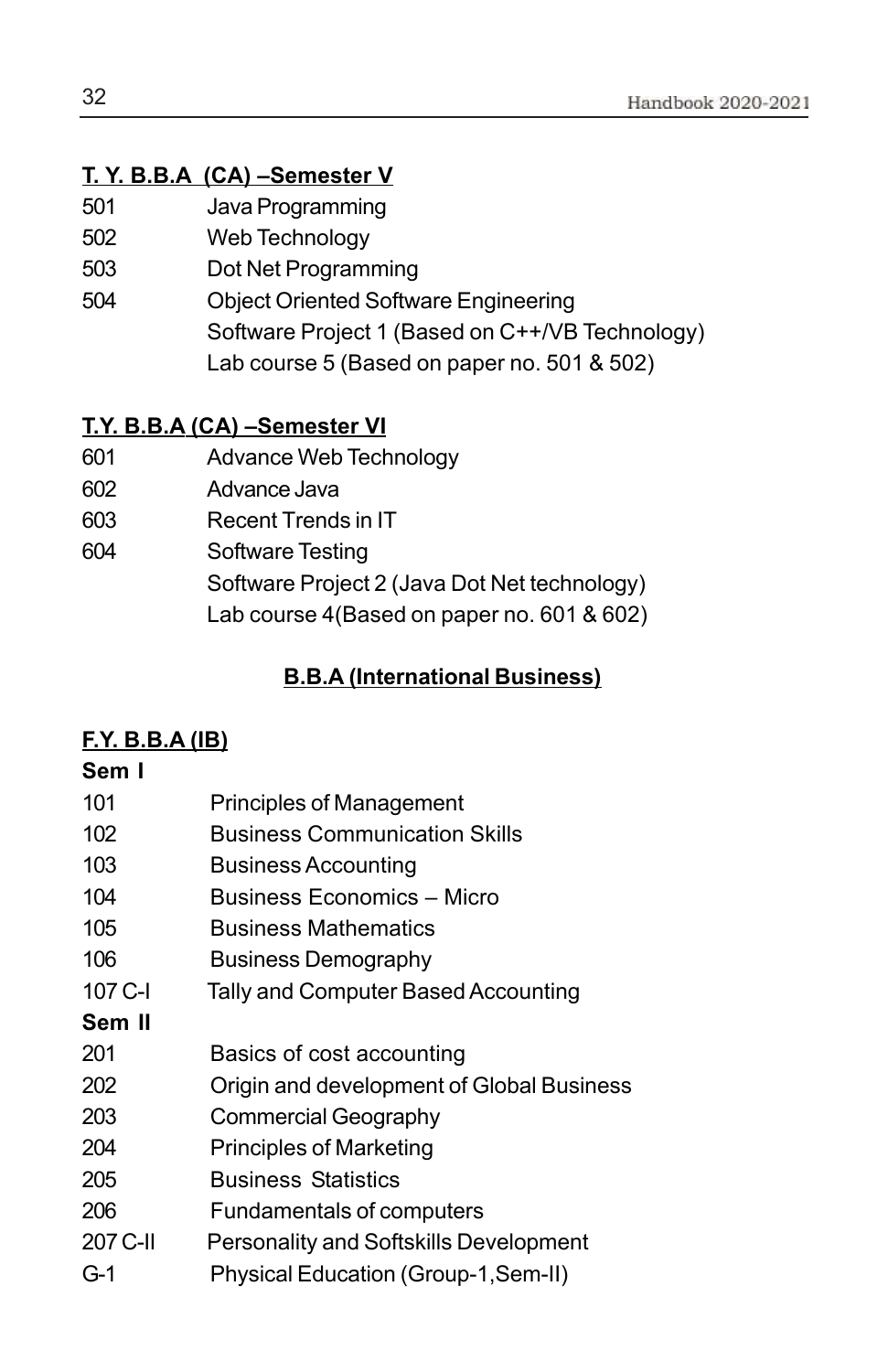### **S.Y. B.B.A (IB) –Semester III**

| 301 | Elements of Human Resource Management       |
|-----|---------------------------------------------|
| ∩∩ח | Clebel Compatencies and Dessensity Develops |

- 302 Global Competencies and Personality Development
- 303 International Economics
- 304 Production and Operations Management
- 305(a) French I
- 305(b) German I
- 306(a) Supply Chain Management I + Business Exposure
- 306(b) Logistics Management I + Business Exposure
- 307(1m) Basic Course in Environmental Awareness

### **S.Y.B.B.A(IB)–Semester IV**

- 401 Import Export Procedure
- 402 Research Methodology
- 403 Business Ethics
- 404 Management Information System
- 405(a) French II
- 405(b) German II
- 406(a) International Warehouse &
- Supply Chain Mgnt.II+ Comp. course
- 407(b) Communication Skills for Managers

### **T.Y. B.B.A (IB) –Semester V**

- 501 Business Ethics
- 502 Business Law
- 503 International Relations
- 504 International Banking and Finance
- 505 Business Reporting and Analysis
- 506 E. Commerce Technology

### **T.Y. B.B.A (IB) –Semester VI**

- 601 Export Import Procedure
- 602 International Business Law
- 603 Study of Global Economics
- 604 International Project Management
- 605 Supply Chain Technology Management
- 606 Research Methodology and Project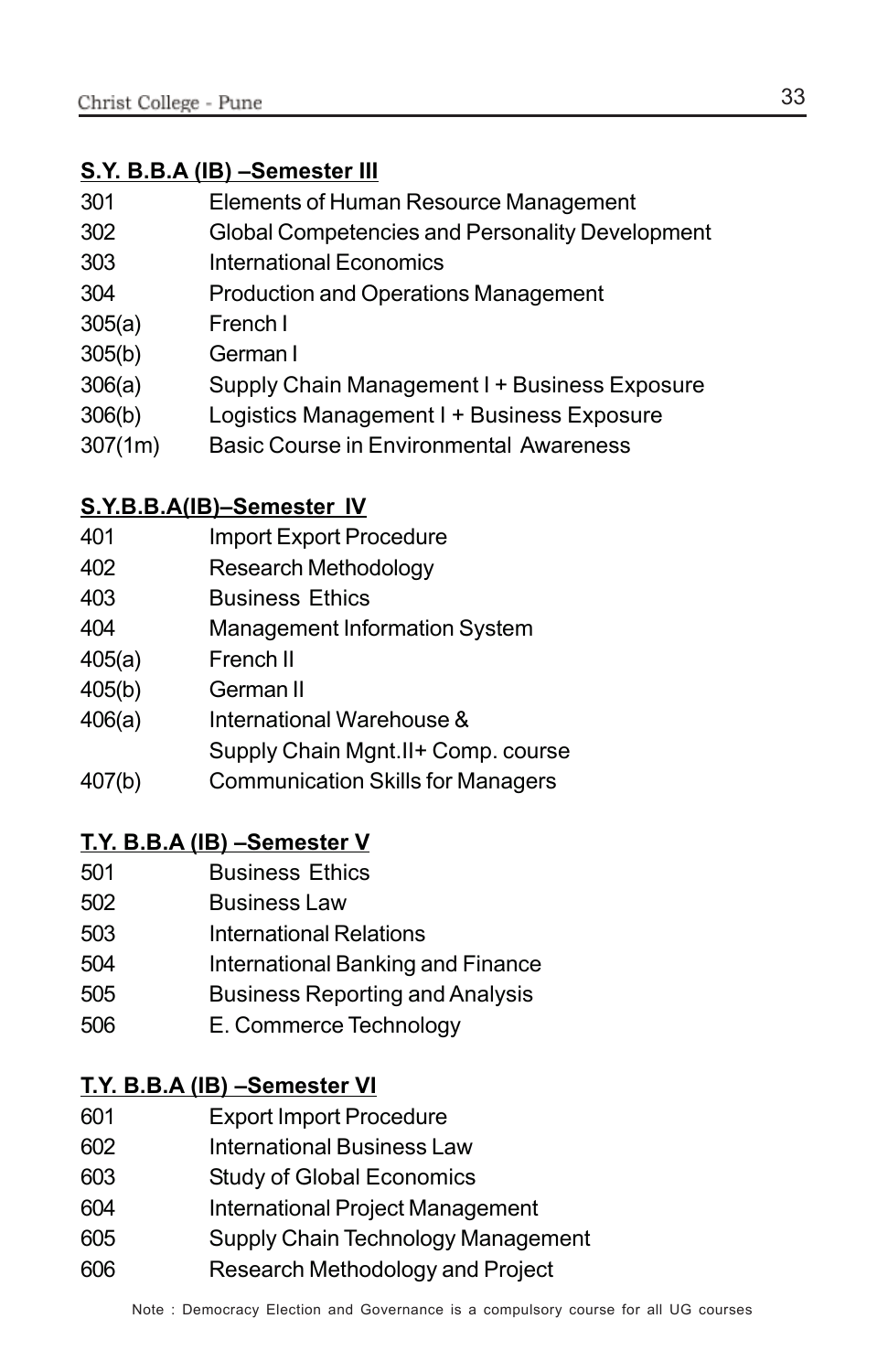### **M.Com**

### **Semester I**

- 101 Management Accounting (Compulsory Subject)
- 102 Strategic Management (Compulsory Subject)
- 107 Advanced Cost Accounting (Special Subject)
- 108 Costing Techniques and Responsibility Accounting (Special Subject) Human Rights I Introduction to cyber Semester I

### **Semester II**

| 201 | <b>Financial Analysis and Control (Compulsory Subject)</b> |
|-----|------------------------------------------------------------|
| 202 | <b>Industrial Economics (Compulsory Subject)</b>           |
| 207 | Application of Cost Accounting (Special Subject)           |
| 208 | Cost Control and Cost Systems (Special Subject)            |
|     | Human Rights II                                            |
|     | Introduction to cyber Semester II                          |

**Business** 

### **M.Com (2019 Pattern) Semester III**

| 321 | <b>Business Finance</b>  |
|-----|--------------------------|
| 322 | Research Methodology For |
| 327 | Cost Audit               |

- 328 Management Audit
- 392 Introduction to Cyber Security III
- 394 Skill Development I
- 395 Introduction to Constitution

### **M.Com (2019 Pattern) Semester IV**

- 421 Capital Market & Financial Services
- 422a Industrial Economic Environment
- 427 Recent Advances in Cost Auditing & Cost System
- 428 Project Work / Case Studies
- 492 Introduction to Cyber Security IV
- 494 Skill Development II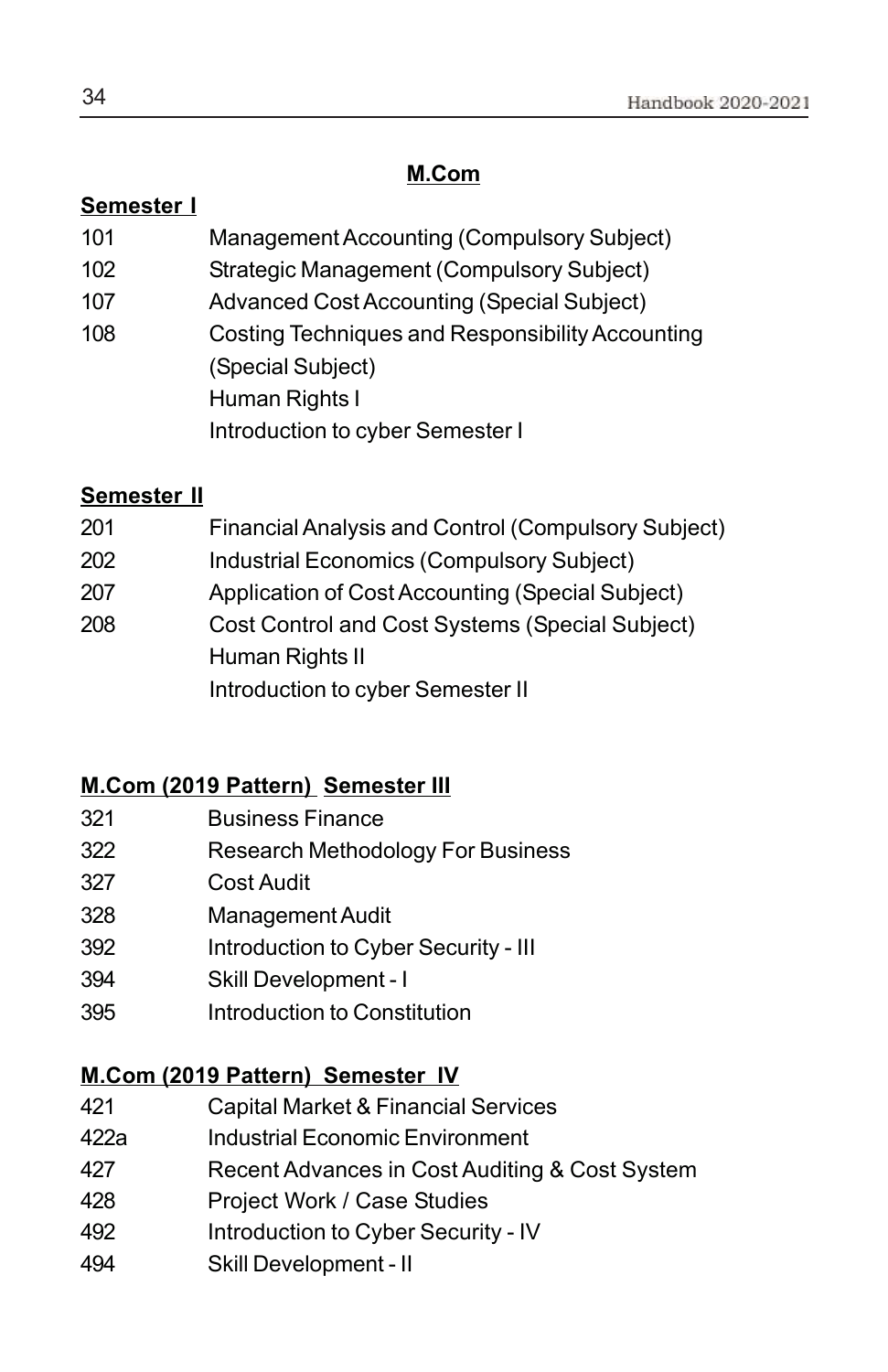### **M.Sc. Comp. Sci.**

### **Semester I**

- CSUT111 Principles of Programming Languages
- CSUT112 Design and Analysis of Algorithms
- CSUT113 Database Technologies
- CSDT114 Cloud computing
- CSDP114 Cloud Computing Practical

OR

- CSDT114 Artificial Intelligence
- CSDP114 Artificial Intelligence Practical

### OR

- CSDT114 Web Services
- CSDP114 Web Services Practical
- CSUP115 PPL and Database Technologies Practical

### **Semester II**

- CSUT121 Advanced Operating System
- CSUT122 Mobile Technologies
- CSUT123 Software Project Management
- CSDT124 Project
- CSDP124 Project related Assignments

### OR

- CSDT124 Human Computer Interaction
- CSDP124 Human Computer Interaction Practical

### OR

- CSDT124 Soft Computing
- CSDP124 Soft Computing Practical
- CSUP125 Practical on Advanced OS & Mobile Technologies

### **M.Sc. (Comp. Sci.) (2019 Pattern) Semester III**

- 311 (CSUT231) Software Architecture and Design Patterns
- 312 (CSUT232) Machine Learning
- 313 (CSUT233) Web Frameworks
- 314(P)C (CSDP234C) Project Related Assignments
- 314(T)C (CSDT234C) Project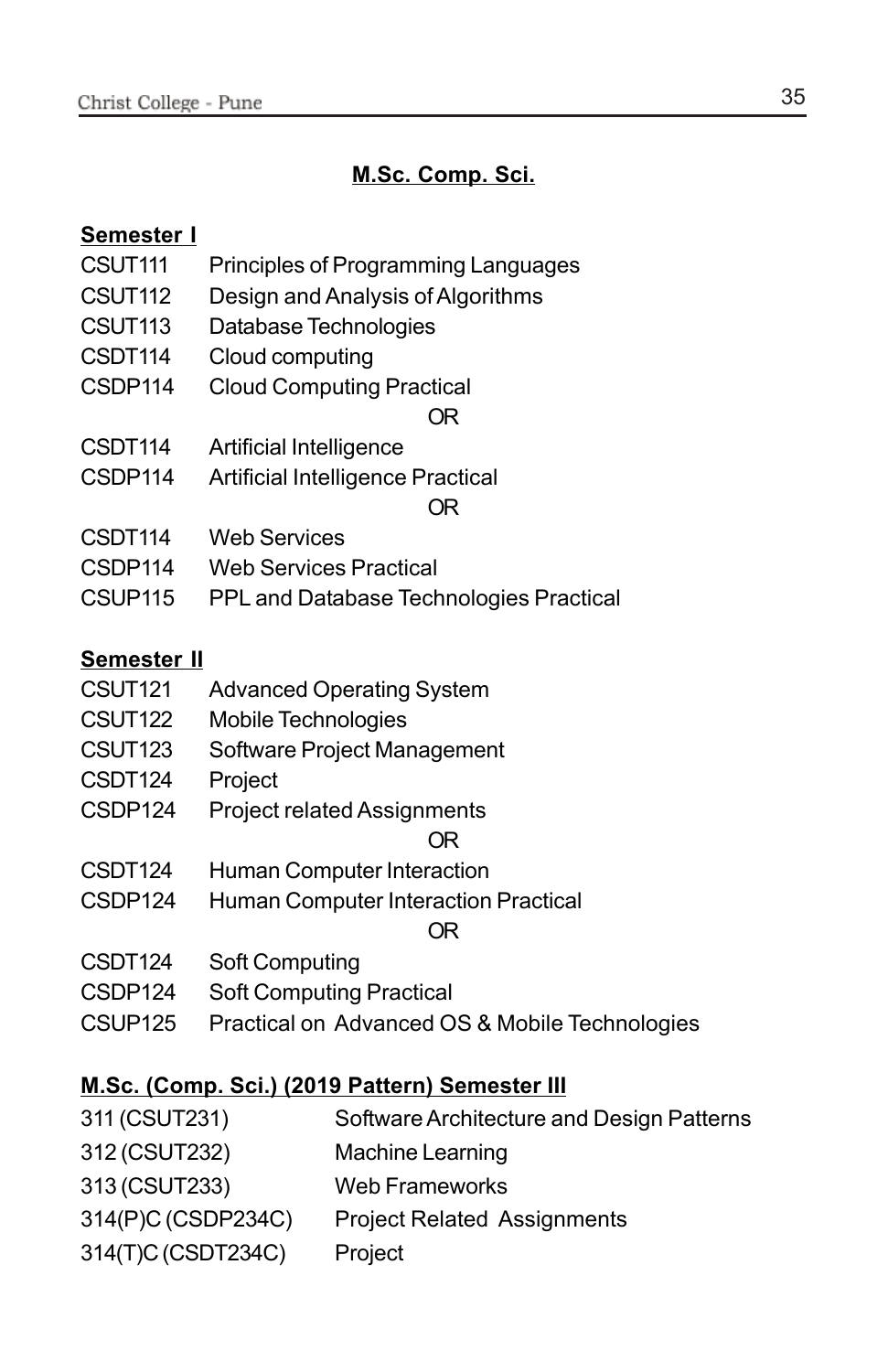| 315 (CSUP235) | Practical on Csut231, CSUT232 and CSUT233 |
|---------------|-------------------------------------------|
| 392           | Introduction to Cyber Security - III      |
| 394           | Skill Development - I                     |
| 395           | Introduction to Constitution              |

### **M.Sc. (Comp. Sci.) (2019 Pattern) Semester IV**

| 411(CSUT241) | Industrial Training /institutional Project |
|--------------|--------------------------------------------|
| 492          | Introduction to Cyber Security - IV        |
| 494          | Skill Development - II                     |

### **Note:**

Course content is subject to change as per the university notification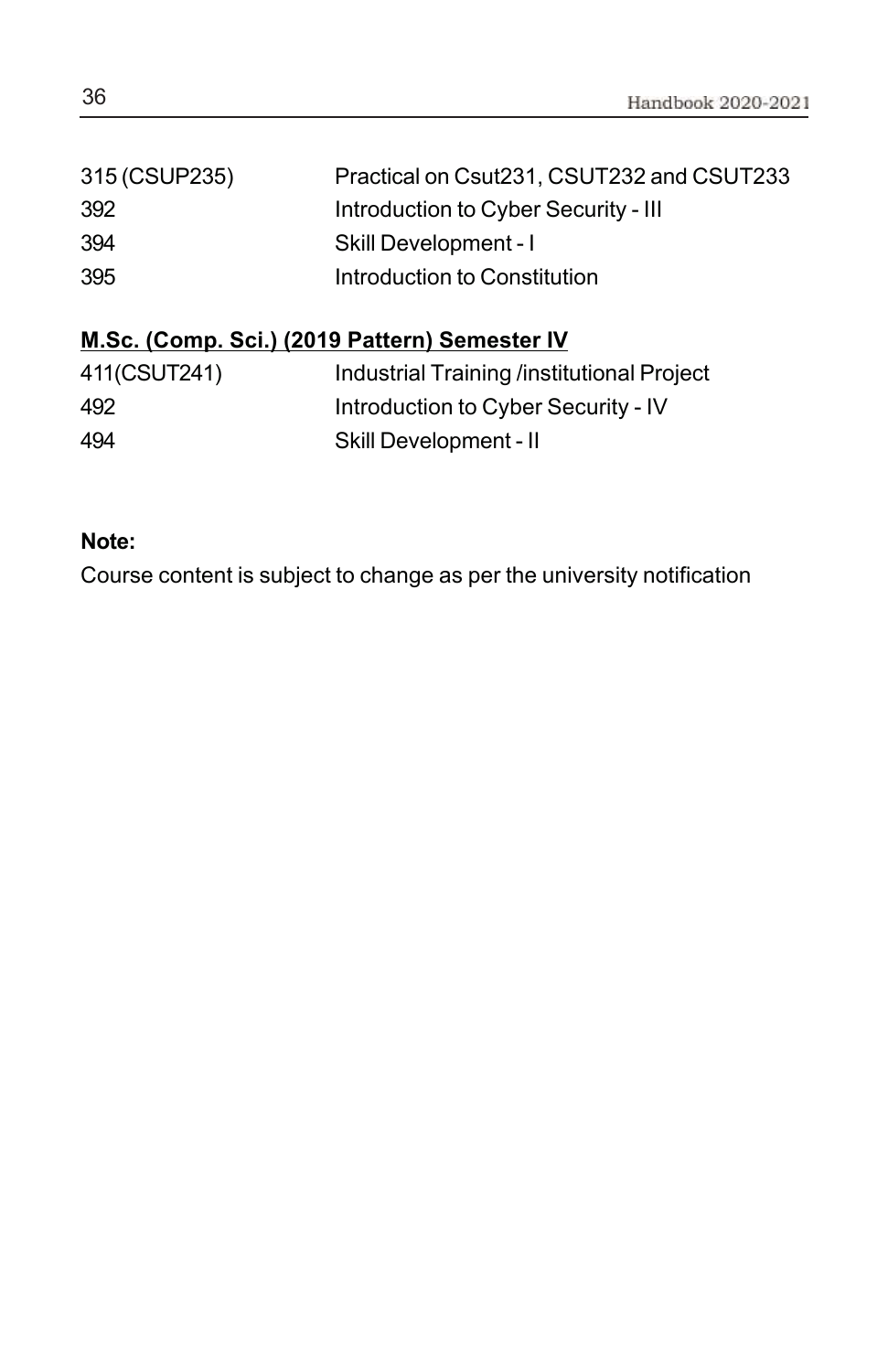# **CHRIST COLLEGE - PUNE**

### **ADD-ON COURSES OFFERED DURING YEAR**

| Sr. No | <b>Subject Name</b>                              |
|--------|--------------------------------------------------|
| 1      | <b>Basic Managerial Skills</b>                   |
| 2      | Personality and soft skill Development           |
| 3      | <b>Communication Skills for Managers</b>         |
| 4      | <b>PPA</b>                                       |
| 5      | Advance C                                        |
| 6      | <b>Employability Skill Enhancement Programme</b> |
| 7      | <b>JQUERY</b>                                    |
| 8      | Introduction to Cyber Security                   |
| 9      | Tally                                            |
| 10     | Artificial Intelligence                          |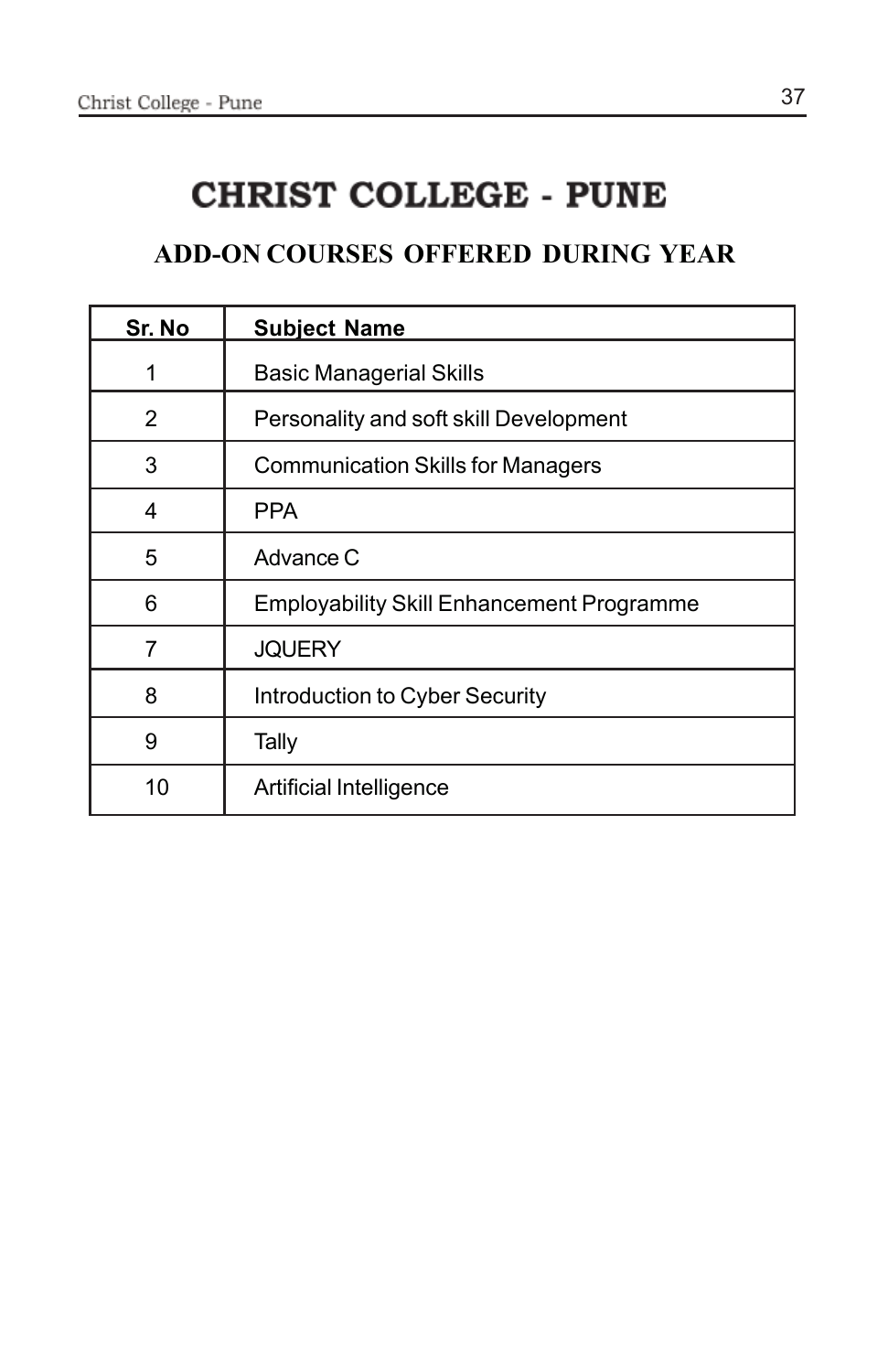### **Department of Arts Academic Calendar 2020-2021**

| <b>Month</b> | <b>Date</b> | <b>Class</b> | <b>Activity</b>                             |
|--------------|-------------|--------------|---------------------------------------------|
| July         | 1           | <b>TYBA</b>  | Commencement of TY Class                    |
| August       | 17          | <b>SYBA</b>  | Commencement of SY Class                    |
| August       | 28          | SY, TYBA     | Guest Lecture - Economics                   |
| September    | 9           | SY, TYBA     | Guest Lecture - EVS                         |
| October      | 5           | FY, SY, TYBA | Internal Exam - Term 1                      |
| October      | 21          | FY, SY, TYBA | Guest Lecture - Research Methodology        |
| October      | 31          | All Streams  | Intra-College Competition                   |
| December     | 18          | <b>SYBA</b>  | Guest Lecture - Hindi                       |
| January      | 13          | FY, SY, TYBA | Guest Lecture - English                     |
| January      | 15          | <b>SYBA</b>  | Guest Lecture - Hindi                       |
| February     | 8           | FY, SY, TYBA | Internal Exam - Term 2                      |
| February     | 18          | FY, SY, TYBA | Guest Lecture - Economics                   |
| February     | 24          | FY, SY, TYBA | Guest Lecture - Politics                    |
| March        | 10          | FY, SY, TYBA | <b>Guest Lecture - Communication Skills</b> |

NB: Dates of examinations and other events are subject to change as per the university guidelines with regard to COVID-19 Pandemic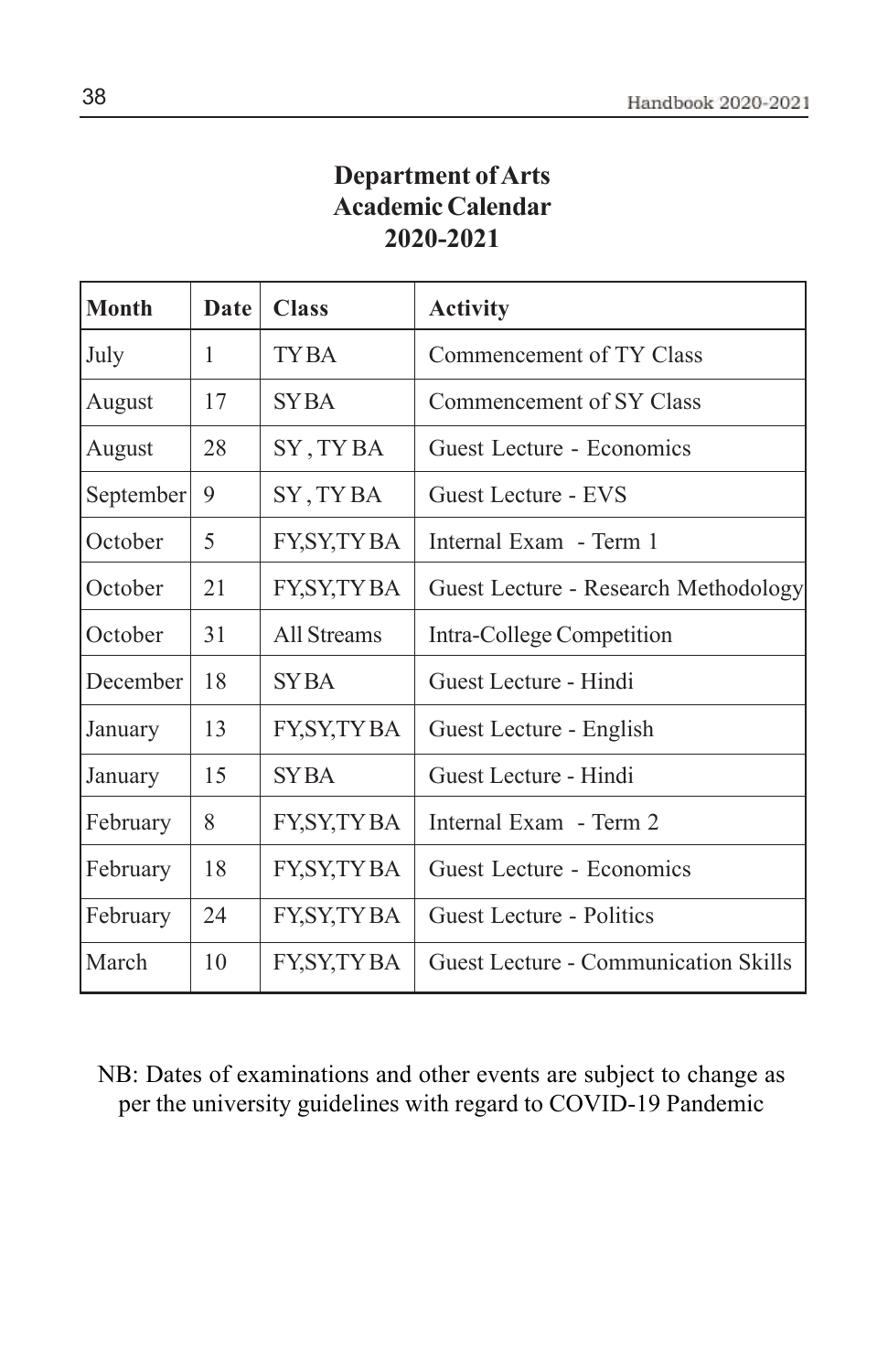### **Department of Commerce Academic Calendar 2020-2021**

| <b>Month</b> | <b>Date</b>  | <b>Class</b>              | <b>Activity</b>                                                |
|--------------|--------------|---------------------------|----------------------------------------------------------------|
| July         | $\mathbf{1}$ | <b>TY</b>                 | Commencement of TY Class                                       |
| August       | 17           | <b>SY</b>                 | Commencement of SY Class                                       |
| August       | 20           | SY&TY                     | Guest Lecture-Cost And Work Accounting                         |
| September    | 10           | TYB.COM&<br><b>TYBBA</b>  | Guest Lecture-Economics                                        |
| October      | 5            | B.COM, BBA,<br>BBA(IB)    | Internal Examination begins Term 1                             |
| October      | 20           | TYBBA(IB)                 | <b>Gust Lecture Research Methodology</b>                       |
| December     | 22           | FYB.COM                   | (Add on Course)<br>Guest Lecture                               |
| December     | 22           | <b>SYBBA</b><br>SYBBA(IB) | Guest Lecture on Financial Literacy                            |
| January      | 9            | FYBBA(IB)                 | Guest Lecture - Add on Course                                  |
| Jaurary      | 16           | All B.Com                 | Journal Submission                                             |
| January      | 16           | <b>FYBBA</b>              | Guest Lecture (Add on Course)                                  |
| Feburary     | 8            | B.COM, BBA,<br>BBA(IB)    | Semester Examination begins (Term II)                          |
| Feburary     | 25-28        | <b>All Streams</b>        | Intra College Competition                                      |
| March        | 6            | <b>FYBBA</b>              | Guest Lecture on Basic Managerial Skills.                      |
| March        | 16           | FYB.COM                   | <b>Guest Lecture on Business Communication</b><br>& Leadership |
| March        | 16           | <b>B.COM</b>              | Journal Submission                                             |
| March        | 20           | FYB.COM                   | Guest Lecture on G.S.T                                         |
| March        | 26           | <b>SYBBA</b>              | Guest Lecture on Indian Securities Market                      |
| March        | 30           | TYB.COM                   | Guest Lecture on Forensic Accounting                           |
| March        | 31           | TYB.COM                   | Guest Lecture on Tax Audit                                     |

NB: Dates of examinations and other events are subject to change as per the university guidelines with regard to COVID-19 Pandemic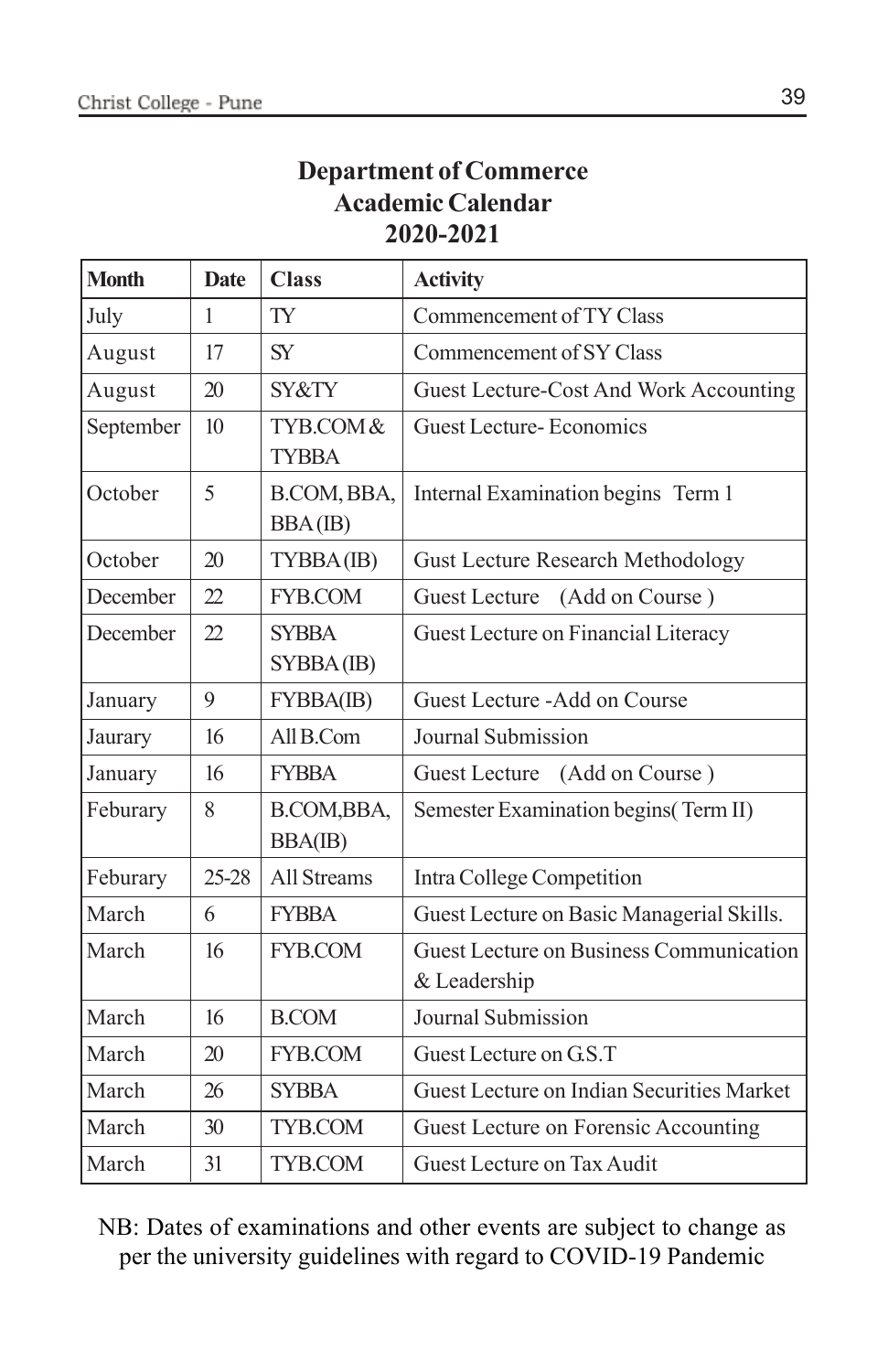| <b>Department of Science</b>         |  |
|--------------------------------------|--|
| <b>Academic Calendar - 2020-2021</b> |  |

| Month     | Date            | <b>Class</b>                                             | <b>Activity</b>                                              |
|-----------|-----------------|----------------------------------------------------------|--------------------------------------------------------------|
| July      | 1               | All TY                                                   | Commencement of TY Class                                     |
| August    | 17              | All SY                                                   | Commencement of SY Class                                     |
|           | 20              | All SY&TY                                                | Guest Lecture- Carrier Guidance                              |
| September | 10              | MSc(Comp.Sci)/<br>TYBSc(Comp.Sci.)                       | Guest Lecture-AI and Bigdata                                 |
| October   | 5               | All Streams                                              | Internal Examination begins Term 1                           |
|           | 12.             | SYBSc(Comp.Sci.)                                         | Software Engineering Project Demo                            |
|           | 20              | TYBSc(Comp.Sci.)/<br>MSc(Comp.Sci)                       | <b>Gust Lecture Research Methodology</b>                     |
| December  | 22              | All FY                                                   | <b>Guest Lecture</b><br>(Add on Course)                      |
|           | 22              | FYBSc(comp.Sci.)/                                        | Guest Lecture on Electronics - Rasberypie                    |
|           |                 | SYBSc(Comp.Sci)/<br>SYBSc(Regular)                       |                                                              |
| January   | 9               | FYBSc(Comp.Sci)                                          | Guest Lecture - Fundamentals of<br>Database Maegemnet System |
|           | 16              | TYBSc(Comp.Sci.)                                         | <b>Practical Submission</b>                                  |
|           | 18-23           | All Streams                                              | PROJECT EXPO WEEK                                            |
|           | 25              | TYBSc(Comp.Sci.)                                         | Demo Practical Examination                                   |
| Feburary  | $\overline{2}$  | SYBSc(Comp.Sci)/<br>SYBSc(Regular)                       | <b>Practical Submission</b>                                  |
|           | 6               | SYBSc(Comp.Sci)/<br>SYBSc(Regular)                       | Demo Practical Examination                                   |
|           | 8               | All Streams                                              | Semester Examination begins(Term II)                         |
|           | $25 - 28$       | All Streams                                              | Intra College Competition                                    |
| March     | 16              | FYBSc(Comp.Sci)                                          | Guest Lecture on Communication & Leadership                  |
|           | 16              | FYBSc(Comp.Sci)                                          | Journal Submission                                           |
|           | 1               | FYBSc(Comp.Sci)                                          | Demo Practical Examination                                   |
|           | 20              | FYBSc(comp.Sci.)/<br>SYBSc(Comp.Sci)/<br>SYBSc (Regular) | <b>Guest Lecture</b>                                         |
|           | 26              | FYBSc(comp.Sci.)/<br>SYBSc(Comp.Sci)/<br>SYBSc(Regular)  | <b>Guest Lecture</b>                                         |
|           | 30              | TYBSc(Comp.Sci)                                          | Project Viva                                                 |
| April     | $\overline{31}$ | MSc(Comp.Sci)                                            | <b>Guest Lecture</b>                                         |
|           | $\overline{23}$ | MSc(Comp.Sci)                                            | <b>Internal Activity Submission</b>                          |
|           | $\overline{12}$ | MSc(Comp.Sci)                                            | Demo Project Viva                                            |

NB: Dates of examinations and other events are subject to change as per the university guidelines with regard to COVID-19 Pandemic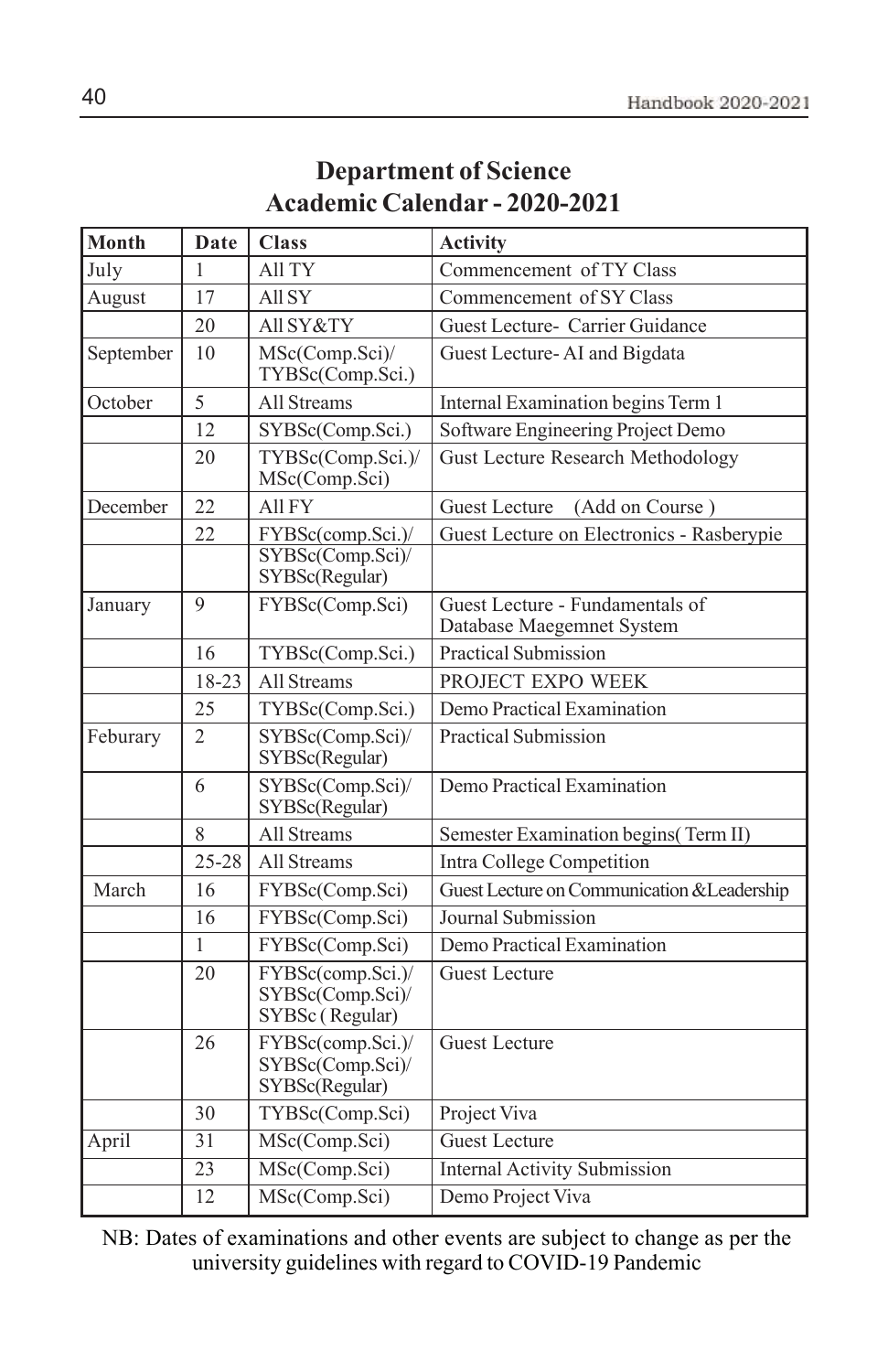| Month     | Date                        | <b>Class</b>            | <b>Activity</b>                       |  |  |
|-----------|-----------------------------|-------------------------|---------------------------------------|--|--|
| July      | 1                           | <b>TY</b>               | Commencement of TY Class              |  |  |
| August    | 17                          | <b>SY</b>               | Commencement of SY Class              |  |  |
|           | 20                          | TYBBA(CA)               | Guest Lecture- Career Guidance        |  |  |
| September | 10                          | TYBBA(CA)               | Guest Lecture-AI and Bigdata          |  |  |
| October   | 5                           | <b>All Streams</b>      | Internal Examination begins Term 1    |  |  |
| November  | $19th-$<br>30 <sub>th</sub> | FYBBA(CA)               | Orientation week for FY students      |  |  |
|           | 30th                        | FYBBA(CA)               | Orientation programme                 |  |  |
| December  | 22                          | FYBBA(CA)               | Guest Lecture<br>(Add on Course)      |  |  |
| January   | 9                           | FYBBA(CA)               | <b>Guest Lecture</b>                  |  |  |
|           | 16                          | TYBBA(CA)               | <b>Practical Submission</b>           |  |  |
|           | 18-23                       | FY/SY/TYBBA(CA)         | PROJECT EXPO WEEK                     |  |  |
|           | 25                          | TYBBA(CA)               | Demo Practical Examination            |  |  |
| Feburary  | $\overline{2}$              | SYBBA(CA)               | <b>Practical Submission</b>           |  |  |
|           | 6                           | SYBBA(CA)               | Demo Practical Examination            |  |  |
|           | 8                           | FY/SY/TYBBA(CA)         | Semester Examination begins (Term II) |  |  |
|           | 22                          | FY/SY/TYBBA(CA)         | Mathematics Aptitude                  |  |  |
|           | 24                          | FY/SY/TYBBA(CA)         | C/C++ Aptitude                        |  |  |
|           | 25-28                       | FY/SY/TYBBA(CA)         | Intra College Competition             |  |  |
| March     | 16                          | <b>FYBBA(CA)</b>        | Guest Lecture on Communication Skills |  |  |
|           | 16                          | FYBBA(CA)               | Journal Submission                    |  |  |
|           | 1                           | FYBBA(CA)               | Demo Practical Examination            |  |  |
|           | 20                          | FYBBA(CA)/<br>SYBBA(CA) | <b>Guest Lecture</b>                  |  |  |
|           | 22                          | SYBBA(CA)               | Submission of Project Synopsis        |  |  |
|           | 26                          | FYBBA(CA)/<br>SYBBA(CA) | <b>Guest Lecture</b>                  |  |  |
|           | 30                          | TYBBA(CA)               | Project Viva                          |  |  |
| April     |                             | FY/SY/TY                | Viva                                  |  |  |

### **Department of Science Academic Calendar-BBA(CA) - 2020-2021**

NB: Dates of examinations and other events are subject to change as per the university guidelines with regard to COVID-19 pandemic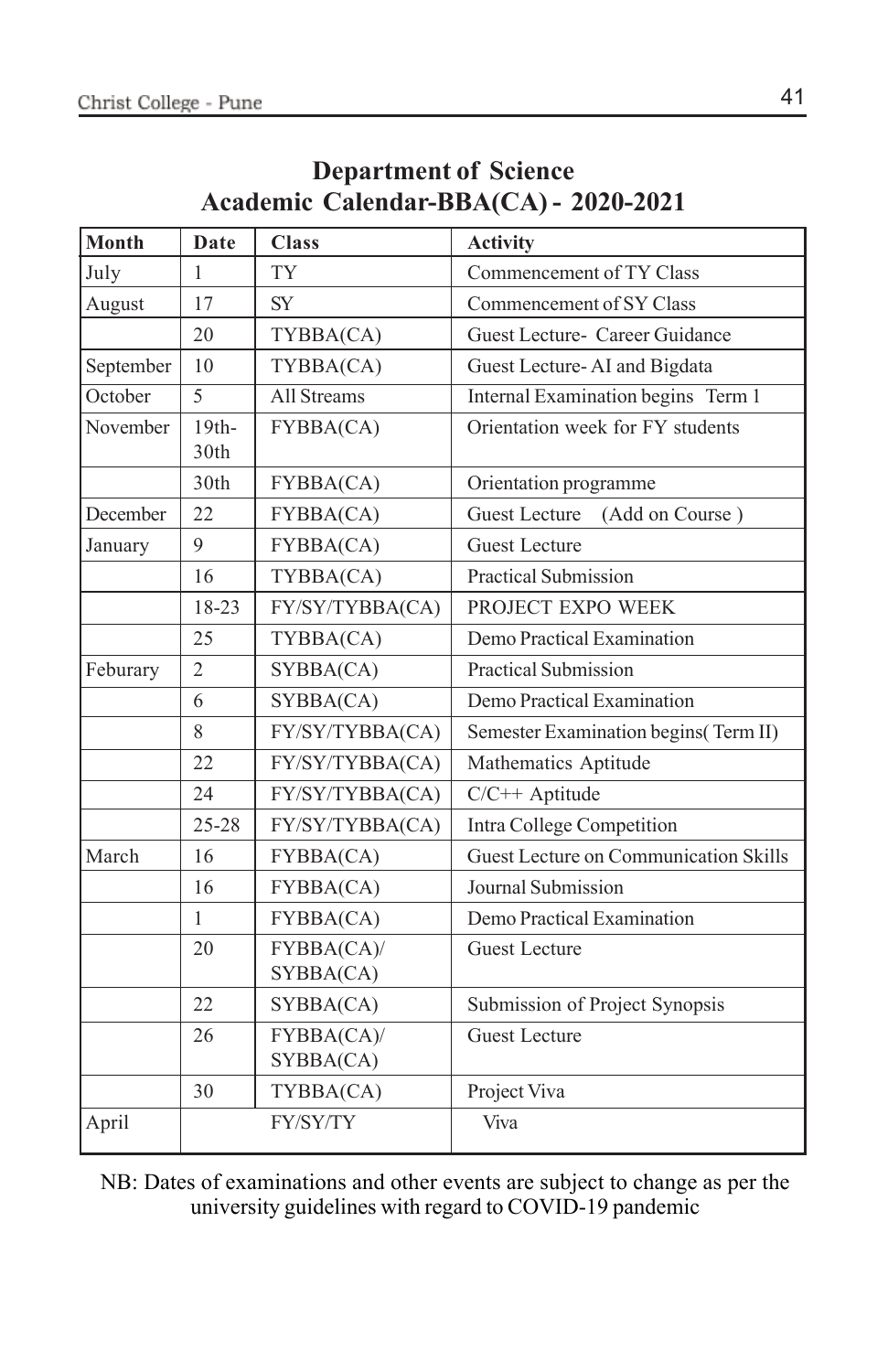# **Academic Calendar 2020- 2021**

**가**メンのまた 第一部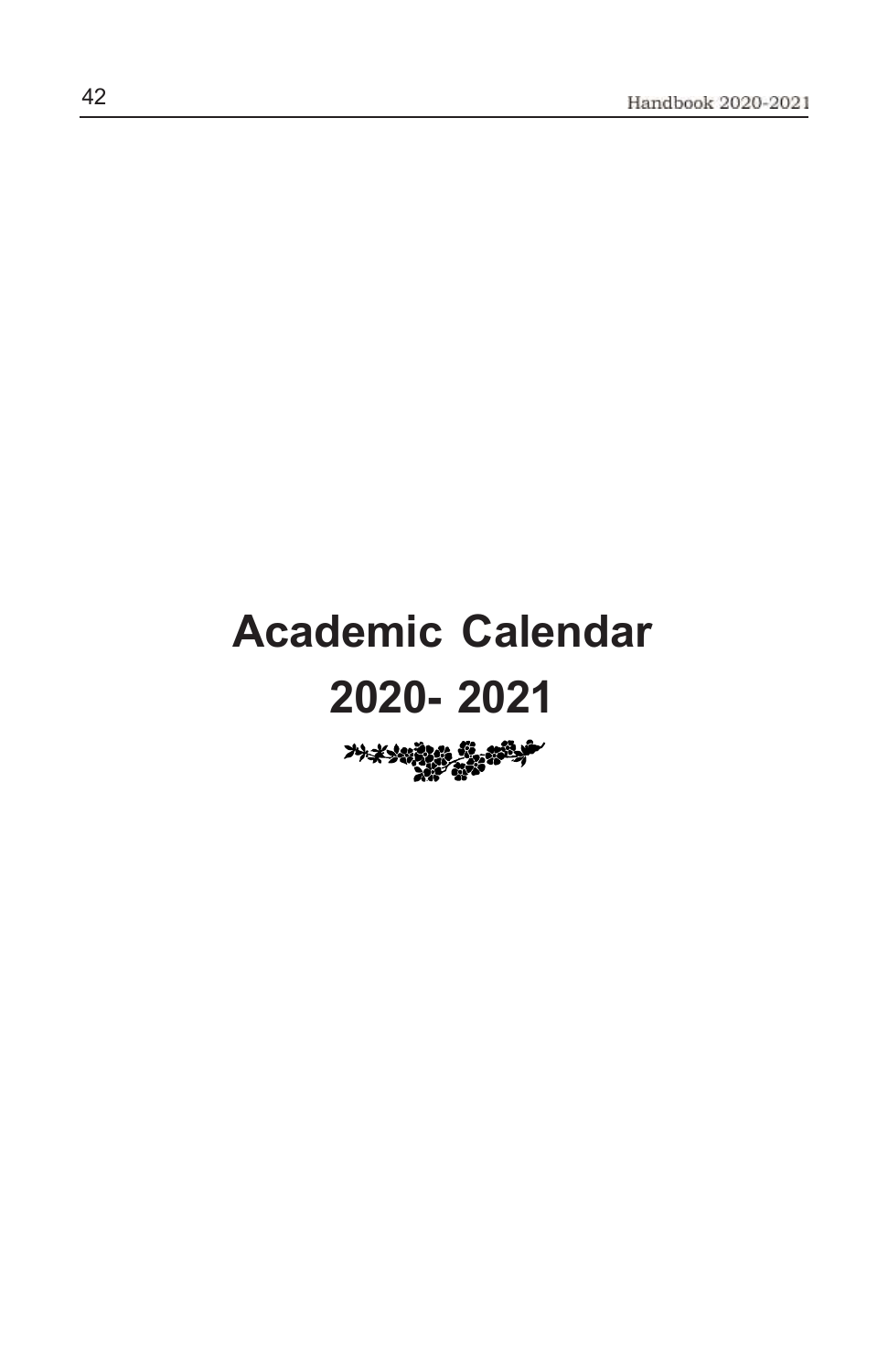| <b>JUNE 2020</b> |                 |                |          |  |
|------------------|-----------------|----------------|----------|--|
| $\mathbf 1$      | <b>MON</b>      |                |          |  |
| $\overline{2}$   | <b>TUE</b>      |                |          |  |
| 3                | <b>WED</b>      |                |          |  |
| $\overline{4}$   | <b>THU</b>      |                |          |  |
| $\overline{5}$   | $\overline{FR}$ |                |          |  |
| 6                | <b>SAT</b>      |                |          |  |
| $\overline{7}$   | <b>SUN</b>      | Η              |          |  |
| 8                | <b>MON</b>      |                |          |  |
| 9                | <b>TUE</b>      |                |          |  |
| 10               | <b>WED</b>      |                |          |  |
| 11               | <b>THU</b>      |                |          |  |
| 12               | <b>FRI</b>      |                |          |  |
| 13               | <b>SAT</b>      |                |          |  |
| 14               | <b>SUN</b>      | H              |          |  |
| 15               | <b>MON</b>      |                |          |  |
| 16               | <b>TUE</b>      |                |          |  |
| 17               | <b>WED</b>      |                |          |  |
| 18               | <b>THU</b>      |                |          |  |
| 19               | <b>FRI</b>      |                |          |  |
| 20               | <b>SAT</b>      |                |          |  |
| 21               | <b>SUN</b>      | Η              | Yoga Day |  |
| 22               | <b>MON</b>      |                |          |  |
| 23               | <b>TUE</b>      |                |          |  |
| 24               | <b>WED</b>      |                |          |  |
| 25               | <b>THU</b>      |                |          |  |
| 26               | <b>FRI</b>      |                |          |  |
| 27               | <b>SAT</b>      |                |          |  |
| 28               | <b>SUN</b>      | $\overline{H}$ |          |  |
| 29               | <b>MON</b>      |                |          |  |
| 30               | <b>TUE</b>      |                |          |  |
|                  |                 |                |          |  |
| (H) Holiday      |                 |                |          |  |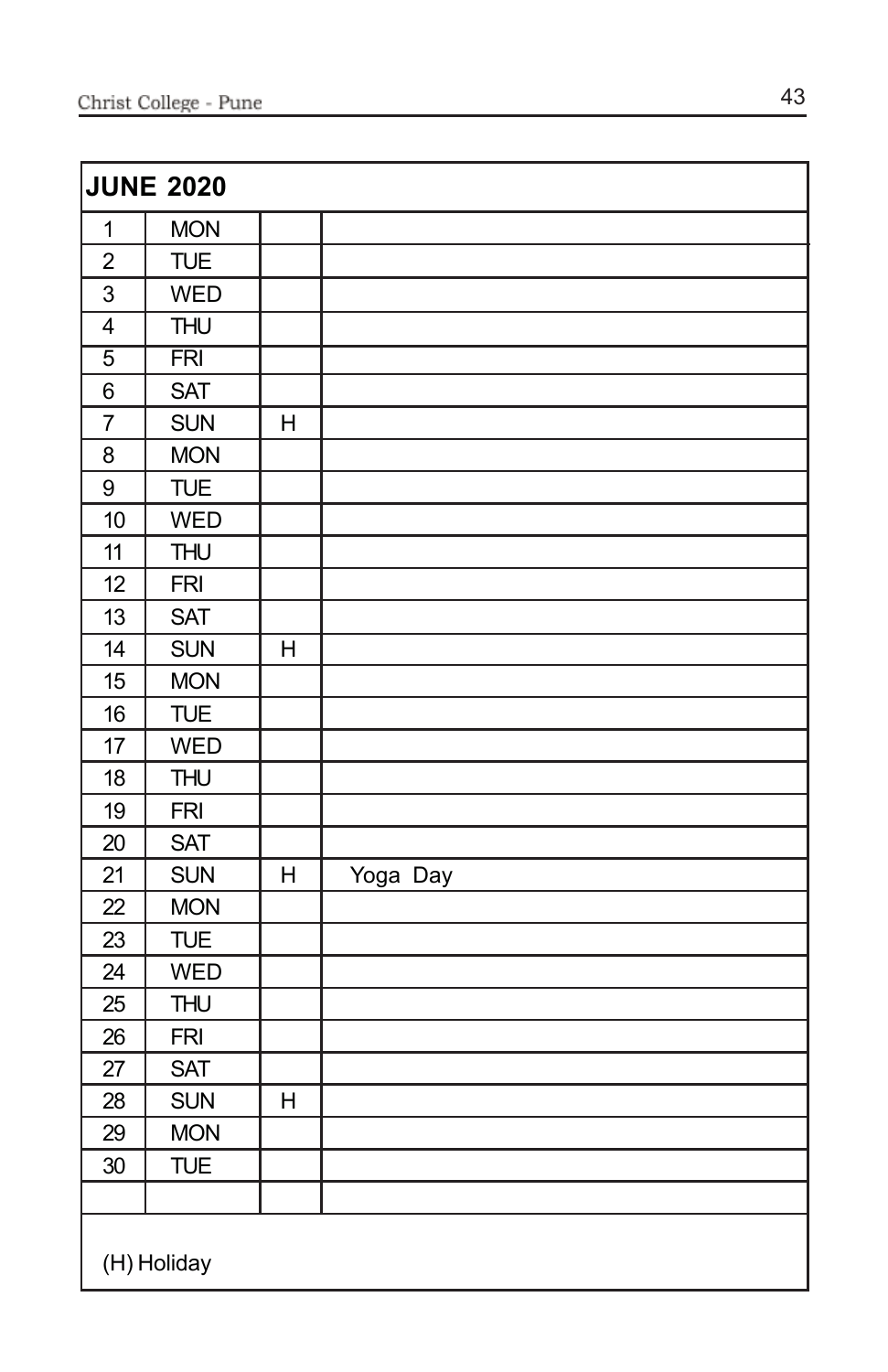| <b>JULY 2020</b> |                           |   |                                      |  |
|------------------|---------------------------|---|--------------------------------------|--|
| 1                | <b>WED</b>                |   | TY Classes Begin (Online)            |  |
| $\overline{2}$   | $\overline{\mathsf{THU}}$ |   |                                      |  |
| 3                | <b>FRI</b>                |   | St. Thomas Day                       |  |
| 4                | <b>SAT</b>                |   |                                      |  |
| 5                | <b>SUN</b>                | H |                                      |  |
| 6                | <b>MON</b>                |   |                                      |  |
| $\overline{7}$   | <b>TUE</b>                |   |                                      |  |
| 8                | <b>WED</b>                |   | Students' Orientation                |  |
| 9                | <b>THU</b>                |   |                                      |  |
| 10               | <b>FRI</b>                |   |                                      |  |
| 11               | <b>SAT</b>                |   |                                      |  |
| 12               | <b>SUN</b>                | Η |                                      |  |
| 13               | <b>MON</b>                |   |                                      |  |
| 14               | <b>TUE</b>                |   |                                      |  |
| 15               | <b>WED</b>                |   | Feast of our Lady Mount Carmel       |  |
| 16               | <b>THU</b>                |   |                                      |  |
| 17               | <b>FRI</b>                |   |                                      |  |
| 18               | <b>SAT</b>                |   | <b>Faculty Development Programme</b> |  |
| 19               | <b>SUN</b>                | H |                                      |  |
| 20               | <b>MON</b>                |   |                                      |  |
| 21               | <b>TUE</b>                |   |                                      |  |
| 22               | <b>WED</b>                |   |                                      |  |
| 23               | <b>THU</b>                |   |                                      |  |
| 24               | <b>FRI</b>                |   |                                      |  |
| 25               | <b>SAT</b>                |   |                                      |  |
| 26               | <b>SUN</b>                | H |                                      |  |
| 27               | <b>MON</b>                |   |                                      |  |
| 28               | <b>TUE</b>                |   |                                      |  |
| 29               | <b>WED</b>                |   |                                      |  |
| 30               | <b>THU</b>                |   |                                      |  |
| 31               | <b>FRI</b>                |   |                                      |  |
| (H) Holiday      |                           |   |                                      |  |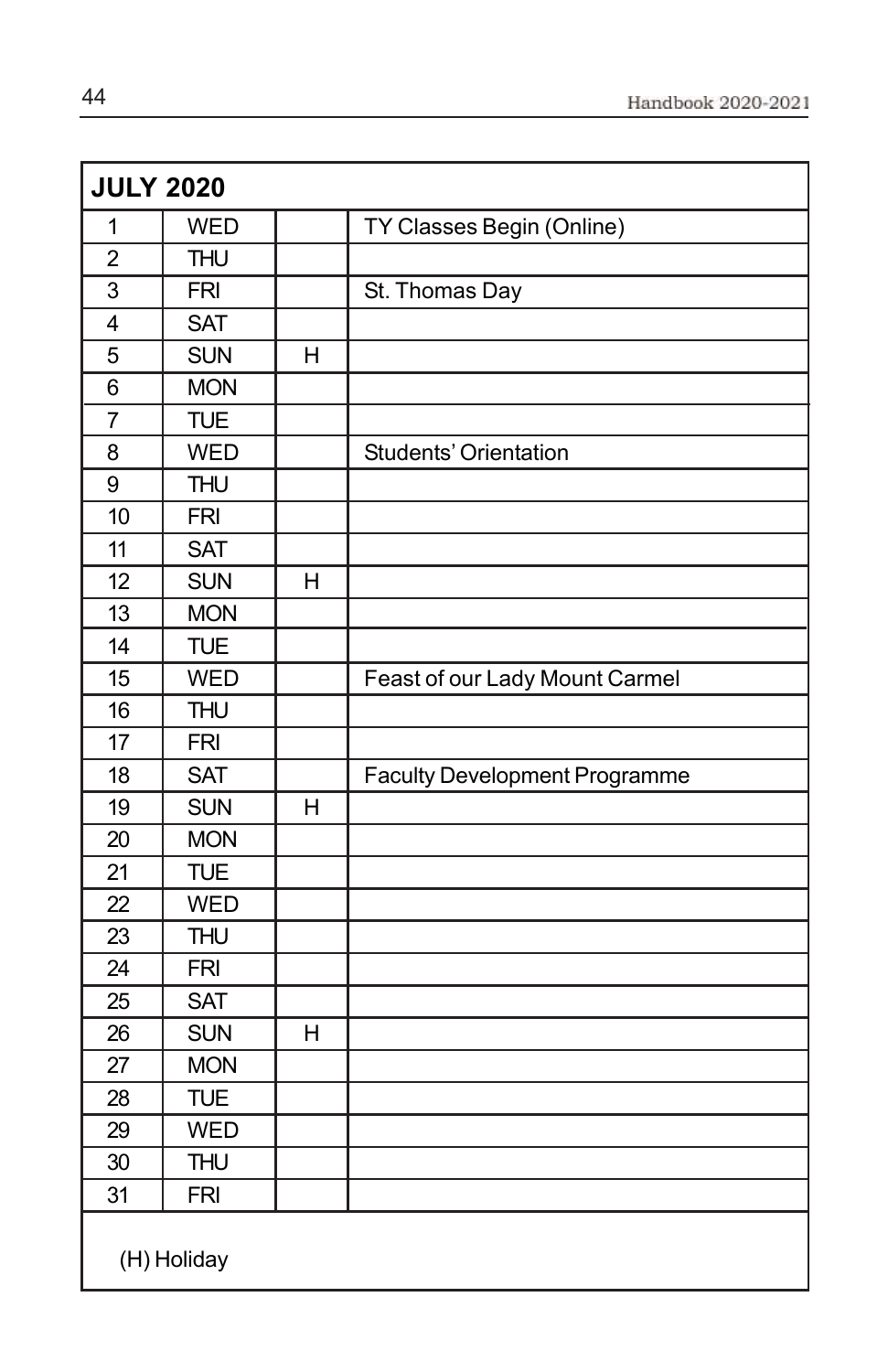| <b>AUGUST 2020</b>      |            |   |                           |
|-------------------------|------------|---|---------------------------|
| 1                       | <b>SAT</b> | Η | Bakri - Id                |
| $\overline{2}$          | <b>SUN</b> | H |                           |
| 3                       | <b>MON</b> |   | Rakshabandhan Celebration |
| $\overline{\mathbf{4}}$ | <b>TUE</b> |   |                           |
| 5                       | <b>WED</b> |   |                           |
| 6                       | <b>THU</b> |   |                           |
| $\overline{7}$          | <b>FRI</b> |   |                           |
| 8                       | <b>SAT</b> |   | Fresher's Day             |
| 9                       | <b>SUN</b> | H |                           |
| 10                      | <b>MON</b> |   |                           |
| 11                      | <b>TUE</b> |   |                           |
| 12                      | <b>WED</b> |   |                           |
| 13                      | <b>THU</b> |   |                           |
| 14                      | <b>FRI</b> |   |                           |
| 15                      | <b>SAT</b> |   | Independence Day          |
| 16                      | <b>SUN</b> | H | Parsi New Year            |
| 17                      | <b>MON</b> |   |                           |
| 18                      | <b>TUE</b> |   |                           |
| 19                      | <b>WED</b> |   |                           |
| 20                      | <b>THU</b> |   |                           |
| 21                      | <b>FRI</b> |   |                           |
| 22                      | <b>SAT</b> | H | Shri Ganesh Chaturthi     |
| 23                      | <b>SUN</b> | H |                           |
| 24                      | <b>MON</b> |   |                           |
| 25                      | <b>TUE</b> |   |                           |
| 26                      | <b>WED</b> |   |                           |
| 27                      | <b>THU</b> |   |                           |
| 28                      | <b>FRI</b> |   |                           |
| 29                      | <b>SAT</b> |   |                           |
| 30                      | <b>SUN</b> | H | Muharram                  |
|                         |            |   |                           |
| (H) Holiday             |            |   |                           |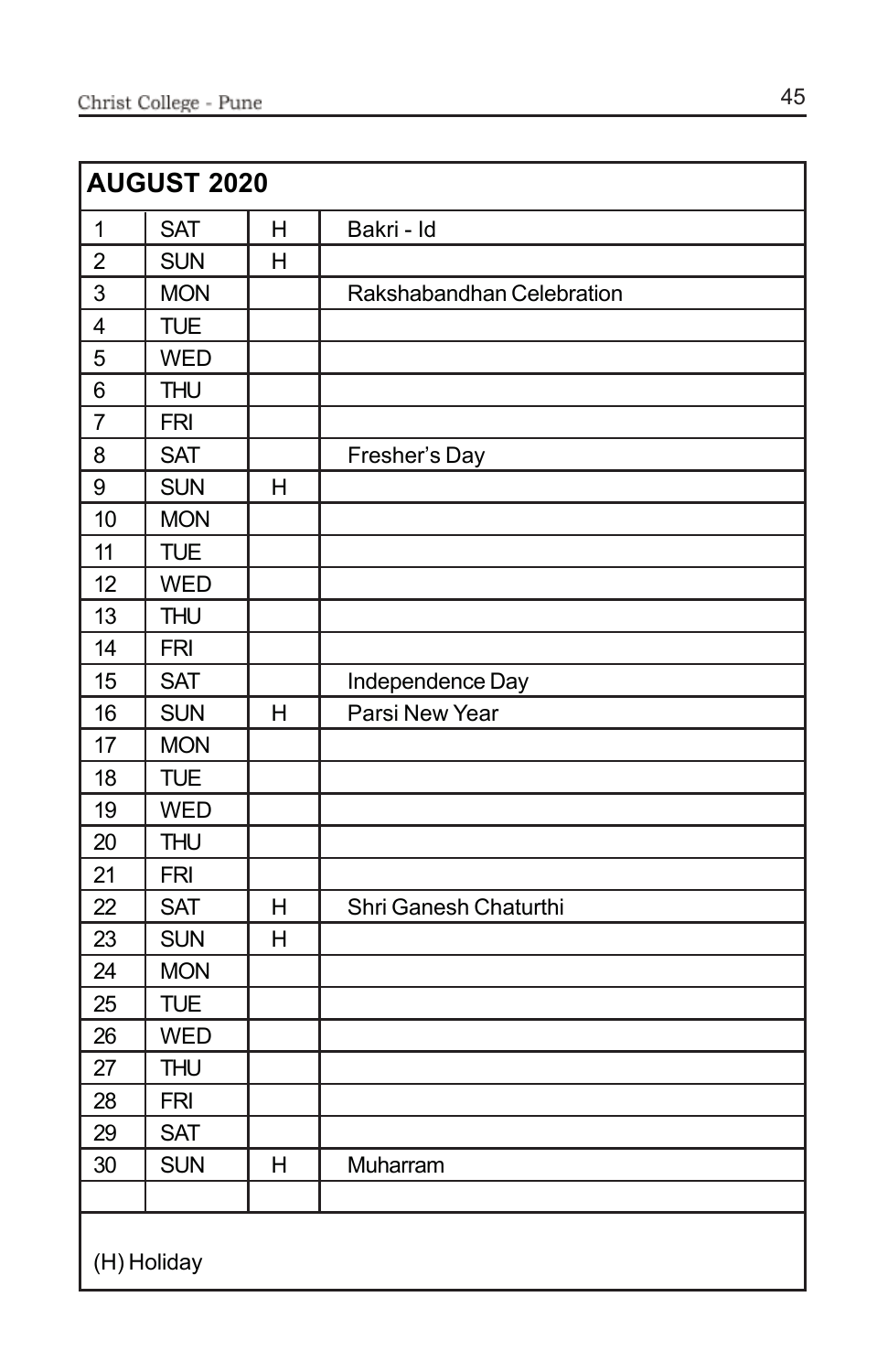| <b>SEPTEMBER 2020</b>   |             |                |                   |  |
|-------------------------|-------------|----------------|-------------------|--|
| $\mathbf 1$             | <b>TUE</b>  | H              | Anant Chaturdashi |  |
| $\overline{c}$          | <b>WED</b>  | H              |                   |  |
| $\overline{3}$          | <b>THU</b>  |                |                   |  |
| $\overline{\mathbf{4}}$ | <b>FRI</b>  |                |                   |  |
| 5                       | <b>SAT</b>  |                |                   |  |
| $\,6$                   | <b>SUN</b>  | H              |                   |  |
| $\overline{7}$          | <b>MON</b>  |                |                   |  |
| 8                       | <b>TUE</b>  |                |                   |  |
| $\overline{9}$          | <b>WED</b>  |                |                   |  |
| 10                      | <b>THU</b>  |                |                   |  |
| 11                      | <b>FRI</b>  |                | Impulse 20        |  |
| 12                      | <b>SAT</b>  |                | Impulse 20        |  |
| 13                      | <b>SUN</b>  | H              |                   |  |
| 14                      | <b>MON</b>  |                |                   |  |
| 15                      | <b>TUE</b>  |                |                   |  |
| 16                      | <b>WED</b>  |                |                   |  |
| 17                      | <b>THU</b>  |                |                   |  |
| 18                      | <b>FRI</b>  |                |                   |  |
| $\overline{19}$         | <b>SAT</b>  |                |                   |  |
| 20                      | <b>SUN</b>  | H              |                   |  |
| 21                      | <b>MON</b>  |                |                   |  |
| 22                      | <b>TUE</b>  |                |                   |  |
| 23                      | <b>WED</b>  |                |                   |  |
| 24                      | <b>THU</b>  |                |                   |  |
| 25                      | <b>FRI</b>  |                |                   |  |
| 26                      | <b>SAT</b>  |                |                   |  |
| 27                      | <b>SUN</b>  | $\overline{H}$ |                   |  |
| 28                      | <b>MON</b>  |                |                   |  |
| $\overline{29}$         | <b>TUE</b>  |                |                   |  |
| 30                      | <b>WED</b>  |                |                   |  |
|                         |             |                |                   |  |
|                         | (H) Holiday |                |                   |  |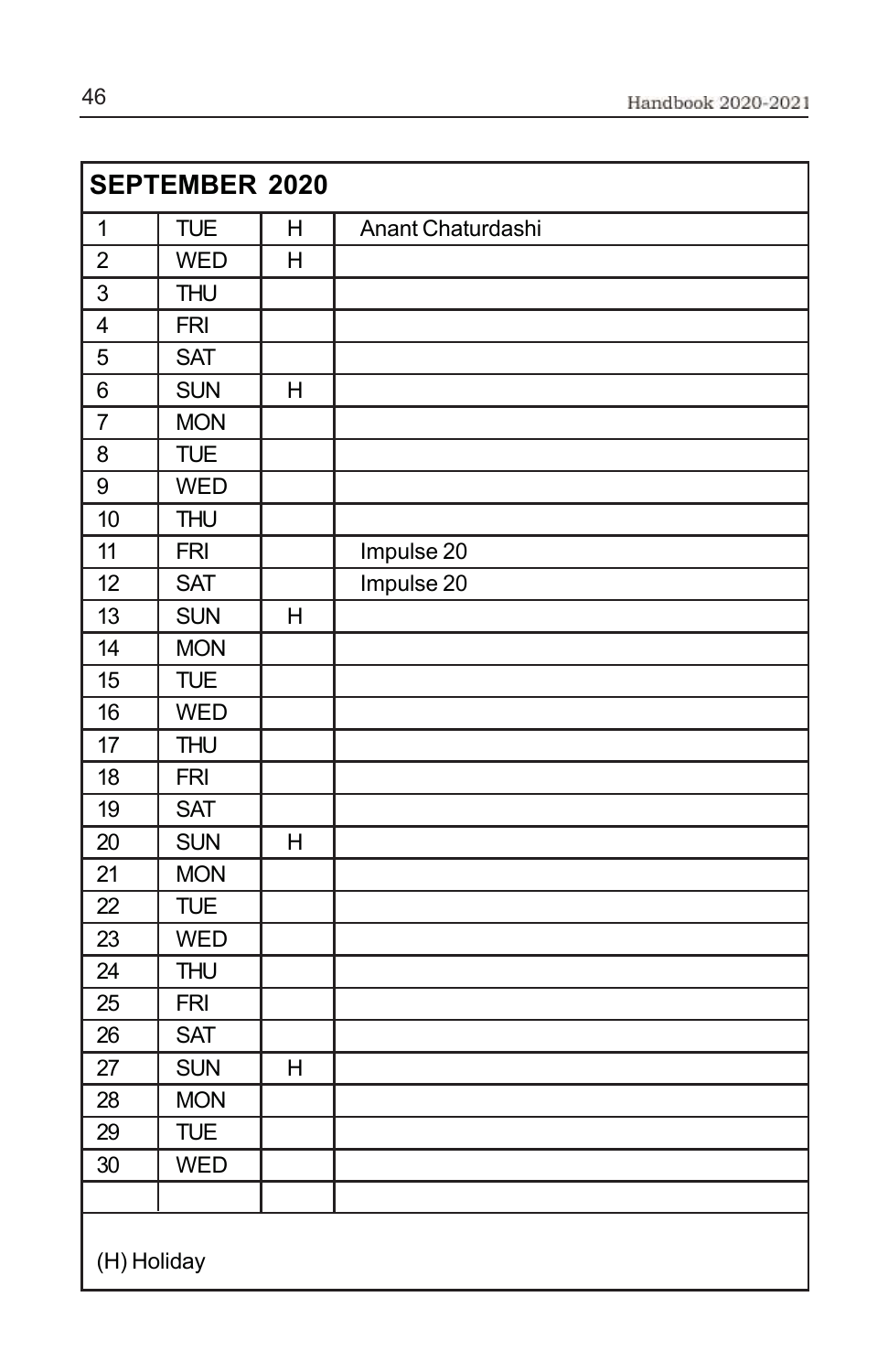| <b>OCTOBER 2020</b>     |             |   |                               |
|-------------------------|-------------|---|-------------------------------|
| $\mathbf 1$             | <b>THU</b>  |   |                               |
| $\overline{2}$          | <b>FRI</b>  | H | Gandhi Jayanti                |
| 3                       | <b>SAT</b>  |   |                               |
| $\overline{\mathbf{4}}$ | <b>SUN</b>  | H |                               |
| 5                       | <b>MON</b>  |   | Term 1 - Internal Exam Begins |
| 6                       | <b>TUE</b>  |   |                               |
| $\overline{7}$          | <b>WED</b>  |   |                               |
| 8                       | <b>THU</b>  |   |                               |
| 9                       | <b>FRI</b>  |   |                               |
| 10                      | <b>SAT</b>  |   |                               |
| 11                      | <b>SUN</b>  | Η |                               |
| 12                      | <b>MON</b>  |   |                               |
| 13                      | <b>TUE</b>  |   |                               |
| 14                      | <b>WED</b>  |   |                               |
| 15                      | <b>THU</b>  |   |                               |
| 16                      | <b>FRI</b>  |   |                               |
| 17                      | <b>SAT</b>  | Η | Ghatsthapana                  |
| 18                      | <b>SUN</b>  | H |                               |
| 19                      | <b>MON</b>  |   |                               |
| 20                      | <b>TUE</b>  |   |                               |
| 21                      | <b>WED</b>  |   |                               |
| 22                      | <b>THU</b>  |   |                               |
| 23                      | <b>FRI</b>  |   |                               |
| 24                      | <b>SAT</b>  |   |                               |
| 25                      | <b>SUN</b>  | Η | Dassera                       |
| 26                      | <b>MON</b>  |   |                               |
| 27                      | <b>TUE</b>  |   |                               |
| 28                      | <b>WED</b>  |   |                               |
| 29                      | <b>THU</b>  |   |                               |
| 30                      | <b>FRI</b>  | Н | ID-E-Milad                    |
| 31                      | <b>SAT</b>  |   |                               |
|                         | (H) Holiday |   |                               |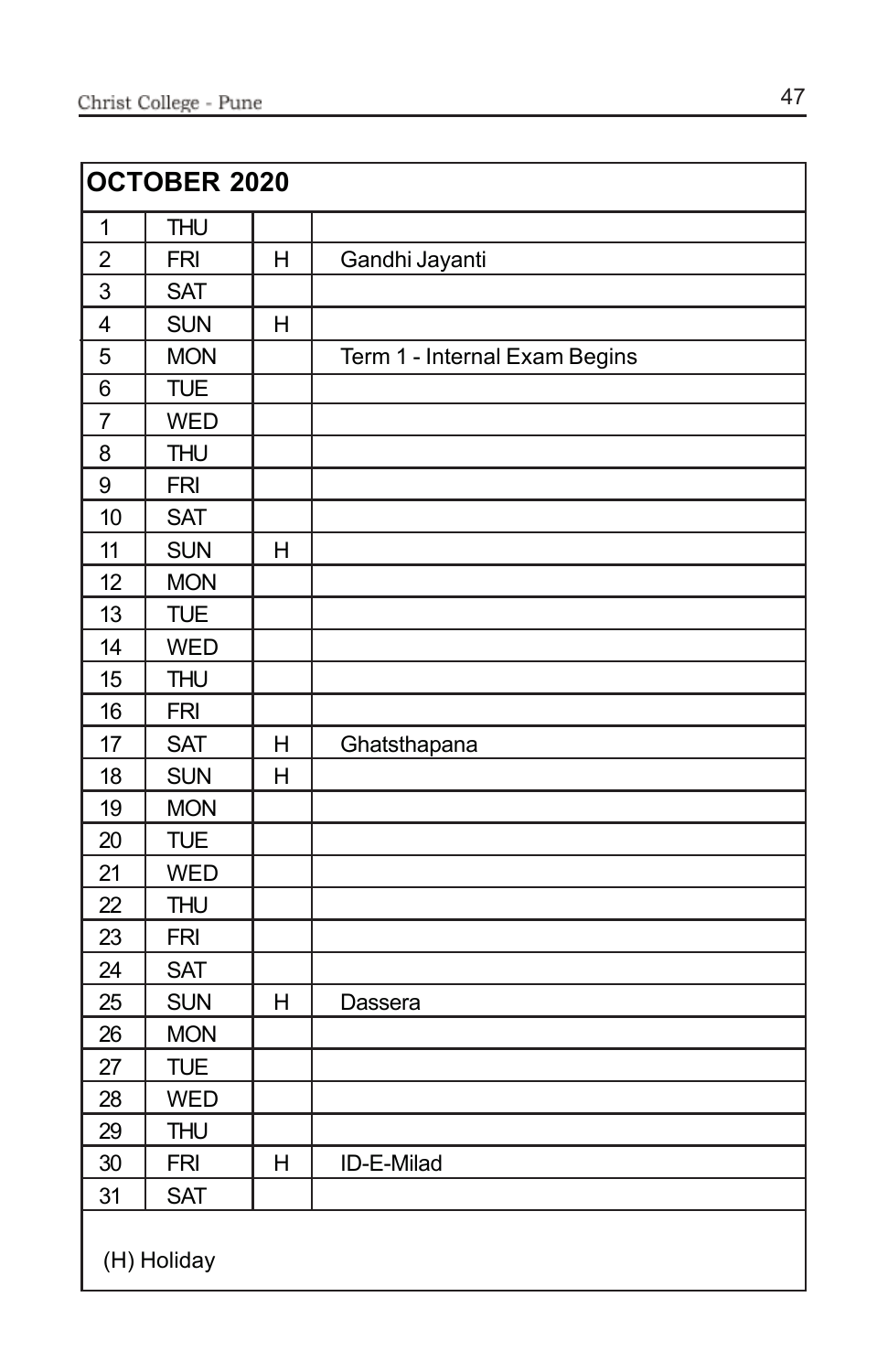| <b>NOVEMBER 2020</b> |            |                |                         |
|----------------------|------------|----------------|-------------------------|
| $\mathbf 1$          | <b>SUN</b> | $\mathsf{H}$   |                         |
| $\overline{c}$       | <b>MON</b> |                |                         |
| 3                    | <b>TUE</b> |                |                         |
| $\overline{4}$       | <b>WED</b> |                |                         |
| 5                    | <b>THU</b> |                |                         |
| 6                    | <b>FRI</b> |                |                         |
| $\overline{7}$       | <b>SAT</b> |                |                         |
| 8                    | <b>SUN</b> | H              |                         |
| 9                    | <b>MON</b> |                |                         |
| 10                   | <b>TUE</b> |                |                         |
| 11                   | <b>WED</b> |                |                         |
| 12                   | <b>THU</b> |                |                         |
| 13                   | <b>FRI</b> | H              | Diwali Holidays begin   |
| 14                   | <b>SAT</b> | H              | Diwali (Laxmi Pujan)    |
| 15                   | <b>SUN</b> | $\overline{H}$ | Diwali                  |
| 16                   | <b>MON</b> | $\overline{H}$ | Bhaubeej                |
| 17                   | <b>TUE</b> |                |                         |
| 18                   | <b>WED</b> |                |                         |
| 19                   | <b>THU</b> |                |                         |
| 20                   | <b>FRI</b> |                |                         |
| 21                   | <b>SAT</b> |                |                         |
| 22                   | <b>SUN</b> | H              |                         |
| 23                   | <b>MON</b> |                | College Re-opens        |
| 24                   | <b>TUE</b> |                |                         |
| 25                   | <b>WED</b> | H              |                         |
| 26                   | <b>THU</b> |                | <b>Constitution Day</b> |
| 27                   | <b>FRI</b> |                |                         |
| 28                   | <b>SAT</b> |                |                         |
| 29                   | <b>SUN</b> | H              |                         |
| 30                   | <b>MON</b> | $\overline{H}$ | Guru Nanak Jayanti      |
|                      |            |                |                         |
| (H) Holiday          |            |                |                         |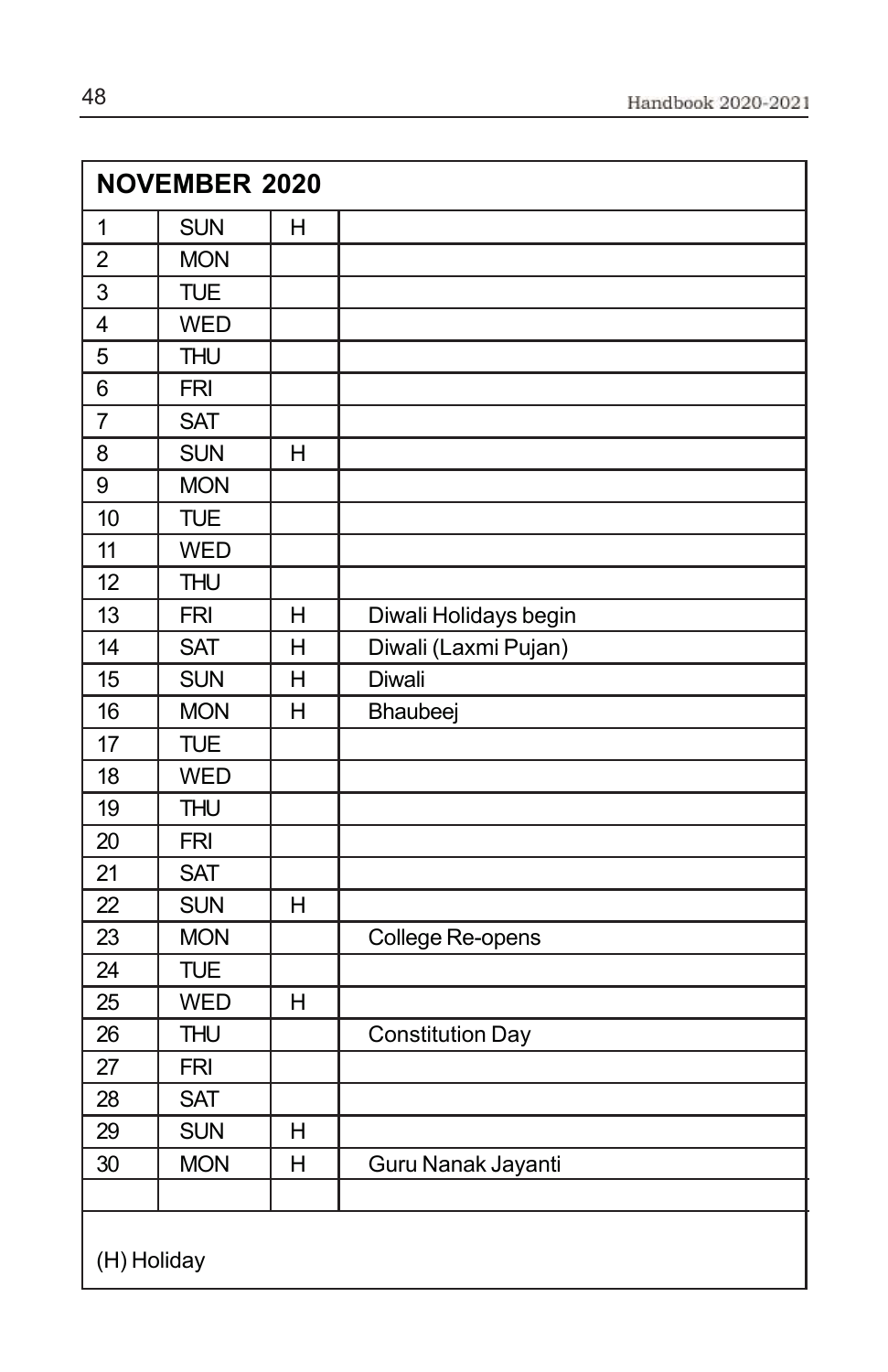|                | DECEMBER 2020 |   |                              |  |  |
|----------------|---------------|---|------------------------------|--|--|
| $\mathbf{1}$   | <b>TUE</b>    |   |                              |  |  |
| $\overline{2}$ | <b>WED</b>    |   |                              |  |  |
| 3              | <b>THU</b>    |   |                              |  |  |
| $\overline{4}$ | <b>FRI</b>    |   | Chrysalis Week               |  |  |
| 5              | <b>SAT</b>    |   |                              |  |  |
| 6              | <b>SUN</b>    | H |                              |  |  |
| $\overline{7}$ | <b>MON</b>    |   |                              |  |  |
| 8              | <b>TUE</b>    |   |                              |  |  |
| 9              | <b>WED</b>    |   |                              |  |  |
| 10             | <b>THU</b>    |   |                              |  |  |
| 11             | <b>FRI</b>    |   |                              |  |  |
| 12             | <b>SAT</b>    |   | NSS Camp                     |  |  |
| 13             | <b>SUN</b>    | H |                              |  |  |
| 14             | <b>MON</b>    |   |                              |  |  |
| 15             | <b>TUE</b>    |   |                              |  |  |
| 16             | <b>WED</b>    |   |                              |  |  |
| 17             | <b>THU</b>    |   |                              |  |  |
| 18             | <b>FRI</b>    |   |                              |  |  |
| 19             | <b>SAT</b>    |   |                              |  |  |
| 20             | <b>SUN</b>    | Η |                              |  |  |
| 21             | <b>MON</b>    |   |                              |  |  |
| 22             | <b>TUE</b>    |   |                              |  |  |
| 23             | <b>WED</b>    |   | <b>Christmas Celebration</b> |  |  |
| 24             | <b>THU</b>    |   | Christmas Holiday begin      |  |  |
| 25             | <b>FRI</b>    | H | Christmas                    |  |  |
| 26             | <b>SAT</b>    |   |                              |  |  |
| 27             | <b>SUN</b>    | H |                              |  |  |
| 28             | <b>MON</b>    |   |                              |  |  |
| 29             | <b>TUE</b>    |   |                              |  |  |
| 30             | <b>WED</b>    |   |                              |  |  |
| 31             | <b>THU</b>    |   |                              |  |  |
|                | (H) Holiday   |   |                              |  |  |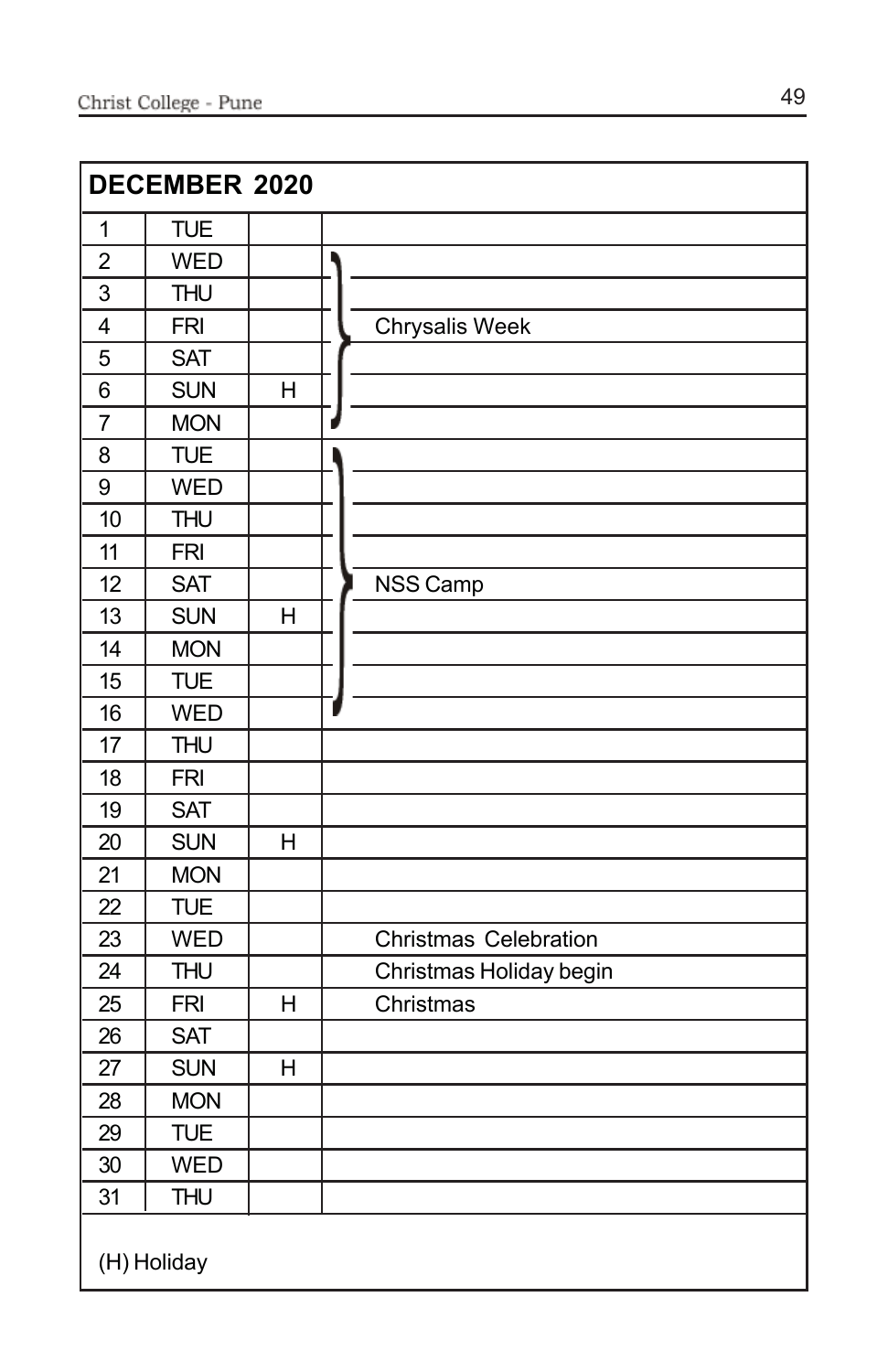|                         | JANUARY 2021 |                |                  |
|-------------------------|--------------|----------------|------------------|
| $\mathbf{1}$            | <b>FRI</b>   | H              | New Year Day     |
| $\overline{2}$          | <b>SAT</b>   |                |                  |
| $\overline{3}$          | <b>SUN</b>   | H              |                  |
| $\overline{\mathbf{4}}$ | <b>MON</b>   |                | College Re-opens |
| 5                       | <b>TUE</b>   |                |                  |
| 6                       | <b>WED</b>   |                |                  |
| $\overline{7}$          | <b>THU</b>   |                |                  |
| 8                       | <b>FRI</b>   |                |                  |
| 9                       | <b>SAT</b>   |                |                  |
| 10                      | <b>SUN</b>   | H              |                  |
| 11                      | <b>MON</b>   |                |                  |
| 12                      | <b>TUE</b>   |                |                  |
| 13                      | <b>WED</b>   |                |                  |
| 14                      | <b>THU</b>   |                |                  |
| 15                      | <b>FRI</b>   | H              | Makar Shankranti |
| 16                      | <b>SAT</b>   |                |                  |
| 17                      | <b>SUN</b>   | $\overline{H}$ |                  |
| 18                      | <b>MON</b>   |                |                  |
| 19                      | <b>TUE</b>   |                |                  |
| 20                      | <b>WED</b>   |                |                  |
| 21                      | <b>THU</b>   |                |                  |
| 22                      | <b>FRI</b>   |                |                  |
| 23                      | <b>SAT</b>   |                |                  |
| 24                      | <b>SUN</b>   | H              |                  |
| 25                      | <b>MON</b>   |                |                  |
| 26                      | <b>TUE</b>   | $\overline{H}$ | Republic Day     |
| 27                      | <b>WED</b>   |                |                  |
| 28                      | <b>THU</b>   |                |                  |
| 29                      | <b>FRI</b>   |                |                  |
| $\overline{30}$         | <b>SAT</b>   |                |                  |
| 31                      | <b>SUN</b>   |                |                  |
| (H) Holiday             |              |                |                  |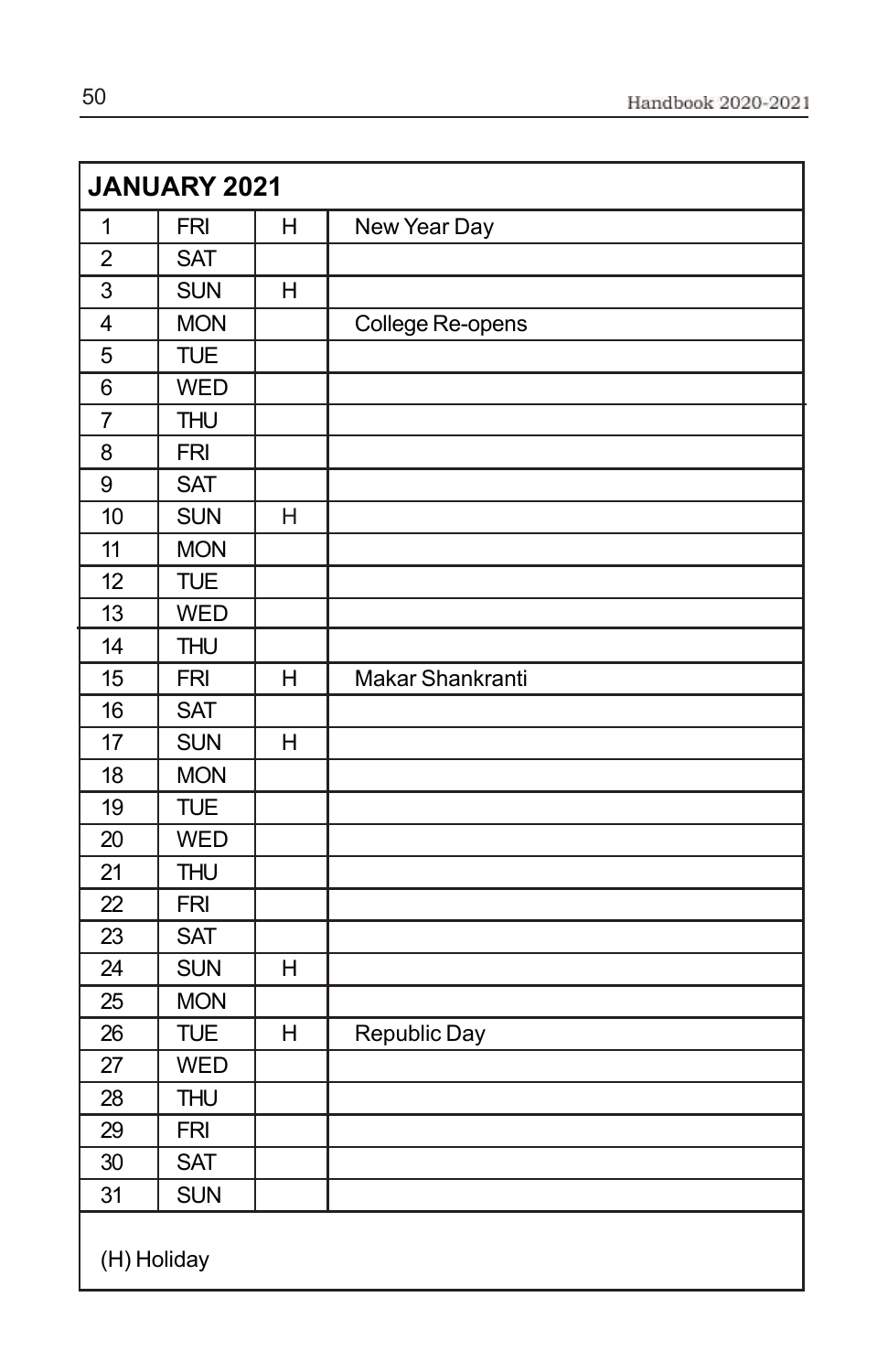|                | FEBRUARY 2021 |                |                                         |
|----------------|---------------|----------------|-----------------------------------------|
| 1              | <b>MON</b>    |                |                                         |
| $\overline{c}$ | <b>TUE</b>    |                |                                         |
| 3              | <b>WED</b>    |                |                                         |
| $\overline{4}$ | <b>THU</b>    |                |                                         |
| $\overline{5}$ | <b>FRI</b>    |                |                                         |
| 6              | <b>SAT</b>    |                |                                         |
| $\overline{7}$ | <b>SUN</b>    | H              |                                         |
| 8              | <b>MON</b>    |                | TERM-2 Internal Exam Begins             |
| 9              | <b>TUE</b>    |                |                                         |
| 10             | <b>WED</b>    |                |                                         |
| 11             | <b>THU</b>    |                |                                         |
| 12             | <b>FRI</b>    |                |                                         |
| 13             | <b>SAT</b>    |                |                                         |
| 14             | <b>SUN</b>    | $\overline{H}$ |                                         |
| 15             | <b>MON</b>    |                |                                         |
| 16             | <b>TUE</b>    |                |                                         |
| 17             | <b>WED</b>    |                |                                         |
| 18             | <b>THU</b>    |                |                                         |
| 19             | <b>FRI</b>    |                | Shri Chatrapati Shivaji Maharaj Jayanti |
| 20             | <b>SAT</b>    |                |                                         |
| 21             | <b>SUN</b>    | H              |                                         |
| 22             | <b>MON</b>    |                |                                         |
| 23             | <b>TUE</b>    |                |                                         |
| 24             | <b>WED</b>    |                |                                         |
| 25             | <b>THU</b>    |                |                                         |
| 26             | <b>FRI</b>    |                |                                         |
| 27             | <b>SAT</b>    |                |                                         |
| 28             | <b>SUN</b>    | H              |                                         |
|                |               |                |                                         |
|                |               |                |                                         |
|                |               |                |                                         |
|                | (H) Holiday   |                |                                         |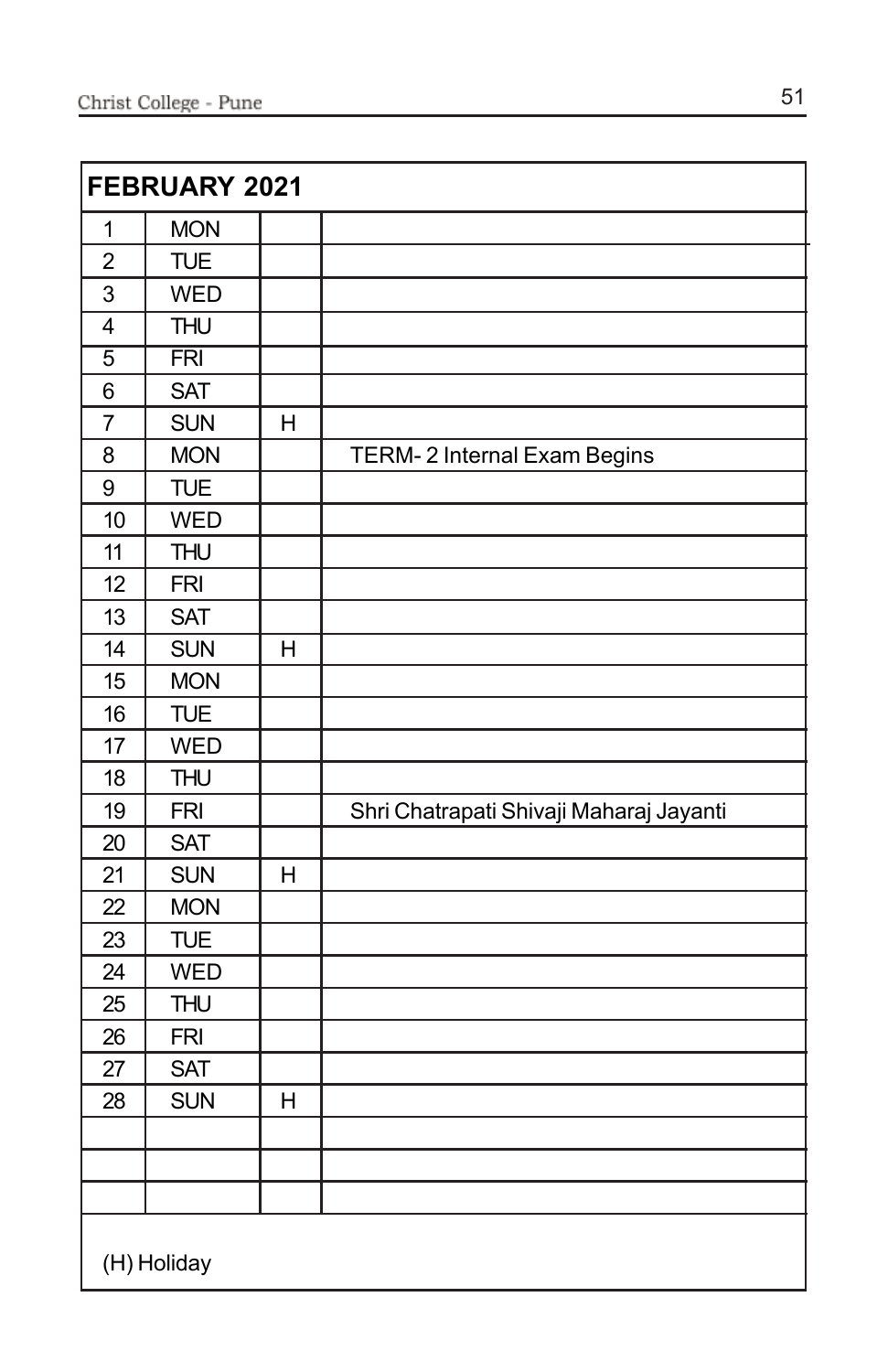|                | <b>MARCH 2021</b> |              |               |
|----------------|-------------------|--------------|---------------|
| $\mathbf 1$    | <b>MON</b>        |              |               |
| $\overline{c}$ | <b>TUE</b>        |              | Farewell      |
| $\overline{3}$ | <b>WED</b>        |              |               |
| $\overline{4}$ | <b>THU</b>        |              |               |
| $\overline{5}$ | $\overline{FRI}$  |              |               |
| 6              | <b>SAT</b>        |              |               |
| $\overline{7}$ | <b>SUN</b>        | H            |               |
| 8              | <b>MON</b>        |              | Woman's Day   |
| 9              | <b>TUE</b>        |              |               |
| 10             | <b>WED</b>        |              |               |
| 11             | <b>THU</b>        | Н            | Mahashivratri |
| 12             | <b>FRI</b>        |              |               |
| 13             | <b>SAT</b>        |              |               |
| 14             | <b>SUN</b>        | $\mathsf{H}$ |               |
| 15             | <b>MON</b>        |              |               |
| 16             | <b>TUE</b>        |              |               |
| 17             | <b>WED</b>        |              |               |
| 18             | <b>THU</b>        |              |               |
| 19             | <b>FRI</b>        |              |               |
| 20             | <b>SAT</b>        |              |               |
| 21             | <b>SUN</b>        | H            |               |
| 22             | <b>MON</b>        |              |               |
| 23             | <b>TUE</b>        |              |               |
| 24             | <b>WED</b>        |              |               |
| 25             | <b>THU</b>        |              |               |
| 26             | <b>FRI</b>        |              |               |
| 27             | <b>SAT</b>        |              |               |
| 28             | <b>SUN</b>        | H            | Holi          |
| 29             | <b>MON</b>        |              |               |
| 30             | <b>TUE</b>        |              |               |
| 31             | WED               |              |               |
|                | (H) Holiday       |              |               |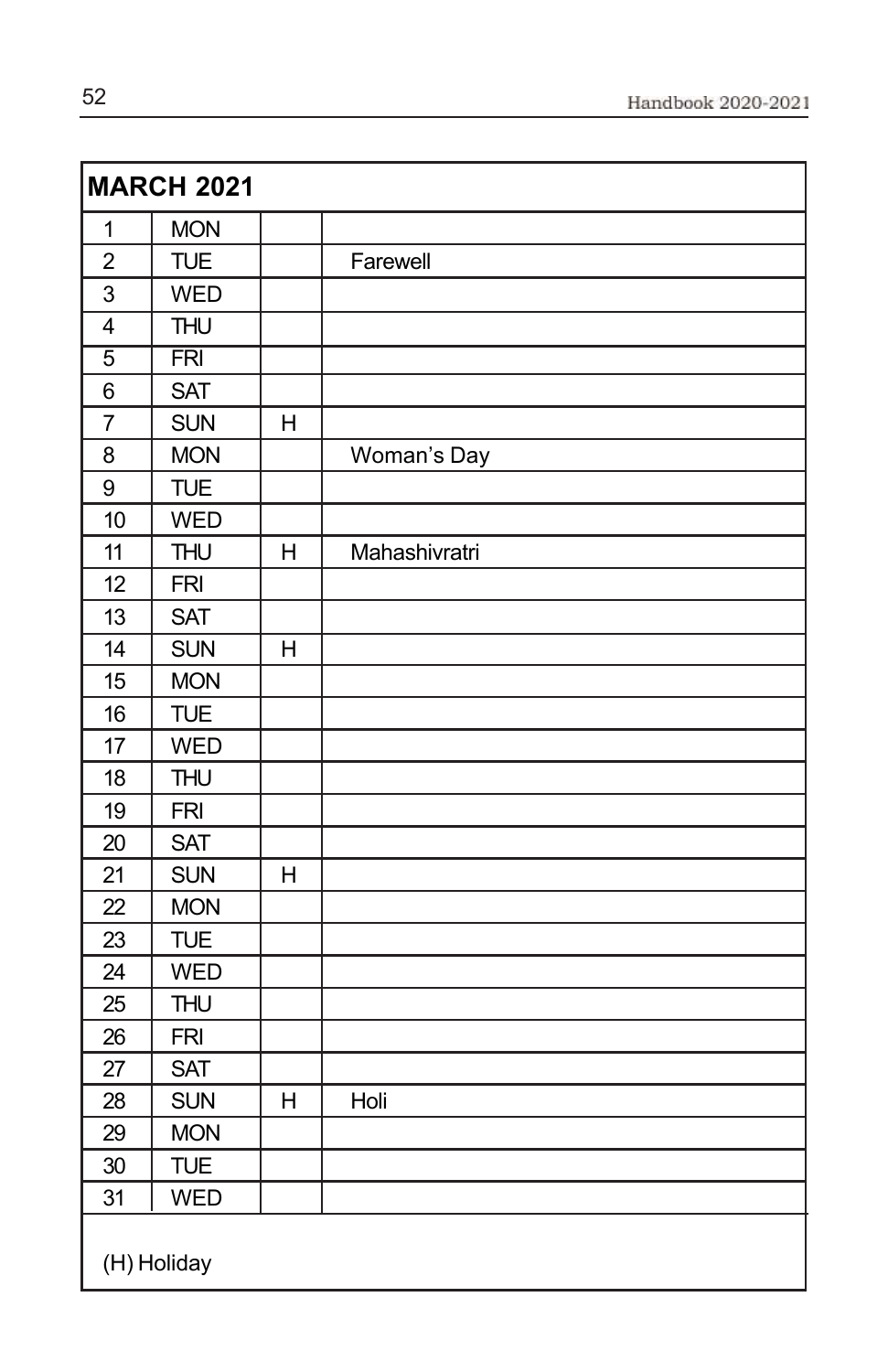|                         | <b>APRIL 2021</b> |   |                      |
|-------------------------|-------------------|---|----------------------|
| $\mathbf 1$             | <b>THU</b>        |   |                      |
| $\boldsymbol{2}$        | <b>FRI</b>        | H | Good Friday          |
| 3                       | <b>SAT</b>        |   |                      |
| $\overline{\mathbf{4}}$ | <b>SUN</b>        | H |                      |
| 5                       | <b>MON</b>        |   |                      |
| 6                       | <b>TUE</b>        |   |                      |
| $\overline{7}$          | <b>WED</b>        |   |                      |
| 8                       | <b>THU</b>        |   |                      |
| 9                       | <b>FRI</b>        |   |                      |
| 10                      | <b>SAT</b>        |   |                      |
| 11                      | <b>SUN</b>        | H |                      |
| 12                      | <b>MON</b>        |   |                      |
| 13                      | <b>TUE</b>        | H | Gudi Padwa           |
| 14                      | <b>WED</b>        | H | Dr. Ambedkar Jayanti |
| 15                      | <b>THU</b>        |   |                      |
| 16                      | <b>FRI</b>        |   |                      |
| 17                      | <b>SAT</b>        |   |                      |
| 18                      | <b>SUN</b>        | H |                      |
| 19                      | <b>MON</b>        |   |                      |
| 20                      | <b>TUE</b>        |   |                      |
| 21                      | <b>WED</b>        | H | Shri Ram Navmi       |
| 22                      | <b>THU</b>        |   |                      |
| 23                      | <b>FRI</b>        |   |                      |
| 24                      | <b>SAT</b>        |   |                      |
| 25                      | <b>SUN</b>        | Н | Mahavir Jayanti      |
| 26                      | <b>MON</b>        |   |                      |
| 27                      | <b>TUE</b>        |   |                      |
| 28                      | <b>WED</b>        |   |                      |
| 29                      | <b>THU</b>        |   |                      |
| 30                      | <b>FRI</b>        |   |                      |
| 31                      | <b>SAT</b>        |   |                      |
|                         | (H) Holiday       |   |                      |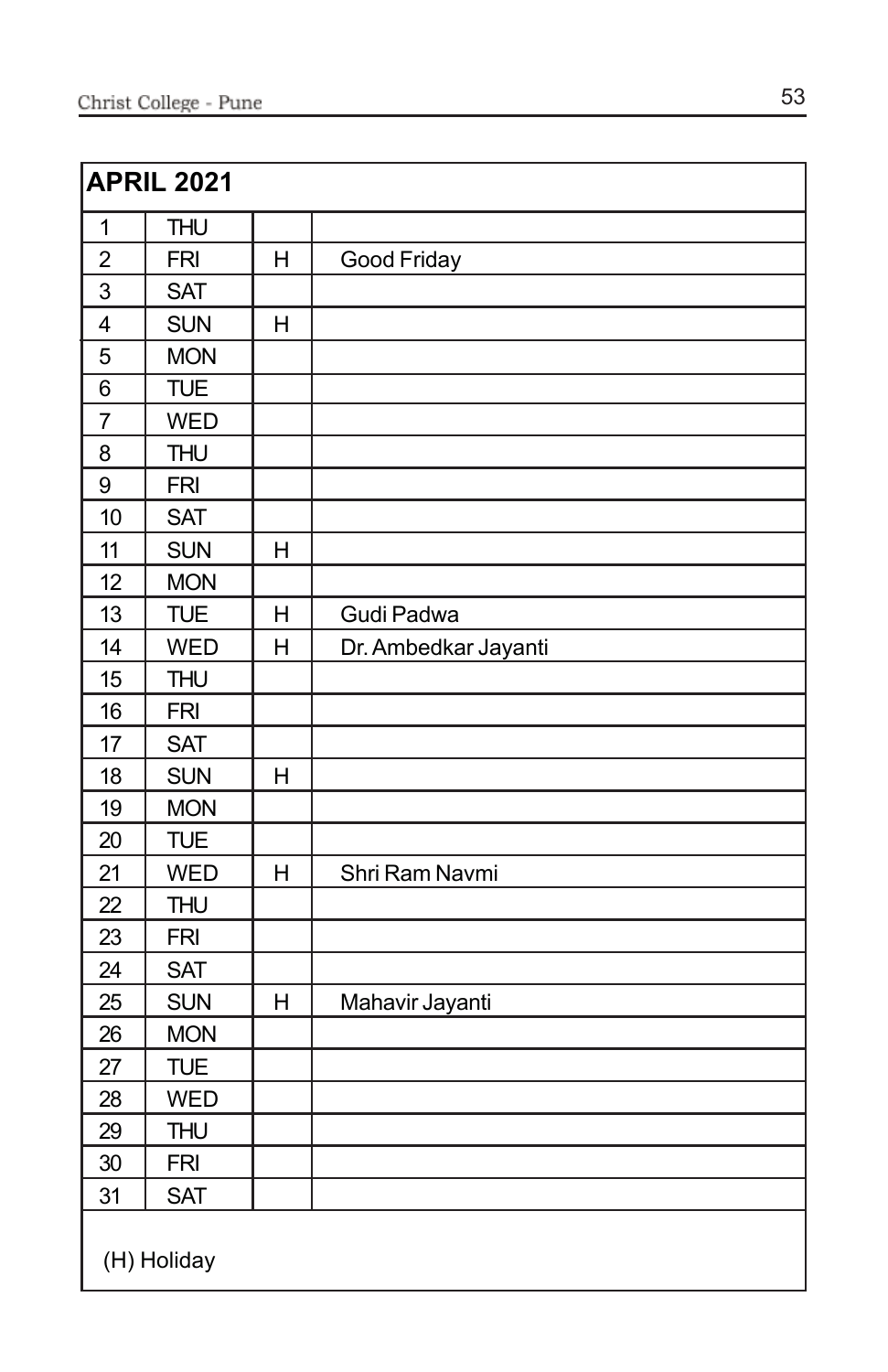|                | <b>MAY 2021</b> |   |                                                                                                                                            |            |
|----------------|-----------------|---|--------------------------------------------------------------------------------------------------------------------------------------------|------------|
| $\mathbf{1}$   | <b>SAT</b>      | н | Maharashtra Day                                                                                                                            |            |
| $\overline{2}$ | <b>SUN</b>      | H |                                                                                                                                            |            |
| 3              | <b>MON</b>      |   |                                                                                                                                            |            |
| $\overline{4}$ | <b>TUE</b>      |   |                                                                                                                                            |            |
| 5              | <b>WED</b>      |   |                                                                                                                                            |            |
| 6              | <b>THU</b>      |   |                                                                                                                                            |            |
| 7              | <b>FRI</b>      |   |                                                                                                                                            |            |
| 8              | <b>SAT</b>      |   |                                                                                                                                            |            |
| 9              | <b>SUN</b>      | н |                                                                                                                                            |            |
| 10             | <b>MON</b>      |   |                                                                                                                                            |            |
| 11             | <b>TUE</b>      |   |                                                                                                                                            |            |
| 12             | <b>WED</b>      |   |                                                                                                                                            |            |
| 13             | <b>THU</b>      | H | Ramzan Id                                                                                                                                  |            |
| 14             | <b>FRI</b>      |   |                                                                                                                                            |            |
| 15             | <b>SAT</b>      |   |                                                                                                                                            |            |
| 16             | <b>SUN</b>      | н |                                                                                                                                            | -Vacation- |
| 17             | <b>MON</b>      |   |                                                                                                                                            |            |
| 18             | <b>TUE</b>      |   |                                                                                                                                            |            |
| 19             | <b>WED</b>      |   |                                                                                                                                            |            |
| 20             | <b>THU</b>      |   |                                                                                                                                            |            |
| 21             | <b>FRI</b>      |   |                                                                                                                                            |            |
| 22             | <b>SAT</b>      |   |                                                                                                                                            |            |
| 23             | <b>SUN</b>      | H |                                                                                                                                            |            |
| 24             | <b>MON</b>      |   |                                                                                                                                            |            |
| 25             | <b>TUE</b>      |   |                                                                                                                                            |            |
| 26             | <b>WED</b>      |   |                                                                                                                                            |            |
| 27             | <b>THU</b>      |   |                                                                                                                                            |            |
| 28             | <b>FRI</b>      |   |                                                                                                                                            |            |
| 29             | <b>SAT</b>      |   |                                                                                                                                            |            |
| 30             | <b>SUN</b>      |   |                                                                                                                                            |            |
| 31             | <b>MON</b>      |   | <b>Academic Year End</b>                                                                                                                   |            |
| (H) Holiday    |                 |   | (Note: Dates of examinations and other events are subject to change<br>a per the university guidelines with regard to covid 19 - pandemic) |            |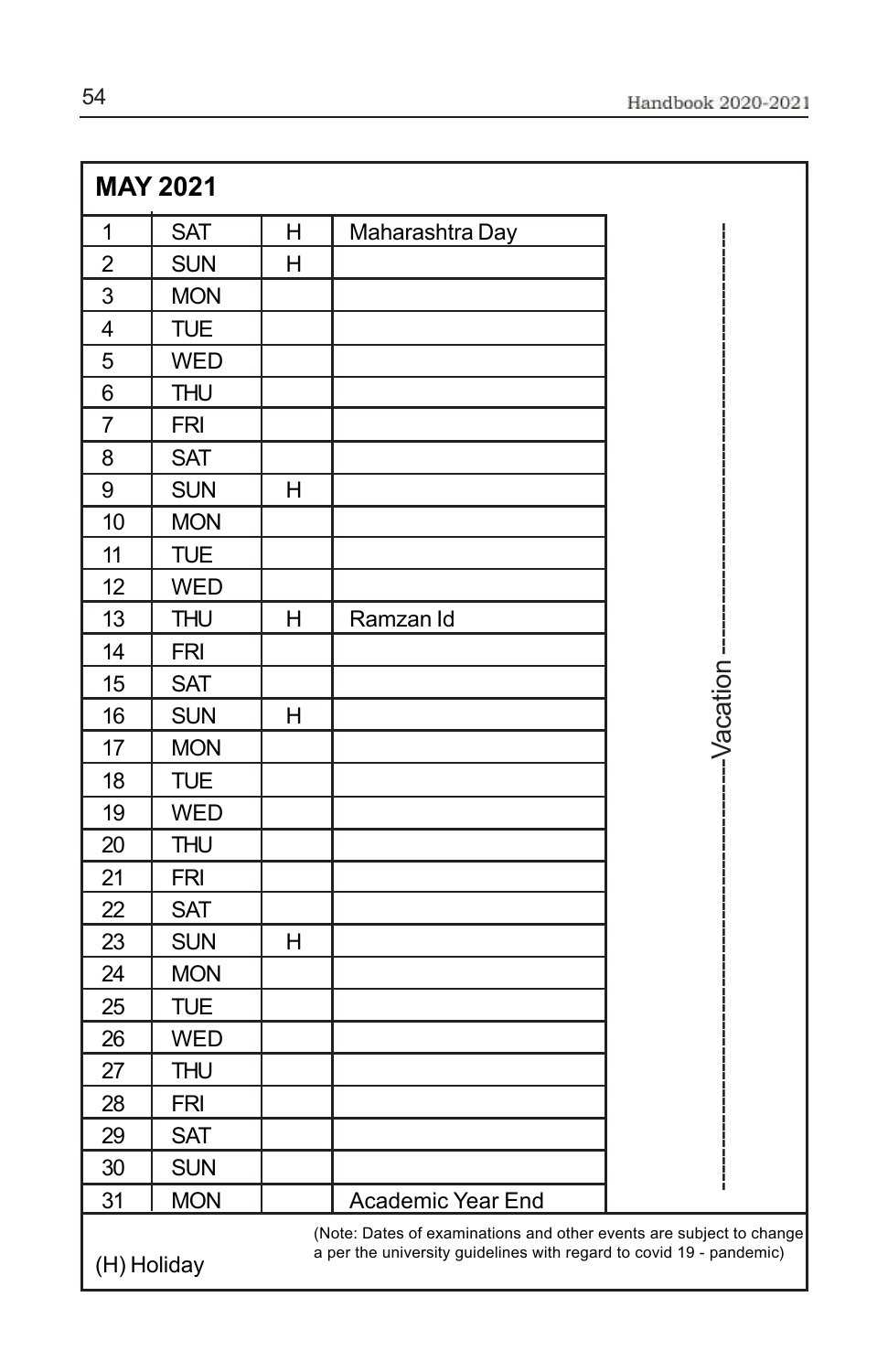## **RULES FOR JOURNAL SUBMISSION (PRACTICAL) : COMMERCE AND MANAGEMENT**

- 1. A student will be required to maintain journal book for the practicals.
	- Journals should be properly covered with the brown paper and labeled with details - Roll No., Name, Examination Seat No. and Subject mentioned.
	- All details in the Certificate, Index and other sheets should be compulsorily filled.
	- For each practical, Title of the Paper, Objective of the Practical and Method of the Practical should be written in the journal.
	- Reference books should be used while writing journals and reports etc. Work presented should be original and not copied.
	- Submission of the journals should be done on the given date.
- 2. Journals will be assessed by the subject teacher throughout the year and certified by the Head of the Department at the end of the year.
- 3. Practical Examination :

At the end of each academic year / semester, practical examination will be conducted.

Scheme of Marking - 10 Marks for Practical Journal

5 Marks for Practical Examination

5 Marks for Viva Voice (Oral Examination)

### **Rules for Industrial Visit :**

- 1. The industrial visit report should be maintained in a proper book, to be submitted at the end of the term for the final examination.
- 2. Students should submit the report on the visit to the concerned teacher within a week's time.
- 3. Scheme of marking : Report carries 50 Marks.

Viva voice carries 50 Marks.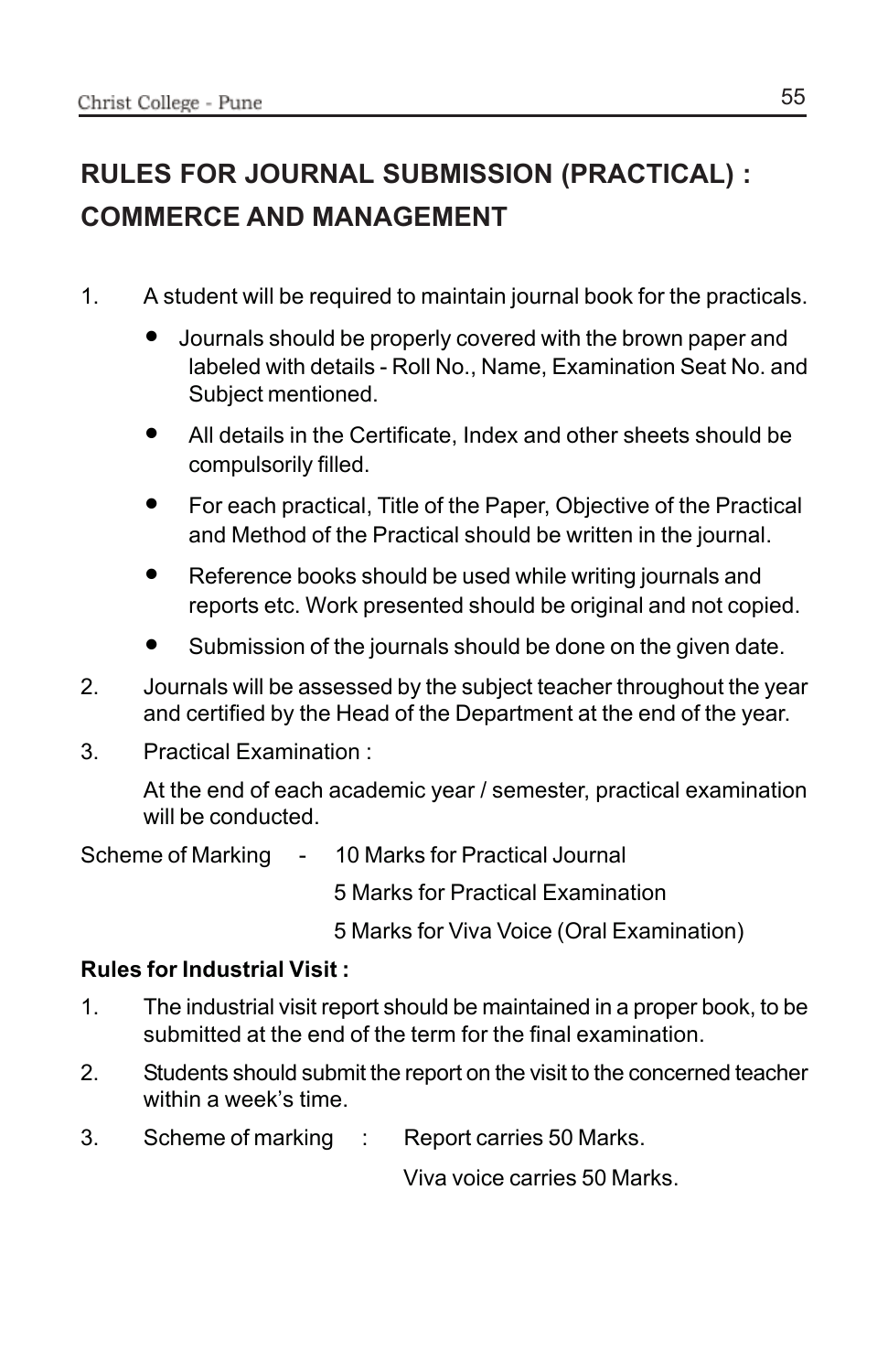### **CHRIST COLLEGE - PUNE** CREDITS & PASSING IN VARIOUS SUBJECTS **BA**

| Program & Course Name                                                 | <b>Credits</b> | <b>Internal</b> | <b>External</b> | <b>Practical/Project</b> | <b>Total</b> |
|-----------------------------------------------------------------------|----------------|-----------------|-----------------|--------------------------|--------------|
| FY BA SEM-I (2019 Pattern)                                            |                |                 |                 |                          |              |
| COMPULSORY ENGLISH-I 3                                                |                | 12(30)          | 28 (70)         |                          | 40 (100)     |
| INDIAN ECONOMIC ENVIRONMENT-I                                         | 3              | 12(30)          | 28 (70)         |                          | 40 (100)     |
| A INTRODUCTION TO INDIAN CONSTITUTION                                 | 3              | 12(30)          | 28 (70)         |                          | 40 (100)     |
| <b>EARLY INDIA: FROM PREHISTORY TO</b><br>THE AGE OF MAURYAS          | 3              | 12(30)          | 28 (70)         |                          | 40 (100)     |
| <b>OPTIONAL ENGLISH - I</b>                                           | 3              | 12(30)          | 28 (70)         |                          | 40 (100)     |
| INTRODUCTION TO SOCIOLOGY                                             | 3              | 12(30)          | 28 (70)         |                          | 40 (100)     |
| FYBA SEM-II (2019 Pattern)                                            |                |                 |                 |                          |              |
| COMPULSORY ENGLISH-II                                                 | 3              | 12(30)          | 28 (70)         |                          | 40 (100)     |
| INDIAN ECONOMIC ENVIRONMENT-II                                        | 3              | 12(30)          | 28 (70)         |                          | 40 (100)     |
| A INTRODUCTION TO INDIAN CONSTITUTION-II                              | 3              | 12(30)          | 28 (70)         |                          | 40 (100)     |
| EARLY INDIA: POST MAURYAN AGE TO THE<br><b>RASHTRAKUTAS</b>           | 3              | 12(30)          | 28 (70)         |                          | 40 (100)     |
| OPTIONAL ENGLISH - II                                                 | 3              | 12(30)          | 28 (70)         |                          | 40 (100)     |
| SOCIAL INSTITUTIONS AND CHANGE                                        | 3              | 12(30)          | 28 (70)         |                          | 40 (100)     |
| DEMOCRACY, ELECTION AND GOVERNANCE                                    | $\overline{2}$ |                 |                 |                          | <b>GRADE</b> |
| PHYSICAL EDUCATION(GROUP-1,SEM-II)                                    | $\overline{2}$ |                 |                 |                          | <b>GRADE</b> |
| SYBA SEM-III (2019 Pattern                                            |                |                 |                 |                          |              |
| COMPULSORY ENGLISH                                                    | 3              | 12(30)          | 28 (70)         |                          | 40 (100)     |
| HINDI BHASHA SHIKSHAN                                                 | $\overline{2}$ | 10(25)          | 10(25)          |                          | 20(50)       |
| MICRO ECONOMICS -I                                                    | 3              | 12(30)          | 28 (70)         |                          | 40 (100)     |
| <b>MACRO ECONOMICS -I</b>                                             | 3              | 12(30)          | 28 (70)         |                          | 40 (100)     |
| FINANCIAL SYSTEM -I                                                   | 3              | 12(30)          | 28 (70)         |                          | 40 (100)     |
| BASIC CONCEPT OF RESEARCH METHODOLOGY -I                              | $\overline{c}$ | 10(25)          | 10(25)          |                          | 20(50)       |
| AN INTRODUCTION TO POLITICAL SCIENCE                                  | 3              | 12(30)          | 28 (70)         |                          | 40 (100)     |
| ADVANCED STUDY OF ENGLISH LANGUAGE                                    | 3              | 12(30)          | 28 (70)         |                          | 40 (100)     |
| ENVIRONMENTAL SCIENCE                                                 | $\overline{2}$ |                 |                 |                          | <b>GRADE</b> |
| SY BA SEM-IV (2019 Pattern)                                           |                |                 |                 |                          |              |
| <b>COMPULSORY ENGLISH</b>                                             | 3              | 12(30)          | 28 (70)         |                          | 40 (100)     |
| HINDI BHASHA SHIKSHAN                                                 | $\overline{c}$ | 10(25)          | 10(25)          |                          | 20(50)       |
| MICRO ECONOMICS -II                                                   | 3              | 12(30)          | 28 (70)         |                          | 40 (100)     |
| <b>MACRO ECONOMICS -II</b>                                            | 3              | 12(30)          | 28 (70)         |                          | 40 (100)     |
| FINANCIAL SYSTEM -II                                                  | 3              | 12(30)          | 28 (70)         |                          | 40 (100)     |
| BASIC CONCEPT OF RESEARCH METHODOLOGY -II                             | $\overline{2}$ | 10(25)          | 10(25)          |                          | 20(50)       |
| AN INTRODUCTION TO POLITICAL SCIENCE                                  | 3              | 12(30)          | 28 (70)         |                          | 40 (100)     |
| ADVANCED STUDY OF ENGLISH LANGUAGE                                    | 3              | 12(30)          | 28 (70)         |                          | 40 (100)     |
| ENVIRONMENTAL SCIENCE                                                 | $\overline{c}$ |                 |                 |                          | <b>GRADE</b> |
| TYBA (2013 pattern)                                                   |                |                 |                 |                          |              |
| COMPULSARY ENGLISH-LITERARY PINNACLES                                 | N/A            | 8(20)           | 32 (80)         |                          | 40 (100)     |
| OPTIONAL ENGLISH G3- ADVANCED STUDY OF<br>ENGLISH LANGUAGE LITERATURE | N/A            | 8(20)           | 32(80)          |                          | 40 (100)     |
| ECONOMICS G3-ECONOMICS DEVELOPMENT                                    | N/A            | 8(20)           | 32(80)          |                          | 40 (100)     |
| ECONOMICS S3 INTERNATIONAL ECONOMICS                                  | N/A            | 8(20)           | 32 (80)         |                          | 40 (100)     |
| <b>ECONOMICS S4 PUBLIC FINANCE</b>                                    | N/A            | 8(20)           | 20(50)          | 12(30)                   | 40 (100)     |
| POLITICS G3 POLITICAL IDEOLOGIES                                      | N/A            | 8(20)           | 32 (80)         |                          | 40 (100)     |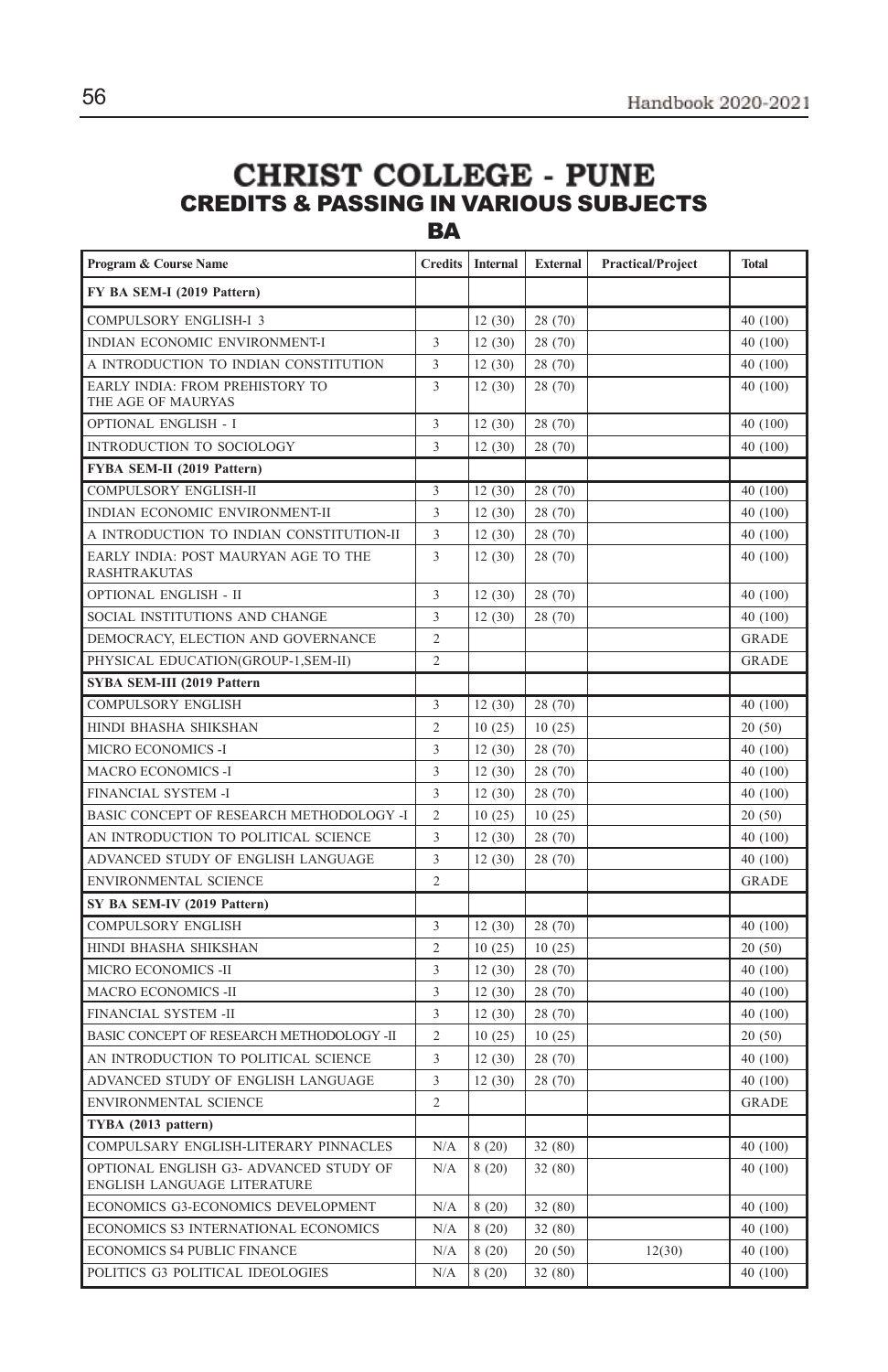### **CHRIST COLLEGE - PUNE BCOM**

| Program & Course Name                      | <b>Credits</b> | Internal | <b>External</b> | <b>Practical/Project</b> | <b>Total</b> |
|--------------------------------------------|----------------|----------|-----------------|--------------------------|--------------|
| FY BCom SEM-I (2019 Pattern)               |                |          |                 |                          |              |
| COMPULSORY ENGLISH - I                     | 3              | 12(30)   | 28 (70)         |                          | 40 (100)     |
| FINANCIAL ACCOUNTING - I                   | $\overline{4}$ | 12(30)   | 20(50)          | 8(20)                    | 40 (100)     |
| <b>BUSINESS ECONOMICS - I</b>              | 3              | 12(30)   | 28 (70)         |                          | 40 (100)     |
| BUSINESS MATHEMATICS AND STATISTICS - I    | 3              | 12(30)   | 28 (70)         |                          | 40 (100)     |
| <b>BANKING AND FINANCE - I</b>             | 3              | 12(30)   | 28 (70)         |                          | 40 (100)     |
| MARKETING AND SALESMANSHIP - I             | 3              | 12(30)   | 28 (70)         |                          | 40 (100)     |
| ADDITIONAL ENGLISH - I                     | 3              | 12(30)   | 28 (70)         |                          | 40 (100)     |
| EMPLOYABILITY SKILL ENHANCEMENT PROGRAMME  | $\mathbf{1}$   |          |                 |                          | <b>GRADE</b> |
| FY BCom SEM-II (2019 Pattern)              |                |          |                 |                          |              |
| COMPULSORY ENGLISH- II                     | 3              | 12(30)   | 28 (70)         |                          | 40 (100)     |
| FINANCIAL ACCOUNTING- II                   | $\overline{4}$ | 12(30)   | 20(50)          | 8(20)                    | 40 (100)     |
| <b>BUSINESS ECONOMICS-II</b>               | 3              | 12(30)   | 28 (70)         |                          | 40 (100)     |
| BUSINESS MATHEMATICS AND STATISTICS-II     | 3              | 12(30)   | 28 (70)         |                          | 40 (100)     |
| <b>BANKING AND FINANCE - II</b>            | 3              | 12(30)   | 28 (70)         |                          | 40 (100)     |
| MARKETING & SALESMANSHIP - II              | 3              | 12(30)   | 28 (70)         |                          | 40 (100)     |
| ADDITIONAL ENGLISH - II                    | 3              | 12(30)   | 28 (70)         |                          | 40 (100)     |
| COMPUTERISED ACCOUNTING                    | $\mathbf{1}$   |          |                 |                          | <b>GRADE</b> |
| DEMOCRACY, ELECTION AND GOVERANCE          | $\overline{c}$ |          |                 |                          | <b>GRADE</b> |
| PHYSICAL EDUCATION (GROUP-1, SEM-II)       | $\overline{c}$ |          |                 |                          | <b>GRADE</b> |
| SY BCom SEM-III (2019 Pattern)             |                |          |                 |                          |              |
| <b>BUSINESS COMMUNICATION - I</b>          | $\overline{4}$ | 12(30)   | 20(50)          | 8(20)                    | 40 (100)     |
| CORPORATE ACCOUNTING - I                   | 3              | 12(30)   | 28 (70)         |                          | 40 (100)     |
| <b>BUSINESS ECONOMICS - I (MACRO)</b>      | 3              | 12(30)   | 28 (70)         |                          | 40 (100)     |
| <b>BUSINESS MANAGEMENT - I</b>             | 3              | 12(30)   | 28 (70)         |                          | 40 (100)     |
| ELEMENTS OF COMPANY LAW - I                | 3              | 12(30)   | 28 (70)         |                          | 40 (100)     |
| COST AND WORKS ACCOUNTING - I              | $\overline{4}$ | 12(30)   | 20(50)          | 8(20)                    | 40 (100)     |
| ENVIRONMENTAL AWARENESS                    | $\overline{c}$ |          |                 |                          | <b>GRADE</b> |
| SY BCom SEM-IV (2019 Pattern)              |                |          |                 |                          |              |
| BUSINESS COMMUNICATION - II                | $\overline{4}$ | 12(30)   | 20(50)          | 8(20)                    | 40 (100)     |
| CORPORATE ACCOUNTING - II                  | 3              | 12(30)   | 28 (70)         |                          | 40 (100)     |
| <b>BUSINESS ECONOMICS - II (MACRO)</b>     | 3              | 12(30)   | 28 (70)         |                          | 40 (100)     |
| <b>BUSINESS MANAGEMENT - II</b>            | 3              | 12(30)   | 28 (70)         |                          | 40 (100)     |
| ELEMENTS OF COMPANY LAW - II               | 3              | 12(30)   | 28 (70)         |                          | 40 (100)     |
| COST AND WORKS ACCOUNTING - II             | $\overline{4}$ | 12(30)   | 20(50)          | 8(20)                    | 40 (100)     |
| ENVIRONMENTAL AWARENESS                    | $\overline{c}$ |          |                 |                          | <b>GRADE</b> |
| TY Bcom(2013 Pattern)                      |                |          |                 |                          |              |
| <b>BUSINESS REGULATORY FRAMEWORK</b>       | N/A            | 8(20)    | 32 (80)         |                          | 40 (100)     |
| ADVANCED ACCOUNTING                        | N/A            | 8(20)    | 32(80)          |                          | 40 (100)     |
| <b>INTERNATIONAL ECONOMICS</b>             | N/A            | 8(20)    | 32 (80)         |                          | 40 (100)     |
| AUDITING AND TAXATION                      | N/A            | 8(20)    | 32(80)          |                          | 40 (100)     |
| AUDITING AND TAXATION PRACTICAL            | N/A            | 8(20)    | 24(60)          | 8(20)                    | 40 (100)     |
| COST AND WORKS ACCOUNTING- II              | N/A            | 8(20)    | 32(80)          |                          | 40 (100)     |
| COST AND WORKS ACCOUNTING- II (PRACTICAL)  | N/A            | 8(20)    | 24(60)          | 8(20)                    | 40 (100)     |
| COST AND WORKS ACCOUNTING- III             | N/A            | 8(20)    | 32 (80)         |                          | 40 (100)     |
| COST AND WORKS ACCOUNTING- III (PRACTICAL) | N/A            | 8(20)    | 24(60)          | 8(20)                    | 40 (100)     |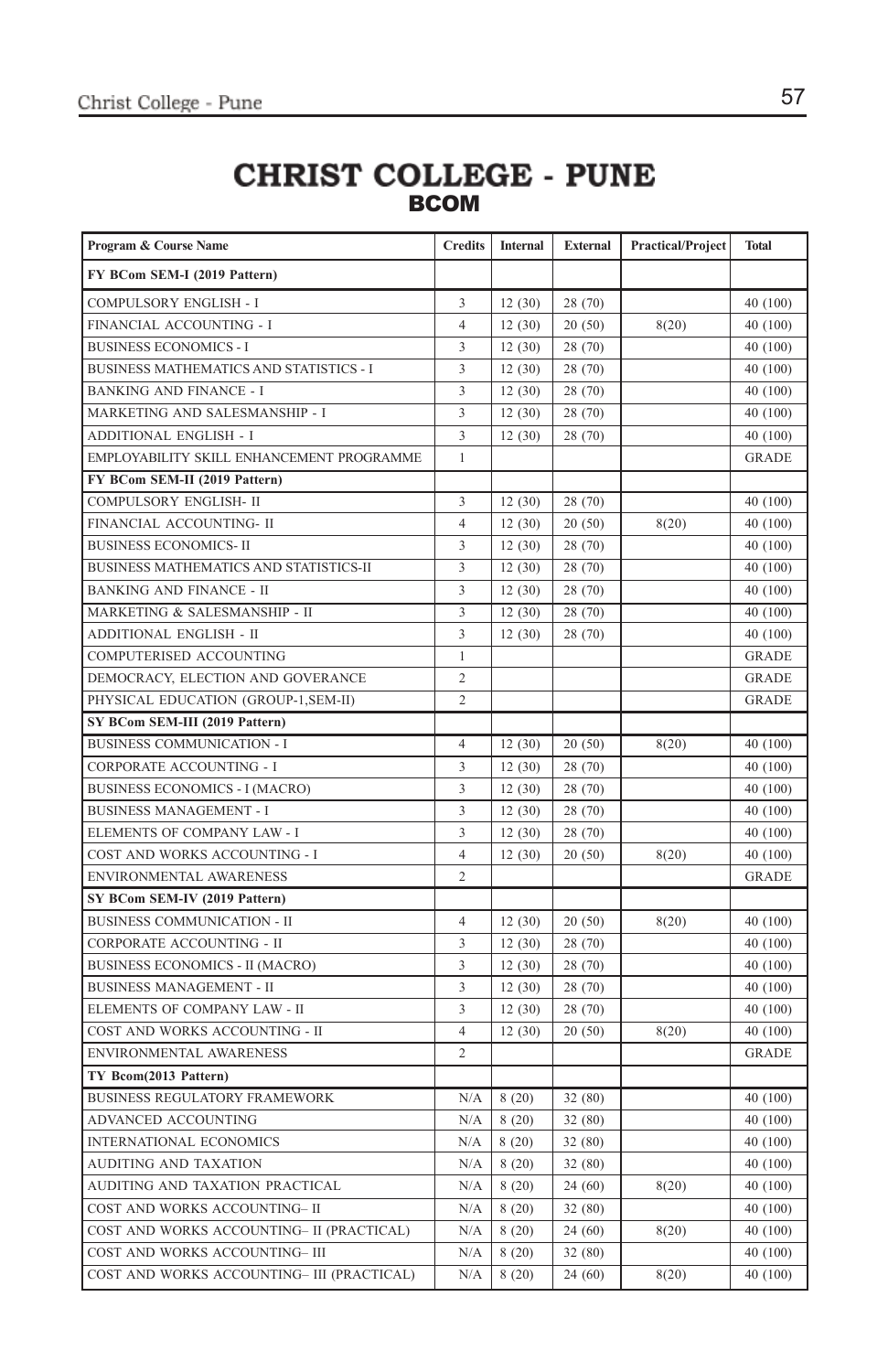# CHRIST COLLEGE - PUNE<br>BSC (REGULAR)

| Program & Course Name                           | <b>Credits</b>                   | Internal | External | <b>Practical/Project</b> |        | <b>Total</b>     |
|-------------------------------------------------|----------------------------------|----------|----------|--------------------------|--------|------------------|
| FYBSc (Regular) Semester I (2019 Pattern)       |                                  |          |          | Int.                     | Ext.   |                  |
| PHYSICAL CHEMISTRY                              | $\overline{c}$                   | 6(15)    | 14(35)   |                          |        | 20(50)           |
| ORGANIC CHEMISTRY                               | $\overline{c}$                   | 6(15)    | 14(35)   |                          |        | 20(50)           |
| CHEMISTRY PRACTICAL                             | 1.5                              |          |          | 6(15)                    | 14(35) | 20(50)           |
| <b>BASICS OF APPLIED ELECTRONICS</b>            | 2                                | 6(15)    | 14(35)   |                          |        | 20(50)           |
| ELECTRONIC DEVICES AND CIRCUITS                 | $\overline{c}$                   | 6(15)    | 14(35)   |                          |        | 20(50)           |
| PRACTICAL COURSE-I                              | 1.5                              |          |          | 6(15)                    | 14(35) | 20(50)           |
| <b>ALGEBRA</b>                                  | $\overline{c}$                   | 6(15)    | 14(35)   |                          |        | 20(50)           |
| CALCULUS-I                                      | $\overline{2}$                   | 6(15)    | 14(35)   |                          |        | 20(50)           |
| MATHEMATICS PRACTICAL                           | 1.5                              | 6(15)    | 14(35)   |                          |        | 20(50)           |
| MECHANICS AND PROPERTIES OF MATTER              | $\overline{c}$                   | 6(15)    | 14(35)   |                          |        | 20(50)           |
| PHYSICS PRINCIPLES AND APPLICATIONS             | $\overline{c}$                   | 6(15)    | 14(35)   |                          |        | 20(50)           |
| PHYSICS LABORATORY-IA                           | 1.5                              |          |          | 6(15)                    | 14(35) | 20(50)           |
| FYBSc (Regular) Semester II (2019 Pattern)      |                                  |          |          | Int.                     | Ext.   |                  |
| <b>INORGANIC CHMISTRY</b>                       | $\overline{c}$<br>$\overline{2}$ | 6(15)    | 14(35)   |                          |        | 20(50)           |
| ANALYTICAL CHEMISTRY<br>CHEMISTRY PRACTICAL -II | 1.5                              | 6(15)    | 14(35)   |                          |        | 20(50)           |
| FUNDAMENTALS OF DIGITAL ELECTRONICS             | $\overline{2}$                   | 6(15)    | 14(35)   | 6(15)                    | 14(35) | 20(50)<br>20(50) |
| ANALOG AND DIGITAL DEVICE APPLICATION           | $\overline{2}$                   | 6(15)    | 14(35)   |                          |        | 20(50)           |
| PRACTICAL COURSE II                             | 1.5                              |          |          | 6(15)                    | 14(35) | 20(50)           |
| <b>ANALYTICAL GEOMETRY</b>                      | $\overline{c}$                   | 6(15)    | 14(35)   |                          |        | 20(50)           |
| CALCULUS - II                                   | $\overline{c}$                   | 6(15)    | 14(35)   |                          |        | 20(50)           |
| MATHEMATICS PRACTICAL                           | 1.5                              |          |          | 6(15)                    | 14(35) | 20(50)           |
| HEAT AND THERMODYNAMICS                         | $\overline{c}$                   | 6(15)    | 14(35)   |                          |        | 20(50)           |
| ELECTRICITY AND MAGNETISM                       | $\overline{2}$                   | 6(15)    | 14(35)   |                          |        | 20(50)           |
| PHYSICS LABORATORY IB                           | 1.5                              |          |          | 6(15)                    | 14(35) | 20(50)           |
| PHYSICAL EDUCATION (GROUP-I, SEM-II)            | $\overline{c}$                   |          |          |                          |        | <b>GRADE</b>     |
| SYBSc (Regular) Semester III (2019 Pattern)     |                                  |          |          | Int.                     | Ext.   |                  |
| CALCULUS OF SEVERAL VARIABLES                   | 2                                | 6(15)    | 14(35)   |                          |        | 20(50)           |
| NUMERICAL METHODS AND ITS APPLICATIONS          | $\overline{2}$                   | 6(15)    | 14(35)   |                          |        | 20(50)           |
| MATHEMATICS PRACTICAL BASED ON MT-231 & MT-232  | $\overline{c}$                   |          |          | 6(15)                    | 14(35) | 20(50)           |
| MATHEMATICAL METHODS IN PHYSICS - I             | $\overline{c}$                   | 6(15)    | 14(35)   |                          |        | 20(50)           |
| <b>INSTRUMENTATION</b>                          | $\overline{c}$                   | 6(15)    | 14(35)   |                          |        | 20(50)           |
| PHYSICS LABORATORY-2A                           | $\overline{c}$                   |          |          | 6(15)                    | 14(35) | 20(50)           |
| PHYSICAL AND ANALYTICAL CHEMISTRY               | $\overline{c}$                   | 6(15)    | 14(35)   |                          |        | 20(50)           |
| INORGANIC AND ORGANIC CHEMISTRY                 | $\overline{2}$                   | 6(15)    | 14(35)   |                          |        | 20(50)           |
| CHEMISTRY PRACTICAL - III                       | $\overline{c}$                   |          |          | 6(15)                    | 14(35) | 20(50)           |
| ANALOG COMMUNICATION                            | $\overline{c}$                   | 6(15)    | 14(35)   |                          |        | 20(50)           |
| DIGITAL SYSTEM DESIGN                           | $\overline{c}$                   | 6(15)    | 14(35)   |                          |        | 20(50)           |
| ELECTRONICS LAB IIA                             | 2                                |          |          | 6(15)                    | 14(35) | 20(50)           |
| LANGUAGE - ENGLISH                              | $\overline{2}$                   | 6(15)    | 14(35)   |                          |        | 20(50)           |
| ENVIRONMENTAL AWARENESS                         | $\overline{c}$                   |          |          |                          |        | <b>GRADE</b>     |
| SYBSc (Regular) Semester IV (2019 Pattern)      |                                  |          |          | Int.                     | Ext.   |                  |
| <b>LINEAR ALGEBRA</b>                           | $\overline{c}$                   | 6(15)    | 14(35)   |                          |        | 20(50)           |
| DYNAMICAL SYSTEMS                               | $\overline{c}$                   | 6(15)    | 14(35)   |                          |        | 20(50)           |
| MATHEMATICS PRACTICAL BASED ON MT-241 & MT-242  | $\overline{2}$                   |          |          | 6(15)                    | 14(35) | 20(50)           |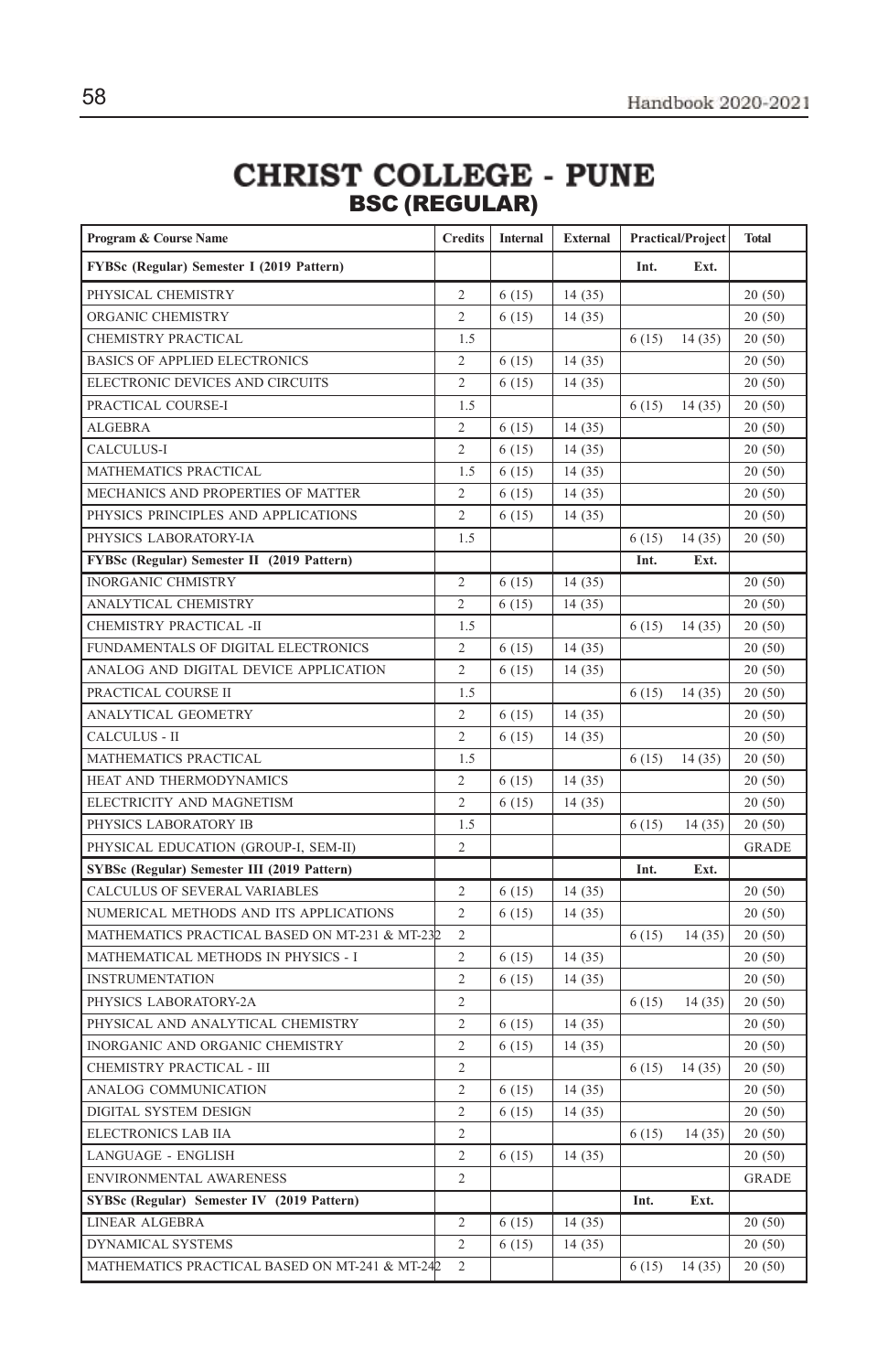### **CHRIST COLLEGE - PUNE** BSC (REGULAR)

| Program & Course Name                                     | <b>Credits</b> | Internal | <b>External</b> |       | <b>Practical/Project</b> | <b>Total</b> |
|-----------------------------------------------------------|----------------|----------|-----------------|-------|--------------------------|--------------|
| OSCILLATIONS, WAVES & SOUND                               | $\overline{c}$ | 6(15)    | 14(35)          |       |                          | 20(50)       |
| <b>OPTICS</b>                                             | $\overline{c}$ | 6(15)    | 14(35)          |       |                          | 20(50)       |
| PHYSICS LABORATORY-2B                                     | $\overline{c}$ |          |                 | 6(15) | 14(35)                   | 20(50)       |
| PHYSICAL AND ANALYTICAL CHEMISTRY                         | $\overline{c}$ | 6(15)    | 14(35)          |       |                          | 20(50)       |
| INORGANIC AND ORGANIC CHEMISTRY                           | $\overline{c}$ | 6(15)    | 14(35)          |       |                          | 20(50)       |
| CHEMISTRY PRACTICAL - IV                                  | $\overline{c}$ |          |                 | 6(15) | 14(35)                   | 20(50)       |
| ANALOG CIRCUIT DESIGN                                     | $\overline{c}$ | 6(15)    | 14(35)          |       |                          | 20(50)       |
| MICROCONTROLLER & PYTHON PROGRAMMING                      | $\overline{c}$ | 6(15)    | 14(35)          |       |                          | 20(50)       |
| PRACTICAL COURSE                                          | $\overline{c}$ |          |                 | 6(15) | 14(35)                   | 20(50)       |
| LANGUAGE - ENGLISH                                        | $\overline{2}$ | 6(15)    | 14(35)          |       |                          | 20(50)       |
| ENVIRONMENTAL AWARENESS                                   | $\overline{c}$ |          |                 |       |                          | <b>GRADE</b> |
| TYBSc (Regular) Semester III (2013 pattern)               |                |          |                 | Int.  | Ext.                     |              |
| MATHEMATICAL METHODS IN PHYSICS II                        | N/A            | 4(10)    | 16(40)          |       |                          | 20(50)       |
| <b>SOLID STATE PHYSICS</b>                                | N/A            | 4(10)    | 16(40)          |       |                          | 20(50)       |
| <b>CLASSICAL MECHANICS</b>                                | N/A            | 4(10)    | 16(40)          |       |                          | 20(50)       |
| ATOMIC AND MOLECULAR PHYSICS                              | N/A            | 4(10)    | 16(40)          |       |                          | 20(50)       |
| <b>COMPUTATIONAL PHYSICS</b>                              | N/A            | 4(10)    | 16(40)          |       |                          | 20(50)       |
| E: RENEWABLE ENERGY SOURCES                               | N/A            | 4(10)    | 16(40)          |       |                          | 20(50)       |
| <b>METRIC SPACES</b>                                      | N/A            | 4(10)    | 16(40)          |       |                          | 20(50)       |
| REAL ANALYSIS-I                                           | N/A            | 4(10)    | 16(40)          |       |                          | 20(50)       |
| PROBLEM COURSE ON MT 331 AND MT 332                       | N/A            |          |                 | 4(10) | 16(40)                   | 20(50)       |
| <b>GROUP THEORY</b>                                       | N/A            | 4(10)    | 16(40)          |       |                          | 20(50)       |
| ORDINARY DIFFERENTIAL EQUATIONS                           | N/A            | 4(10)    | 16(40)          |       |                          | 20(50)       |
| PROBLEM COURSE ON MT 334 AND MT 334                       | N/A            |          |                 | 4(10) | 16(40)                   | 20(50)       |
| <b>OPERATIONS RESEARCH</b>                                | N/A            | 4(10)    | 16(40)          |       |                          | 20(50)       |
| <b>NUMBER THEORY</b>                                      | N/A            | 4(10)    | 16(40)          |       |                          | 20(50)       |
| PRACTICAL BASED ON PAPERS SELECTED<br>FROM 337 A TO 337 F | N/A            |          |                 | 4(10) | 16(40)                   | 20(50)       |
| TYBSc (Regular) Semester IV (2013 pattern)                |                |          |                 | Int.  | Ext.                     |              |
| CLASSICAL ELECTRODYNAMICS                                 | N/A            | 4(10)    | 16(40)          |       |                          | 20(50)       |
| <b>QUANTUM MECHANICS</b>                                  | N/A            | 4(10)    | 16(40)          |       |                          | 20(50)       |
| THERMODYNAMICS AND STATISTICAL PHYSICS                    | N/A            | 4(10)    | 16(40)          |       |                          | 20(50)       |
| <b>NUCLEAR PHYSICS</b>                                    | N/A            | 4(10)    | 16(40)          |       |                          | 20(50)       |
| <b>ELECTRONICS</b>                                        | N/A            | 4(10)    | 16(40)          |       |                          | 20(50)       |
| H: PHYSICS OF NANOMATERIALS                               | N/A            | 4(10)    | 16(40)          |       |                          | 20(50)       |
| <b>LABORATORY COURSE I</b>                                | N/A            |          |                 | 4(10) | 16(40)                   | 20(50)       |
| <b>LABORATORY COURSE II</b>                               | N/A            |          |                 | 4(10) | 16(40)                   | 20(50)       |
| LABORATORY COURSE III (PROJECT)                           | N/A            |          |                 | 4(10) | 16(40)                   | 20(50)       |
| <b>COMPLEX ANALYSIS</b>                                   | N/A            | 4(10)    | 16(40)          |       |                          | 20(50)       |
| REAL ANALYSIS-II                                          | N/A            | 4(10)    | 16(40)          |       |                          | 20(50)       |
| PROBLEM COURSE ON MT 341 AND MT 342                       | N/A            |          |                 | 4(10) | 16(40)                   | 20(50)       |
| <b>RING THEORY</b>                                        | N/A            | 4(10)    | 16(40)          |       |                          | 20(50)       |
| PARTIAL DIFFERENTIAL EQUATIONS                            | N/A            | 4(10)    | 16(40)          |       |                          | 20(50)       |
| PROBLEM COURSE ON MT 344 AND MT 345                       | N/A            |          |                 | 4(10) | 16(40)                   | 20(50)       |
| OPTIMIZATION TECHNIQUES                                   | N/A            | 4(10)    | 16(40)          |       |                          | 20(50)       |
| COMPUTATIONAL GEOMETRY                                    | N/A            | 4(10)    | 16(40)          |       |                          | 20(50)       |
| PRACTICAL BASED ON PAPERS SELECTED<br>FROM 347 A TO 347 F | N/A            |          |                 | 4(10) | 16(40)                   | 20(50)       |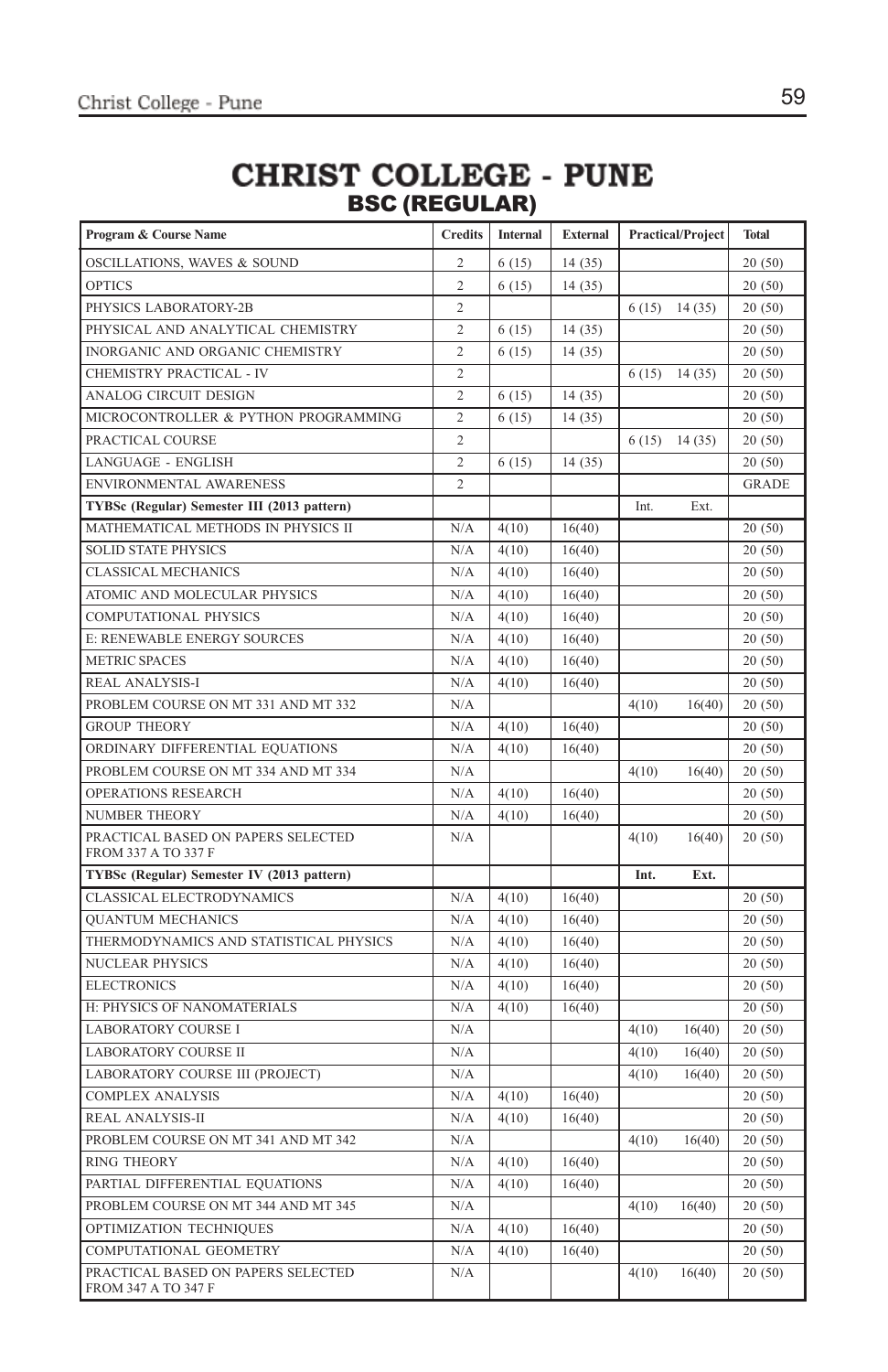# CHRIST COLLEGE - PUNE<br>BSC (COMP.SCI.)

| Program & Course Name<br><b>Credits</b>                                  |                | <b>Internal</b> | <b>External</b> | <b>Practical/Project</b> |        | <b>Total</b> |
|--------------------------------------------------------------------------|----------------|-----------------|-----------------|--------------------------|--------|--------------|
| FY BSc(Comp.Sci.) Semester I (2019 Pattern)                              |                |                 |                 | Int.                     | Ext.   |              |
| PROBLEMS SOLVING USING COMPUTER AND<br>C PROGRAMMING                     | $\overline{c}$ | 6(15)           | 14(35)          |                          |        | 20(50)       |
| DATABASE MANAGEMENT SYSTEMS                                              | 2              | 6(15)           | 14 (35)         |                          |        | 20(50)       |
| PRACTICAL COURSE BASED ON CS101 AND CS102                                | 1.5            |                 |                 | 6(15)                    | 14(35) | 20(50)       |
| <b>DESCRIPTIVE STATISTICS I</b>                                          | $\overline{c}$ | 6(15)           | 14(35)          |                          |        | 20(50)       |
| MATHEMATICAL STATISTICS                                                  | $\overline{c}$ | 6(15)           | 14(35)          |                          |        | 20(50)       |
| STATISTICS PRACTICAL PAPER I                                             | 1.5            |                 |                 | 6(15)                    | 14(35) | 20(50)       |
| SEMICONDUCTOR DEVICES AND<br><b>BASIC ELECTRONIC SYSTEMS</b>             | $\overline{c}$ | 6(15)           | 14(35)          |                          |        | 20(50)       |
| PRINCIPLES OF DIGITAL ELECTRONICS                                        | $\overline{c}$ | 6(15)           | 14(35)          |                          |        | 20(50)       |
| ELECTRONICS LAB IA                                                       | 1.5            |                 |                 | 6(15)                    | 14(35) | 20(50)       |
| <b>MATRIX ALGEBRA</b>                                                    | $\overline{c}$ | 6(15)           | 14(35)          |                          |        | 20(50)       |
| DISCRETE MATHEMATICS                                                     | $\overline{c}$ | 6(15)           | 14(35)          |                          |        | 20(50)       |
| MATHEMATICS PRACTICAL                                                    | 1.5            |                 |                 | 6(15)                    | 14(35) | 20(50)       |
| FYBSc (Comp. Sci.) Semester II (2019 Pattern)                            |                |                 |                 | Int.                     | Ext.   |              |
| ADVANCED C PROGRAMMING                                                   | $\overline{c}$ | 6(15)           | 14(35)          |                          |        | 20(50)       |
| RELATIONAL DATABASE MANAGEMENT SYSTEMS                                   | $\overline{c}$ | 6(15)           | 14(35)          |                          |        | 20(50)       |
| PRACTICAL COURSE BASED ON CS121 ANDCS122                                 | 1.5            |                 |                 | 6(15)                    | 14(35) | 20(50)       |
| METHODS OF APPLIED STATISTICS                                            | 2              | 6(15)           | 14(35)          |                          |        | 20(50)       |
| CONTINUOUS PROBABILITY DISTRIBUTIONS AND<br><b>TESTING OF HYPOTHESIS</b> | $\overline{c}$ | 6(15)           | 14(35)          |                          |        | 20(50)       |
| STATISTICS PRACTICAL PAPER II                                            | 1.5            |                 |                 | 6(15)                    | 14(35) | 20(50)       |
| <b>INSTRUMENTATION SYSTEM</b>                                            | $\overline{c}$ | 6(15)           | 14(35)          |                          |        | 20(50)       |
| BASICS OF COMPUTER ORGANISATION                                          | $\overline{c}$ | 6(15)           | 14(35)          |                          |        | 20(50)       |
| ELECTRONICS LAB IB                                                       | 1.5            |                 |                 | 6(15)                    | 14(35) | 20(50)       |
| LINEAR ALGEBRA                                                           | 2              | 6(15)           | 14(35)          |                          |        | 20(50)       |
| <b>GRAPH THEORY</b>                                                      | $\overline{c}$ | 6(15)           | 14 (35)         |                          |        | 20(50)       |
| MATHEMATICS PRACTICAL                                                    | 1.5            |                 |                 | 6(15)                    | 14(35) | 20(50)       |
| DEMOCRACY, ELECTION AND GOVERNANCE                                       | $\overline{c}$ |                 |                 |                          |        | <b>GRADE</b> |
| PHYSICAL EDUCATION. (GROUP-I, SEM-II)                                    | $\overline{c}$ |                 |                 |                          |        | <b>GRADE</b> |
| SYBSc (Comp. Sci.) Semester III (2019 Pattern)                           |                |                 |                 | Int.                     | Ext.   |              |
| DATA STRUCTURES AND ALGORITHMS - I                                       | $\overline{2}$ | 6(15)           | 14(35)          |                          |        | 20(50)       |
| SOFTWARE ENGINEERING                                                     | $\overline{2}$ | 6(15)           | 14(35)          |                          |        | 20(50)       |
| PRACTICAL COURSE ON CS 231 AND CS 232                                    | $\overline{c}$ |                 |                 | 6(15)                    | 14(35) | 20(50)       |
| GROUPS AND CODING THEORY                                                 | $\overline{2}$ | 6(15)           | 14(35)          |                          |        | 20(50)       |
| NUMERICAL TECHNIQUES                                                     | $\overline{c}$ | 6(15)           | 14(35)          |                          |        | 20(50)       |
| MATHEMATICS PRACTICAL:<br>PYTHON PROGRAMMIMG LANGUAGE I                  | $\overline{c}$ |                 |                 | 6(15)                    | 14(35) | 20(50)       |
| MICROCONTROLLER ARCHITECTURE &<br>PROGRAMMING                            | $\overline{c}$ | 6(15)           | 14(35)          |                          |        | 20(50)       |
| DIGITAL COMMUNICATION AND NETWORKING                                     | $\overline{c}$ | 6(15)           | 14(35)          |                          |        | 20(50)       |
| PRACTICAL COURSE I                                                       | $\overline{c}$ | 6(15)           | 14(35)          |                          |        | 20(50)       |
| ENVIRONMENTAL SCIENCE - I                                                | 2              |                 |                 |                          |        | <b>GRADE</b> |
| LANGUAGE COMMUNICATION - I                                               | $\overline{c}$ | 6(15)           | 14(35)          |                          |        | 20(50)       |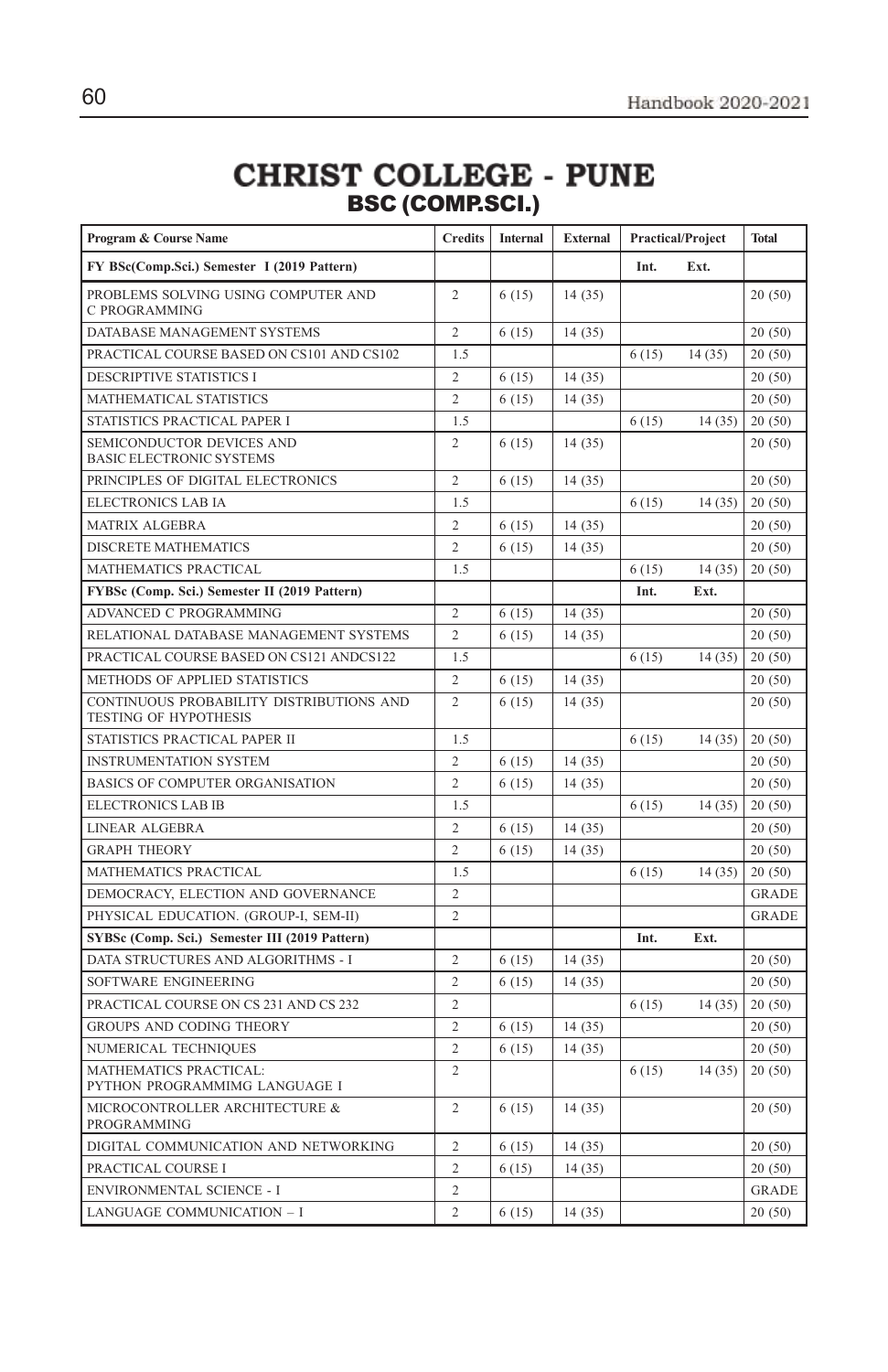### **CHRIST COLLEGE - PUNE** BSC (COMP.SCI.)

| Program & Course Name                                                                | <b>Credits</b> | <b>Internal</b> | <b>External</b> |       | <b>Practical/Project</b> | <b>Total</b> |
|--------------------------------------------------------------------------------------|----------------|-----------------|-----------------|-------|--------------------------|--------------|
| SYBSc (Comp. Sci.) Semester IV (2019 Pattern)                                        |                |                 |                 | Int.  | Ext.                     |              |
| DATA STRUCTURES AND ALGORITHMS - II                                                  | $\overline{c}$ | 6(15)           | 14(35)          |       | 20(50)                   |              |
| <b>COMPUTER NETWORKS - I</b>                                                         | $\overline{c}$ | 6(15)           | 14(35)          |       | 20(50)                   |              |
| PRACTICAL COURSE ON CS 241 AND CS 242                                                | $\overline{c}$ |                 |                 | 6(15) | 14(35)                   | 20(50)       |
| <b>COMPUTATIONAL GEOMETRY</b>                                                        | $\overline{c}$ | 6(15)           | 14(35)          |       | 20(50)                   |              |
| OPERATIONS RESEARCH                                                                  | $\overline{c}$ | 6(15)           | 14(35)          |       | 20(50)                   |              |
| <b>MATHEMATICS PRACTICAL:</b><br>PYTHON PROGRAMMIMG LANGUAGE I                       | $\overline{c}$ |                 |                 | 6(15) | 14(35)                   | 20(50)       |
| <b>EMBEDDED SYSTEM DESIGN</b>                                                        | 2              | 6(15)           | 14(35)          |       |                          | 20(50)       |
| WIRELESS COMMUNICATION & INTERNET OF THINGS                                          | $\overline{2}$ | 6(15)           | 14(35)          |       |                          | 20(50)       |
| PRACTICAL COURSE II                                                                  | $\overline{c}$ |                 |                 | 6(15) | 14(35)                   | 20(50)       |
| ENVIRONMENTAL AWARENESS - II                                                         | $\overline{c}$ |                 |                 |       |                          | <b>GRADE</b> |
| LANGUAGE COMMUNICATION - II                                                          | $\overline{c}$ | 6(15)           | 14(35)          |       |                          | 20(50)       |
| TYBSc (Comp.Sci.) Semester-III (2013 Pattern)                                        |                |                 |                 | Int.  | Ext.                     |              |
| <b>SYSTEM PROGRAMMING</b>                                                            | N/A            | 4(10)           | 16(40)          |       |                          | 20(50)       |
| THEORETICAL COMPUTER SCIENCE                                                         | N/A            | 4(10)           | 16(40)          |       |                          | 20(50)       |
| <b>COMPUTER NETWORKS - I</b>                                                         | N/A            | 4(10)           | 16(40)          |       |                          | 20(50)       |
| <b>INTERNET PROGRAMMING I</b>                                                        | N/A            | 4(10)           | 16(40)          |       |                          | 20(50)       |
| PROGRAMMING IN JAVA-I                                                                | N/A            | 4(10)           | 16(40)          |       |                          | 20(50)       |
| OBJECT ORIENTED SOFTWARE ENGINEERING                                                 | N/A            | 4(10)           | 16(40)          |       |                          | 20(50)       |
| TYBSc (Comp.Sci.) Semester-IV (2013 Pattern)                                         |                |                 |                 | Int.  | Ext.                     |              |
| <b>OPERATING SYSTEM</b>                                                              | N/A            | 4(10)           | 16(40)          |       |                          | 20(50)       |
| COMPILER CONSTRUCTION                                                                | N/A            | 4(10)           | 16(40)          |       |                          | 20(50)       |
| <b>COMPUTER NETWORKS-II</b>                                                          | N/A            | 4(10)           | 16(40)          |       |                          | 20(50)       |
| <b>INTERNET PROGRAMMING II</b>                                                       | N/A            | 4(10)           | 16(40)          |       |                          | 20(50)       |
| PROGRAMMING IN JAVA-II                                                               | N/A            | 4(10)           | 16(40)          |       |                          | 20(50)       |
| <b>COMPUTER GRAPHICS</b>                                                             | N/A            | 4(10)           | 16(40)          |       |                          | 20(50)       |
| PRACTICALS BASED ON CS-331 AND<br>CS-341-SEM I AND SEM-II                            | N/A            |                 |                 | 4(10) | 16(40)                   | 20(50)       |
| PRACTICALS BASED ON CS-335 & CS-345-SEM-I & SEM-II<br>& COMPUTER GRAPHICS USING JAVA | N/A            |                 |                 | 4(10) | 16(40)                   | 20(50)       |
| PRACTICALS BASED ON CS-334 AND CS-344 SEM-I AND<br><b>SEM-II AND PROJECT</b>         | N/A            |                 |                 | 4(10) | 16(40)                   | 20(50)       |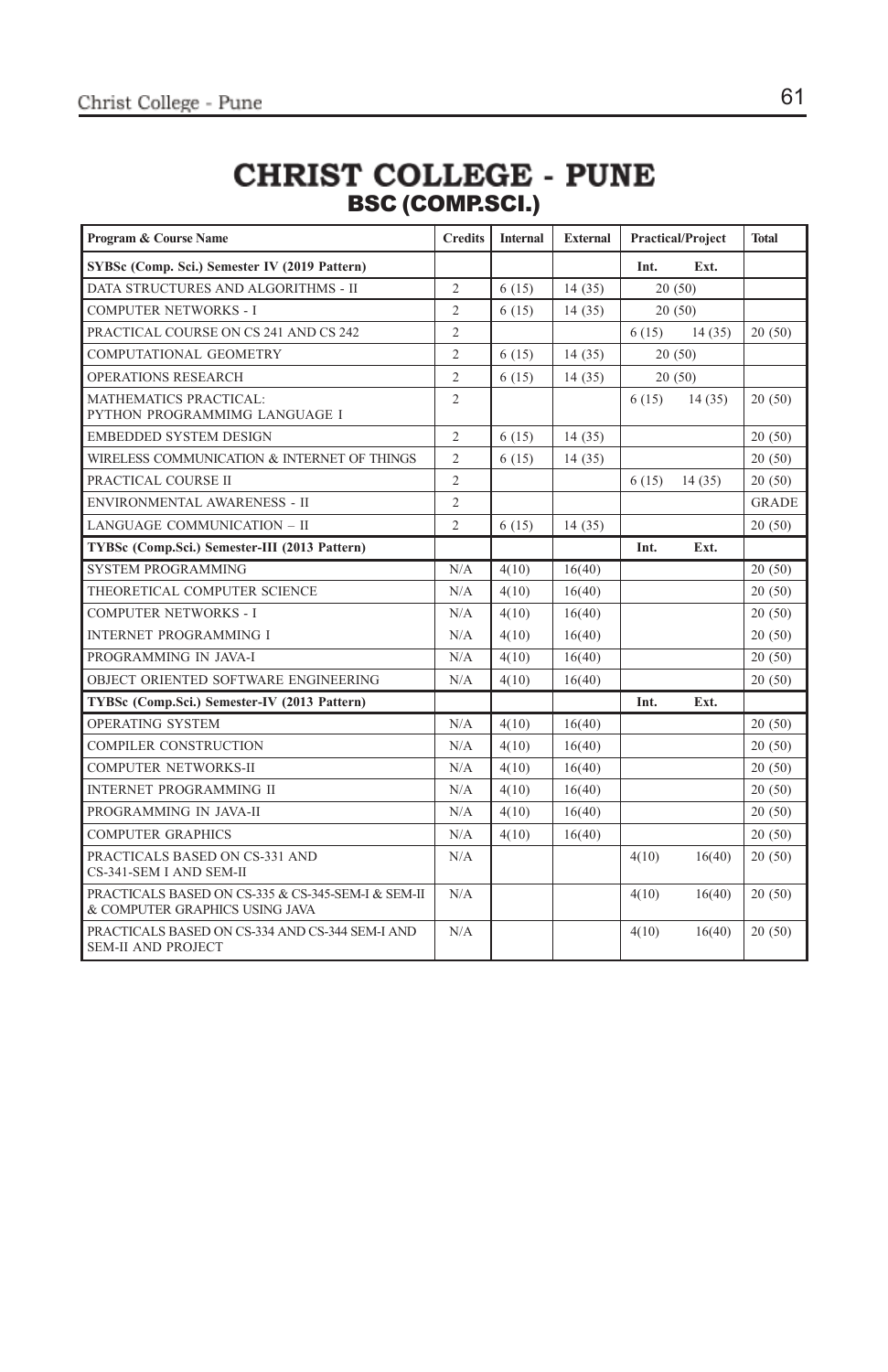### **CHRIST COLLEGE - PUNE** BBA

| Program & Course Name                                        | <b>Credits</b>          | Internal | <b>External</b> | <b>Practical/Project</b> |        | <b>Total</b> |
|--------------------------------------------------------------|-------------------------|----------|-----------------|--------------------------|--------|--------------|
| FYBBA SEM-I (2019 Pattern)                                   |                         |          |                 | Int.                     | Ext.   |              |
| PRINCIPLES OF MANAGEMENT                                     | 3                       | 12(30)   | 28 (70)         |                          |        | 40 (100)     |
| BUSINESS COMMUNICATION SKILLS                                | $\overline{4}$          | 12(30)   |                 | 8(20)                    | 20(50) | 40 (100)     |
| <b>BUSINESS ACCOUNTING</b>                                   | 3                       | 12(30)   | 28 (70)         |                          |        | 40 (100)     |
| <b>BUSINESS ECONOMICS - MICRO</b>                            | 3                       | 12(30)   | 28 (70)         |                          |        | 40 (100)     |
| <b>BUSINESS MATHEMATICS</b>                                  | $\overline{\mathbf{3}}$ | 12(30)   | 28 (70)         |                          |        | 40 (100)     |
| <b>BUSINESS DEMOGRAPHY</b>                                   | $\overline{4}$          | 12(30)   |                 | 8(20)                    | 20(50) | 40 (100)     |
| <b>BASIC MANAGERIAL SKILLS</b>                               | $\overline{2}$          |          |                 |                          |        | <b>GRADE</b> |
| FYBBA SEM-II (2019 Pattern)                                  |                         |          |                 | Prac.                    | Ext.   |              |
| BUSINESS ORGANIZATION AND SYSTEM                             | $\overline{4}$          | 12(30)   |                 | 8(20)                    | 20(50) | 40 (100)     |
| PRINCIPLES OF MARKETING                                      | 3                       | 12(30)   | 28 (70)         |                          |        | 40 (100)     |
| PRINCIPLES OF FINANCE                                        | $\overline{\mathbf{3}}$ | 12(30)   | 28 (70)         |                          |        | 40 (100)     |
| <b>BASICS OF COST ACCOUNTING</b>                             | 3                       | 12(30)   | 28 (70)         |                          |        | 40 (100)     |
| <b>BUSINESS STATISTICS</b>                                   | $\overline{\mathbf{3}}$ | 12(30)   | 28 (70)         |                          |        | 40 (100)     |
| <b>FUNDAMENTALS OF COMPUTERS</b>                             | $\overline{4}$          | 12(30)   |                 | 8(20)                    | 20(50) | 40 (100)     |
| PERSONALITY AND SOFT SKILLS DEVELOPMENT                      | $\overline{2}$          |          |                 |                          |        | <b>GRADE</b> |
| PHYSICAL EDUCATION. (GROUP-I, SEM-II)                        | $\overline{2}$          |          |                 |                          |        | <b>GRADE</b> |
| SYBBA SEM-III (2019 Pattern)                                 |                         |          |                 |                          |        |              |
| PRINCIPLES OF HUMAN RESOURCE MANAGEMENT                      | 3                       | 12(30)   | 28 (70)         |                          |        | 40 (100)     |
| SUPPLY CHAIN MANAGEMENT                                      | 3                       | 12(30)   | 28 (70)         |                          |        | 40 (100)     |
| <b>GLOBAL COMPETENCIES &amp;</b><br>PERSONALITY DEVELOPMENT  | 3                       | 12(30)   | 28 (70)         |                          |        | 40 (100)     |
| FUNDAMENTALS OF RURAL DEVELOPMENT                            | 3                       | 12(30)   | 28 (70)         |                          |        | 40 (100)     |
| COMPULSARY COURSE IN ENVIRONMENT                             | $\mathfrak 2$           |          |                 |                          |        | <b>GRADE</b> |
| SYBBA SEM-IV (2019 Pattern)                                  |                         |          |                 |                          |        |              |
| ENTREPRENEURSHIP AND<br>SMALL BUSINESS MANAGEMENT            | 3                       | 12(30)   | 28 (70)         |                          |        | 40 (100)     |
| PRODUCTIONS AND OPERATIONS MANAGEMENT                        | 3                       | 12(30)   | 28 (70)         |                          |        | 40 (100)     |
| DECISION MAKING AND RISK MANAGEMENT                          | 3                       | 12(30)   | 28 (70)         |                          |        | 40 (100)     |
| INTERNATIONAL BUSINESS MANAGEMENT                            | 3                       | 12(30)   | 28 (70)         |                          |        | 40 (100)     |
| COMMUNICATION SKILLS FOR MANAGERS                            | $\overline{2}$          |          |                 |                          |        | <b>GRADE</b> |
| TYBBA SEM-V (2013 Pattern)                                   |                         |          |                 |                          |        |              |
| SUPPLY CHAIN AND LOGISTICS MANAGEMENT                        | N/A                     | 8(20)    | 32 (80)         |                          |        | 40 (100)     |
| ENTREPRENEURSHIP DEVELOPMENT                                 | N/A                     | 8(20)    | 32 (80)         |                          |        | 40 (100)     |
| <b>BUSINESS LAWS</b>                                         | N/A                     | 8(20)    | 32 (80)         |                          |        | 40 (100)     |
| RESEARCH METHODOLOGY (TOOLS & ANALYSIS)                      | N/A                     | 8(20)    | 32 (80)         |                          |        | 40 (100)     |
| FINANCE-I(SPECIALISATION)<br>ANALYSIS OF FINANCIAL STATEMENT | N/A                     |          | 20(50)          | 20(50)                   |        | 40 (100)     |
| FINANCE-II (SPECIALISATION) LONG TERM FINANCE                | N/A                     |          | 20(50)          | 20(50)                   |        | 40 (100)     |
| TYBBA SEM-VI (2013 Pattern)                                  |                         |          |                 |                          |        |              |
| BUSINESS PLANNING & PROJECT MANAGEMENT                       | N/A                     | 8(20)    | 32 (80)         |                          |        | 40 (100)     |
| <b>EVENT MANAGEMENT</b>                                      | N/A                     | 8(20)    | 32 (80)         |                          |        | 40 (100)     |
| MANAGEMENT CONTROL SYSTEM                                    | N/A                     | 8(20)    | 32 (80)         |                          |        | 40 (100)     |
| <b>E-COMMERCE</b>                                            | N/A                     | 8(20)    | 32 (80)         |                          |        | 40 (100)     |
| FINANCE-III(SPECIALISATION) FINANCIAL SERVICE                | N/A                     |          | 20(50)          | 20(50)                   |        | 40 (100)     |
| FINANCE-IV(SPECIALISATION)<br>CASE IN FINANCE/PROJECT        | N/A                     |          | 20(50)          | 20(50)                   |        | 40 (100)     |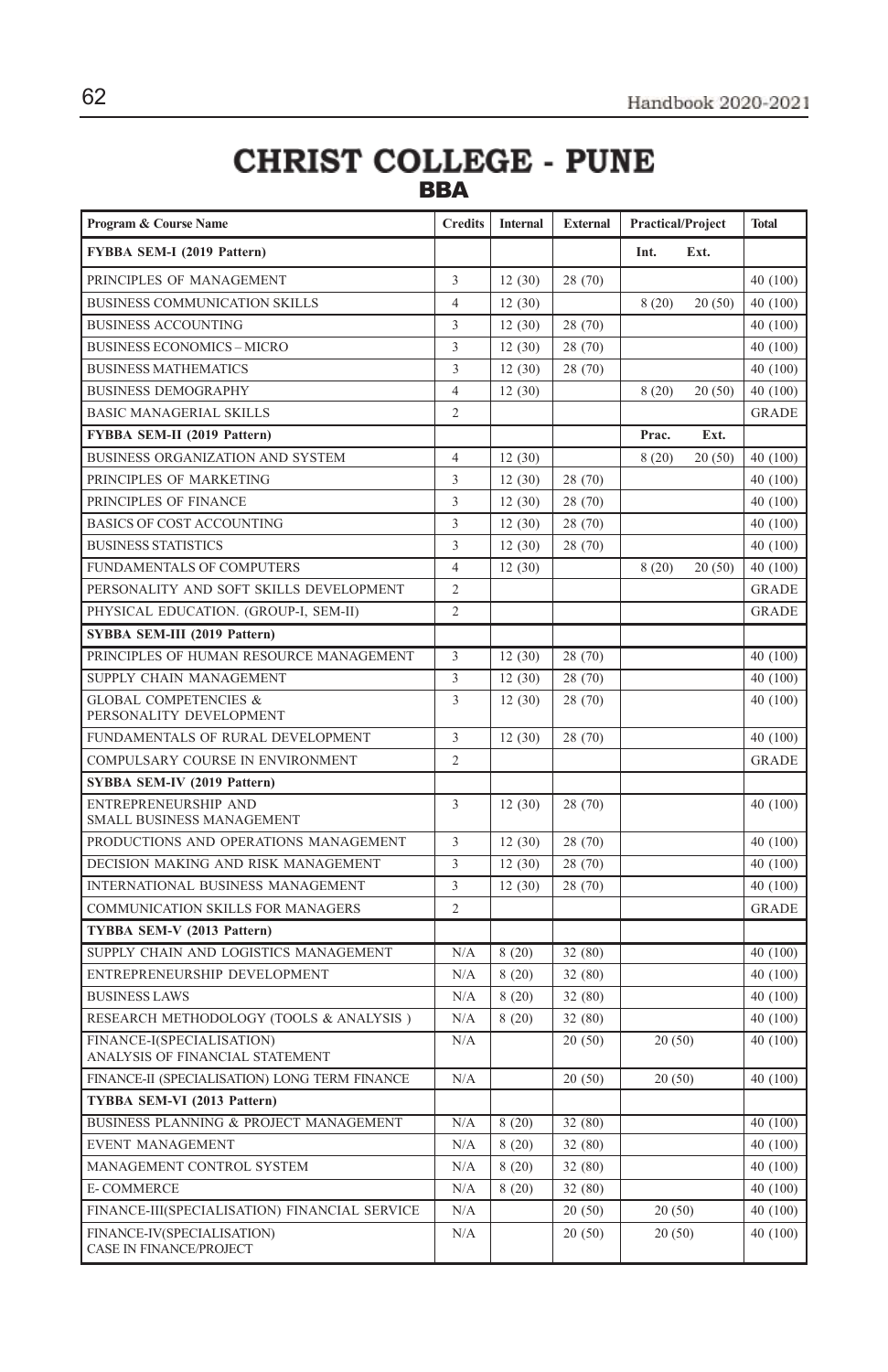### **CHRIST COLLEGE - PUNE** BBA (CA)

| Program & Course Name                                               | <b>Credits</b>          | <b>Internal</b> | <b>External</b> | <b>Practical/Project</b> | <b>Total</b> |
|---------------------------------------------------------------------|-------------------------|-----------------|-----------------|--------------------------|--------------|
| FYBBA(CA) SEM-I (2019 Pattern)                                      |                         |                 |                 |                          |              |
| <b>BUSINESS COMMUNICATION</b>                                       | 3                       | 12(30)          | 28 (70)         |                          | 40 (100)     |
| PRINCIPLES OF MANAGEMENT                                            | $\overline{3}$          | 12(30)          | 28 (70)         |                          | 40 (100)     |
| C LANGUAGE                                                          | $\overline{\mathbf{3}}$ | 12(30)          | 28 (70)         |                          | 40 (100)     |
| DATABASE MANAGEMENT SYSTEM CC 3                                     | $\overline{3}$          | 12(30)          | 28 (70)         |                          | 40 (100)     |
| <b>STATISTICS</b>                                                   | 3                       | 12(30)          | 28 (70)         |                          | 40 (100)     |
| COMPUTER LABORATORY BASED ON 103 &104                               | $\overline{4}$          |                 |                 | 40 (100)                 | 40 (100)     |
| ADD-ON (PPA)                                                        | $\overline{2}$          |                 |                 |                          | <b>GRADE</b> |
| FYBBA(CA) SEM-II (2019 Pattern)                                     |                         |                 |                 |                          |              |
| ORGANIZATION BEHAVIOR &<br>HUMAN RESOURCE MANAGEMENT                | 3                       | 12(30)          | 28 (70)         |                          | 40 (100)     |
| FINANCIAL ACCOUNTING                                                | 3                       | 12(30)          | 28 (70)         |                          | 40 (100)     |
| <b>BUSINESS MATHEMATICS</b>                                         | 3                       | 12(30)          | 28 (70)         |                          | 40 (100)     |
| RELATIONAL DATABASE                                                 | $\overline{\mathbf{3}}$ | 12(30)          | 28 (70)         |                          | 40 (100)     |
| WEB TECHNOLOGY HTML-JS-CSS                                          | 3                       | 12(30)          | 28 (70)         |                          | 40 (100)     |
| COMPUTER LABORATORY BASED ON 204 & 205                              | $\overline{4}$          |                 |                 | 40 (100)                 | 40 (100)     |
| ADD-ON (ADVANCE C)                                                  | $\overline{c}$          |                 |                 |                          | <b>GRADE</b> |
| PHYSICAL EDUCATION. (GROUP-I, SEM-II)                               | $\overline{2}$          |                 |                 |                          | <b>GRADE</b> |
| SYBBA(CA) SEM-III (2019 Pattern)                                    |                         |                 |                 |                          |              |
| DIGITAL MARKETING                                                   | 3                       | 12(30)          | 28 (70)         |                          | 40 (100)     |
| <b>DATA STRUCTURE</b>                                               | 3                       | 12(30)          | 28 (70)         |                          | 40 (100)     |
| SOFTWARE ENGINEERING                                                | $\overline{\mathbf{3}}$ | 12(30)          | 28 (70)         |                          | 40 (100)     |
| <b>ANGULAR JS</b>                                                   | 3                       | 12(30)          | 28 (70)         |                          | 40 (100)     |
| <b>BIG DATA</b>                                                     | $\overline{\mathbf{3}}$ | 12(30)          | 28 (70)         |                          | 40 (100)     |
| COMPUTER LABORATORY BASED ON 302 ,304 AND 305                       | 6                       |                 |                 | 40 (100)                 | 40 (100)     |
| ENVIRONMENT AWARENESS                                               | $\overline{c}$          |                 |                 |                          | <b>GRADE</b> |
| SYBBA(CA) SEM-IV (2019 Pattern)                                     |                         |                 |                 |                          |              |
| NETWORKING                                                          | 3                       | 12(30)          | 28 (70)         |                          | 40 (100)     |
| OBJECT ORIENTED CONCEPTS THROUGH CPP                                | $\overline{\mathbf{3}}$ | 12(30)          | 28 (70)         |                          | 40 (100)     |
| <b>OPERATING SYSTEM</b>                                             | 3                       | 12(30)          | 28 (70)         |                          | 40 (100)     |
| <b>NODE JS</b>                                                      | 3                       | 12(30)          | 28 (70)         |                          | 40 (100)     |
| <b>PROJECT</b>                                                      | $\overline{4}$          | 12(30)          | 28 (70)         |                          | 40 (100)     |
| COMPUTER LABORATORY BASED ON 402,404                                | $\overline{4}$          |                 |                 | 40 (100)                 | 40 (100)     |
| ADD-ON J-QUERY                                                      | $\overline{c}$          |                 |                 |                          | <b>GRADE</b> |
| TYBBA(CA) SEM-V (2013 Pattern)                                      |                         |                 |                 |                          |              |
| <b>JAVA PROGRAMMING</b>                                             | N/A                     | 8(20)           | 32 (80)         |                          | 40 (100)     |
| WEB TECHNOLOGIES                                                    | N/A                     | 8(20)           | 32 (80)         |                          | 40 (100)     |
| DOT NET PROGRAMMING                                                 | N/A                     | 8(20)           | 32 (80)         |                          | 40 (100)     |
| OBJECT ORIENTED SOFTWARE ENGINEERING                                | N/A                     | 8(20)           | 32 (80)         |                          | 40 (100)     |
| SOFTWARE PROJECT - [BASED ON C++/VB TECHNOLOGY                      | N/A                     |                 |                 | 40 (100)                 | 40 (100)     |
| <b>LABORATORY COURSE - V</b><br>[BASED ON PAPER NO. 501, 502 & 503] | N/A                     |                 |                 | 40 (100)                 | 40 (100)     |
| TYBBA(CA) SEM-VI (2013 Pattern)                                     |                         |                 |                 |                          |              |
| ADVANCED WEB TECHNOLOGY                                             | N/A                     | 8(20)           | 32 (80)         |                          | 40 (100)     |
| <b>ADVANCE JAVA</b>                                                 | N/A                     | 8(20)           | 32 (80)         |                          | 40 (100)     |
| RECENT TRENDS IN IT                                                 | N/A                     | 8(20)           | 32 (80)         |                          | 40 (100)     |
| SOFTWARE TESTING                                                    | N/A                     | 8(20)           | 32 (80)         |                          | 40 (100)     |
| SOFTWARE PROJECT - II [JAVA/ DOT NET TECHNOLOGY]                    | N/A                     |                 |                 | 40 (100)                 | 40 (100)     |
| <b>LABORATORY COURSE - VI</b><br>[BASED ON PAPER NO. 601 & 602]     | N/A                     |                 |                 | 40 (100)                 | 40 (100)     |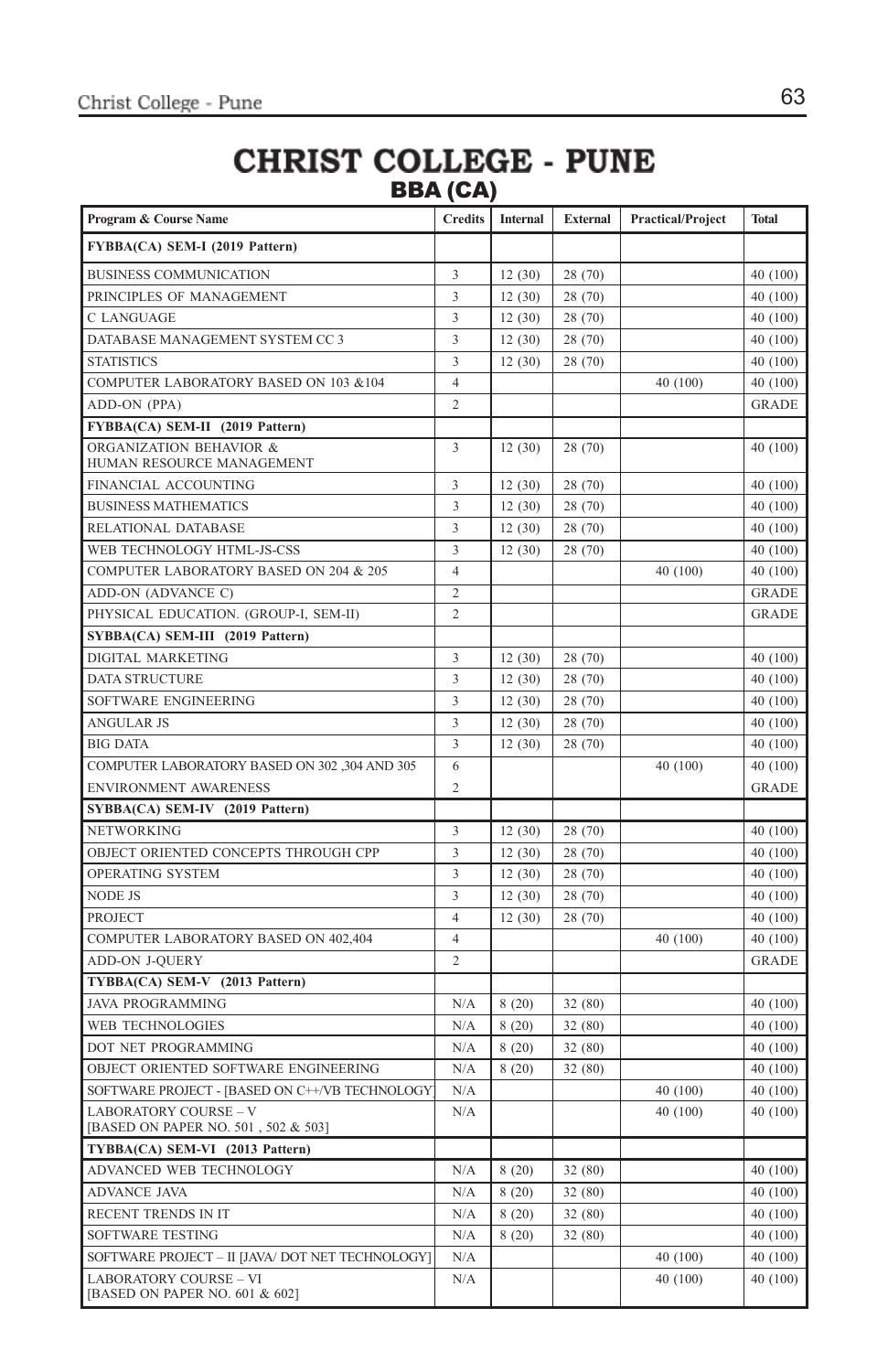### **CHRIST COLLEGE - PUNE** BBA (IB)

| Program & Course Name                                     | <b>Credits</b>          | Internal | <b>External</b> | <b>Practical/Project</b> |        | <b>Total</b> |
|-----------------------------------------------------------|-------------------------|----------|-----------------|--------------------------|--------|--------------|
| FYBBA(IB) SEM-I (2019 Pattern)                            |                         |          |                 | Prac.                    | Ext.   |              |
| PRINCIPLES OF MANAGEMENT                                  | 3                       | 12(30)   | 28 (70)         |                          |        | 40 (100)     |
| BUSINESS COMMUNICATION SKILLS                             | $\overline{4}$          | 12(30)   |                 | 8(20)                    | 20(50) | 40 (100)     |
| <b>BUSINESS ACCOUNTING</b>                                | 3                       | 12(30)   | 28 (70)         |                          |        | 40 (100)     |
| <b>BUSINESS ECONOMICS - MICRO</b>                         | 3                       | 12(30)   | 28 (70)         |                          |        | 40 (100)     |
| <b>BUSINESS MATHEMATICS</b>                               | 3                       | 12(30)   | 28 (70)         |                          |        | 40 (100)     |
| <b>BUSINESS DEMOGRAPHY</b>                                | $\overline{4}$          | 12(30)   |                 | 8(20)                    | 20(50) | 40 (100)     |
| <b>BASIC MANAGERIAL SKILLS</b>                            | $\overline{c}$          |          |                 |                          |        | <b>GRADE</b> |
| FYBBA(IB) SEM-II (2019 Pattern)                           |                         |          |                 |                          |        |              |
| <b>BASICS OF COST ACCOUNTING</b>                          | 3                       | 12(30)   | 28 (70)         |                          |        | 40 (100)     |
| ORIGIN AND DEVELOPMENT OF GLOBAL BUSINESS                 | $\overline{4}$          | 12(30)   |                 | 8(20)                    | 20(50) | 40 (100)     |
| COMMERCIAL GEOGRAPHY                                      | 3                       | 12(30)   | 28 (70)         |                          |        | 40 (100)     |
| PRINCIPLES OF MARKETING                                   | 3                       | 12(30)   | 28 (70)         |                          |        | 40 (100)     |
| <b>BUSINESS STATISTICS</b>                                | 3                       | 12(30)   | 28 (70)         |                          |        | 40 (100)     |
| FUNDAMENTALS OF COMPUTERS                                 | $\overline{4}$          | 12(30)   |                 | 8(20)                    | 20(50) | 40 (100)     |
| PERSONALITY AND SOFT SKILLS DEVELOPMENT                   | $\overline{2}$          |          |                 |                          |        | <b>GRADE</b> |
| PHYSICAL EDUCATION. (GROUP-I, SEM-II)                     | $\overline{2}$          |          |                 |                          |        | <b>GRADE</b> |
| SYBBA(IB) SEM-III (2019 Pattern)                          |                         |          |                 |                          |        |              |
| ELEMENTS OF HUMAN RESOURCE MANAGEMENT                     | 3                       | 12(30)   | 28 (70)         |                          |        | 40 (100)     |
| <b>GLOBAL COMPETENCIES AND</b><br>PERSONALITY DEVELOPMENT | $\overline{\mathbf{3}}$ | 12(30)   | 28 (70)         |                          |        | 40 (100)     |
| <b>INTERNATIONAL ECONOMICS</b>                            | 3                       | 12(30)   | 28 (70)         |                          |        | 40 (100)     |
| PRODUCTION AND OPERATIONS MANAGEMENT                      | 3                       | 12(30)   | 28 (70)         |                          |        | 40 (100)     |
| ADVANCED COURSE IN ENVIRONMENTAL AWARENESS                | $\overline{2}$          |          |                 |                          |        | <b>GRADE</b> |
| SYBBA(IB) SEM-IV (2019 Pattern)                           |                         |          |                 |                          |        |              |
| <b>IMPORT EXPORT PROCEDURE</b>                            | 3                       | 12(30)   | 28 (70)         |                          |        | 40 (100)     |
| RESEARCH METHODOLOGY                                      | $\overline{\mathbf{3}}$ | 12(30)   | 28 (70)         |                          |        | 40 (100)     |
| <b>BUSINESS ETHICS</b>                                    | 3                       | 12(30)   | 28 (70)         |                          |        | 40 (100)     |
| MANAGEMENT INFORMATION SYSTEM                             | 3                       | 12(30)   | 28 (70)         |                          |        | 40 (100)     |
| COMMUNICATION SKILLS FOR MANAGERS                         | $\overline{2}$          |          |                 |                          |        | <b>GRADE</b> |
| TYBBA(IB) SEM-V (2013 Pattern)                            |                         |          |                 |                          |        |              |
| <b>BUSINESS ETHICS.</b>                                   | N/A                     | 8(20)    | 32 (80)         |                          |        | 40 (100)     |
| <b>BUSINESS LAW.</b>                                      | N/A                     | 8(20)    | 32 (80)         |                          |        | 40 (100)     |
| <b>INTERNATIONAL RELATIONS.</b>                           | N/A                     | 8(20)    | 32 (80)         |                          |        | 40 (100)     |
| <b>INTERNATIONAL BANKING &amp; FINANCE</b>                | N/A                     | 8(20)    | 32(80)          |                          |        | 40 (100)     |
| BUSINESS REPORTING AND ANALYSIS                           | N/A                     | 8(20)    | 32 (80)         |                          |        | 40 (100)     |
| E-COMMERCE.                                               | N/A                     | 8(20)    | 32 (80)         |                          |        | 40 (100)     |
| TYBBA(IB) SEM-VI (2013 Pattern)                           |                         |          |                 |                          |        |              |
| EXPORT IMPORT PROCEDURE.                                  | N/A                     | 8(20)    | 32 (80)         |                          |        | 40 (100)     |
| INTERNATIONAL BUSINESS LAW.                               | N/A                     | 8(20)    | 32 (80)         |                          |        | 40 (100)     |
| STUDY OF GLOBAL ECONOMIES                                 | N/A                     | 8(20)    | 32(80)          |                          |        | 40 (100)     |
| INTERNATIONAL PROJECT MANAGEMENT.                         | N/A                     | 8(20)    | 32 (80)         |                          |        | 40 (100)     |
| SUPPLY CHAIN & LOGISTICS MANAGEMENT                       | N/A                     | 8(20)    | 32 (80)         |                          |        | 40 (100)     |
| RESEARCH METHODOLOGY (50 MARKS) &<br>PROJECT (50 MARKS)   | N/A                     |          | 20(50)          | 20(50)                   |        | 40 (100)     |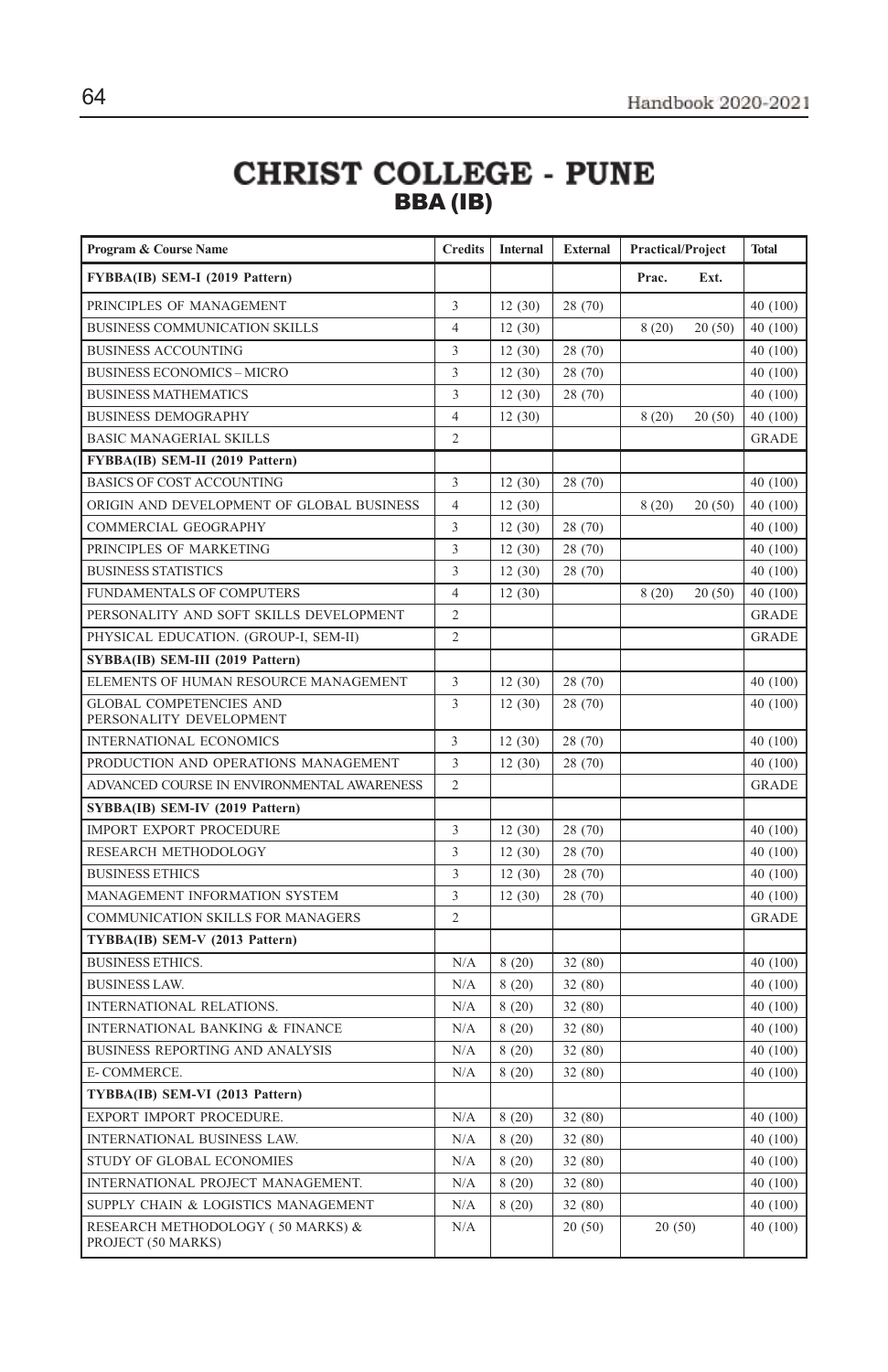### **CHRIST COLLEGE - PUNE Mcom**

| Program & Course Name                                    | <b>Credits</b> | <b>Internal</b> | <b>External</b> | <b>Practical/Project</b> | <b>Total</b> |
|----------------------------------------------------------|----------------|-----------------|-----------------|--------------------------|--------------|
| FYMcom Sem-I (2019 Pattern)                              |                |                 |                 |                          |              |
| MANAGEMENT ACCOUNTING                                    | $\overline{4}$ | 16(40)          | 24(60)          |                          | 40 (100)     |
| STRATEGIC MANAGEMENT                                     | $\overline{4}$ | 16(40)          | 24(60)          |                          | 40 (100)     |
| ADVANCED COST ACCOUNTING                                 | $\overline{4}$ | 16(40)          | 24(60)          |                          | 40 (100)     |
| COSTING TECHNIQUES & RESPONSIBILITY<br><b>ACCOUNTING</b> | $\overline{4}$ | 16(40)          | 24(60)          |                          | 40 (100)     |
| <b>HUMAN RIGHTS - I</b>                                  | $\mathbf{1}$   |                 |                 |                          | <b>GRADE</b> |
| <b>INTRODUCTION TO CYBER SECURITY - I</b>                | 1              |                 |                 |                          | <b>GRADE</b> |
| FYMcom Sem-II (2019 Pattern)                             |                |                 |                 |                          |              |
| FINANCIAL ANALYSIS & CONTROL                             | $\overline{4}$ | 16(40)          | 24(60)          |                          | 40 (100)     |
| <b>INDUSTRIAL ECONOMICS</b>                              | $\overline{4}$ | 16(40)          | 24(60)          |                          | 40 (100)     |
| APPLICATION OF COST ACCOUNTING                           | $\overline{4}$ | 16(40)          | 24(60)          |                          | 40 (100)     |
| COST CONTROL & COST SYSTEMS                              | $\overline{4}$ | 16(40)          | 24(60)          |                          | 40 (100)     |
| <b>HUMAN RIGHTS - II</b>                                 | $\mathbf{1}$   |                 |                 |                          | <b>GRADE</b> |
| INTRODUCTION TO CYBER SECURITY - II                      | 1              |                 |                 |                          | <b>GRADE</b> |
| SYMcom Sem-III (2019 Pattern)                            |                |                 |                 |                          |              |
| <b>BUSINESS FINANCE</b>                                  | $\overline{4}$ | 16(40)          | 24(60)          | 40 (100)                 |              |
| RESEARCH METHODOLOGY FOR BUSINESS                        | $\overline{4}$ | 16(40)          | 24(60)          | 40 (100)                 |              |
| <b>COST AUDIT</b>                                        | $\overline{4}$ | 16(40)          | 24(60)          | 40 (100)                 |              |
| <b>MANAGEMENT AUDIT</b>                                  | $\overline{4}$ | 16(40)          | 24(60)          | 40 (100)                 |              |
| INTRODUCTION TO CYBER SECURITY - III                     | $\mathbf{1}$   |                 |                 | <b>GRADE</b>             |              |
| <b>SKILL DEVELOPMENT - I</b>                             | $\overline{2}$ |                 |                 | <b>GRADE</b>             |              |
| INTRODUCTION TO CONSTITUTION                             | $\overline{c}$ |                 |                 | <b>GRADE</b>             |              |
| SYMcom Sem-IV (2019 Pattern)                             |                |                 |                 |                          |              |
| CAPITAL MARKET& FINANCIAL SERVICES                       | $\overline{4}$ | 16(40)          | 24(60)          | 40 (100)                 |              |
| INDUSTRIAL ECONOMIC ENVIRONMENT                          | $\overline{4}$ | 16(40)          | 24(60)          | 40 (100)                 |              |
| RECENT ADVANCES IN COST AUDITING & COST SYSTEM           | $\overline{4}$ | 16(40)          | 24(60)          | 40 (100)                 |              |
| PROJECT WORK / CASE STUDIES                              | $\overline{4}$ | 16(40)          | 24(60)          | 40 (100)                 |              |
| <b>INTRODUCTION TO CYBER SECURITY - IV</b>               | $\mathbf{1}$   |                 |                 | GRADE                    |              |
| SKILL DEVELOPMENT - II                                   | $\overline{2}$ |                 |                 | <b>GRADE</b>             |              |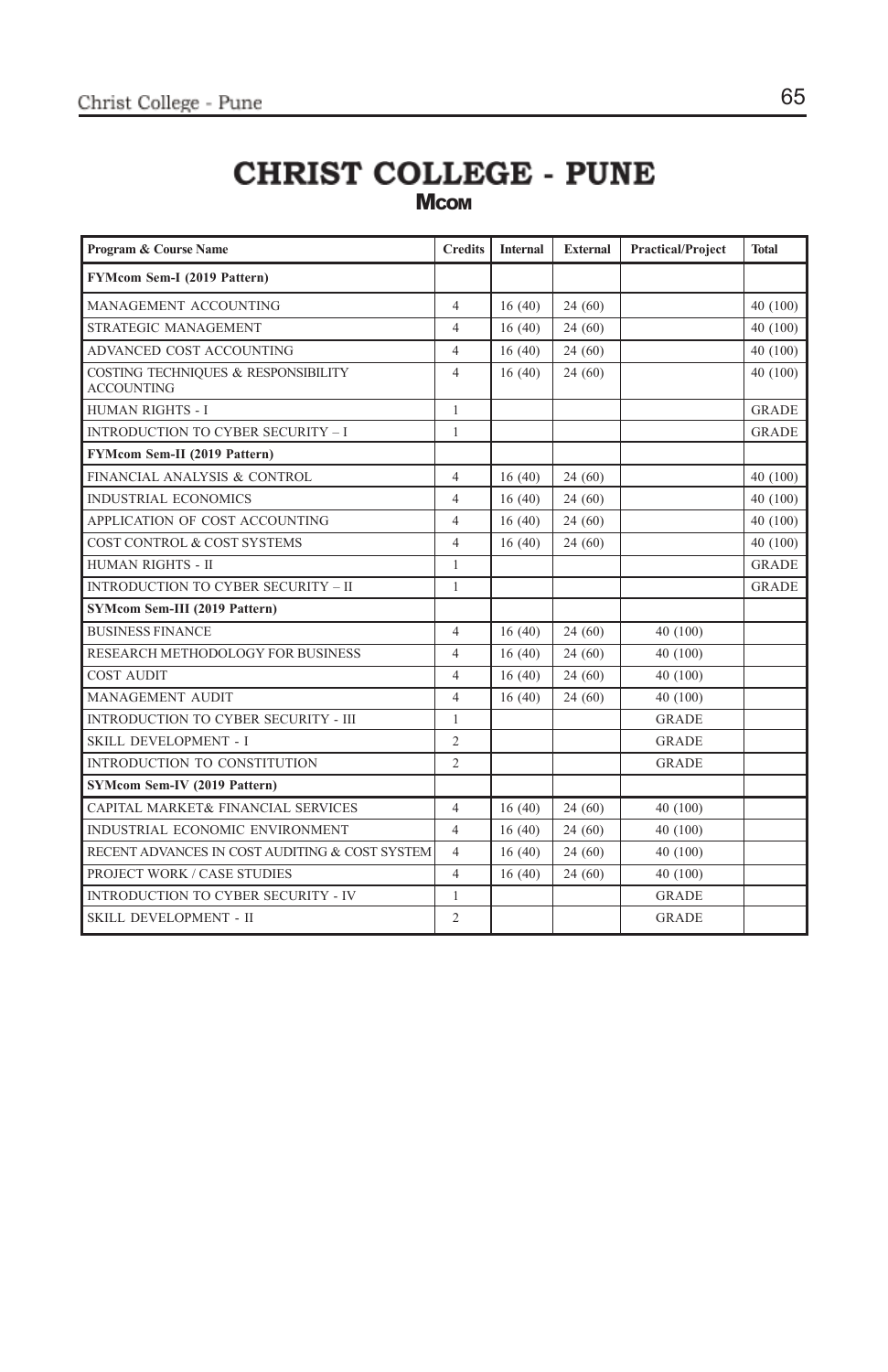### **CHRIST COLLEGE - PUNE** MSC (COMP. SCI.)

| Program & Course Name                             | <b>Credits</b> | <b>Internal</b> | <b>External</b> | <b>Practical/Project</b> |                   | <b>Total</b> |
|---------------------------------------------------|----------------|-----------------|-----------------|--------------------------|-------------------|--------------|
| FYMSc(Comp. Sci.) Sem-I (2019 Pattern)            |                |                 |                 | Int.                     | Ext.              |              |
| PARADIGM OF PROGRAMMING LANGUAGE                  | $\overline{4}$ | 12(30)          | 28 (70)         |                          |                   | 40 (100)     |
| DESIGN AND ANALYSIS OF ALGORITHMS                 | $\overline{4}$ | 12(30)          | 28 (70)         |                          |                   | 40 (100)     |
| DATABASE TECHNOLOGIES                             | $\overline{4}$ | 12(30)          | 28 (70)         |                          |                   | 40 (100)     |
| ARTIFICIAL INTELLIGENCE PRACTICAL                 | 2              |                 |                 | 6(15)                    | 14(35)            | 20(50)       |
| <b>ARTIFICIAL INTELLIGENCE</b>                    | $\overline{c}$ |                 |                 | 6(15)                    | 14(35)            | 20(50)       |
| PPL AND DATABASE TECHNOLOGIES PRACTICAL           | $\overline{4}$ | 12(30)          | 28 (70)         |                          |                   | 40 (100)     |
| <b>HUMAN RIGHTS - I</b>                           | $\mathbf{1}$   |                 |                 |                          |                   | <b>GRADE</b> |
| INTRODUCTION TO CYBER SECURITY - I                | 1              |                 |                 |                          |                   | <b>GRADE</b> |
| FYMSc (Comp. Sci.) Sem-II (2019 Pattern)          |                |                 |                 | Int.                     | Ext.              |              |
| ADVANCED OPERATING SYSTEM                         | $\overline{4}$ | 12(30)          | 28 (70)         |                          |                   | 40 (100)     |
| MOBILE TECHNOLOGIES                               | $\overline{4}$ | 12(30)          | 28 (70)         |                          |                   | 40 (100)     |
| SOFTWARE PROJECT MANAGEMENT                       | $\overline{4}$ | 12(30)          | 28 (70)         |                          |                   | 40 (100)     |
| SOFT COMPUTNG PRACTICAL                           | $\overline{c}$ |                 |                 | 6(15)                    | 14(35)            | 20(50)       |
| <b>SOFT COMPUTNG</b>                              | $\overline{c}$ |                 |                 | 6(15)                    | 14(35)            | 20(50)       |
| PRACTICAL ON ADVANCED OS &<br>MOBILE TECHNOLOGIES | $\overline{4}$ | 12(30)          | 28 (70)         |                          |                   | 40 (100)     |
| <b>HUMAN RIGHTS - II</b>                          | $\mathbf{1}$   |                 |                 |                          |                   | <b>GRADE</b> |
| <b>INTRODUCTION TO CYBER SECURITY - II</b>        | $\mathbf{1}$   |                 |                 |                          |                   | <b>GRADE</b> |
| SYMSc (Comp. Sci.) Sem-III (2019 Pattern)         |                |                 |                 | Int.                     | Ext.              |              |
| SOFTWARE ARCHITECTURE AND DESIGN PATTERNS         | $\overline{4}$ | 12(30)          | 28 (70)         |                          |                   | 40 (100)     |
| MACHINE LEARNING                                  | 4              | 12(30)          | 28 (70)         |                          |                   | 40 (100)     |
| <b>WEB FRAMEWORKS</b>                             | $\overline{4}$ | 12(30)          | 28 (70)         |                          |                   | 40 (100)     |
| PROJECT RELATED ASSIGNMENTS                       | $\overline{c}$ |                 |                 | 6(15)                    | 14(35)            | 20(50)       |
| <b>PROJECT</b>                                    | $\overline{c}$ |                 |                 | 6(15)                    | 14(35)            | 20(50)       |
| PRACTICAL ON CSUT231, CSUT232 AND CSUT233         | $\overline{4}$ | 12(30)          | 28 (70)         |                          |                   | 40 (100)     |
| <b>INTRODUCTION TO CYBER SECURITY - III</b>       | $\mathbf{1}$   |                 |                 |                          |                   | <b>GRADE</b> |
| SKILL DEVELOPMENT - I                             | $\sqrt{2}$     |                 |                 |                          |                   | <b>GRADE</b> |
| INTRODUCTION TO CONSTITUTION                      | $\overline{c}$ |                 |                 |                          |                   | GRADE        |
| SYMSc (Comp. Sci.) Sem-IV (2019 Pattern)          |                |                 |                 | Int                      | Ext               |              |
| INDUSTRIAL TRAINING /INSTITUTIONAL PROJECT        | 20             |                 |                 |                          | 60 (150) 40 (350) | 200 (500)    |
| <b>INTRODUCTION TO CYBER SECURITY - IV</b>        | 1              |                 |                 |                          |                   | <b>GRADE</b> |
| SKILL DEVELOPMENT - II                            | $\overline{c}$ |                 |                 |                          |                   | GRADE        |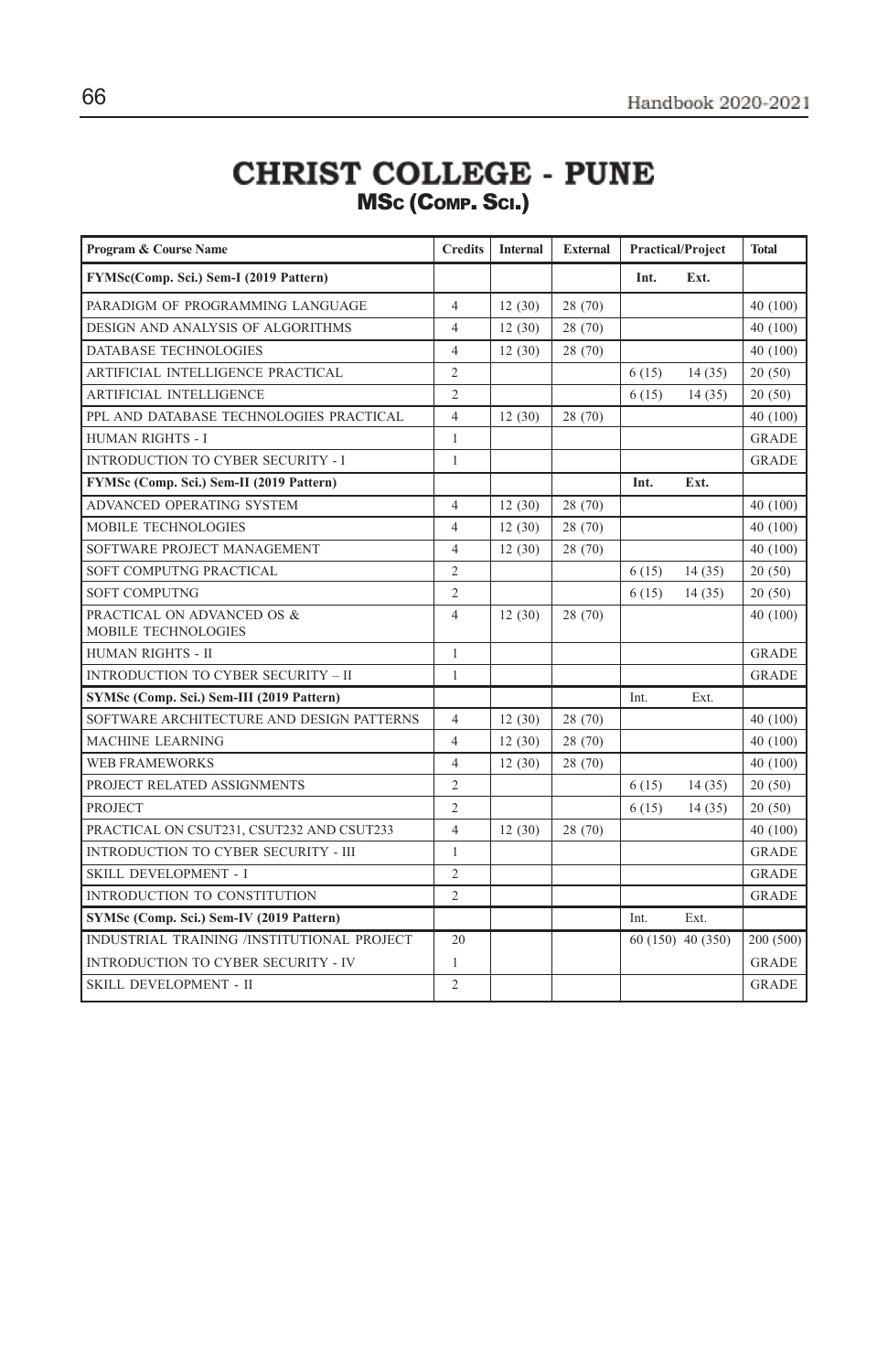# **NOTES**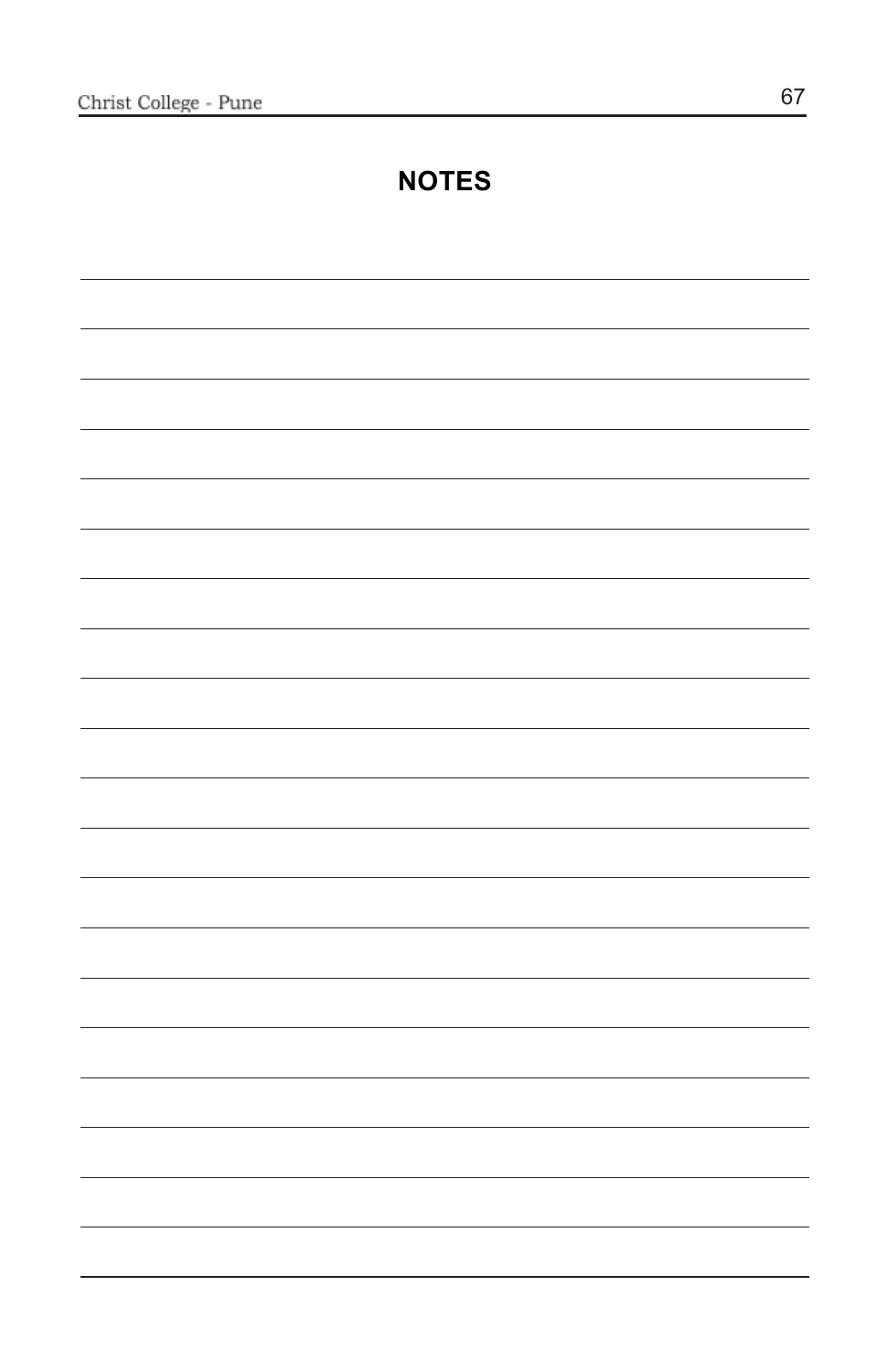## **NOTES**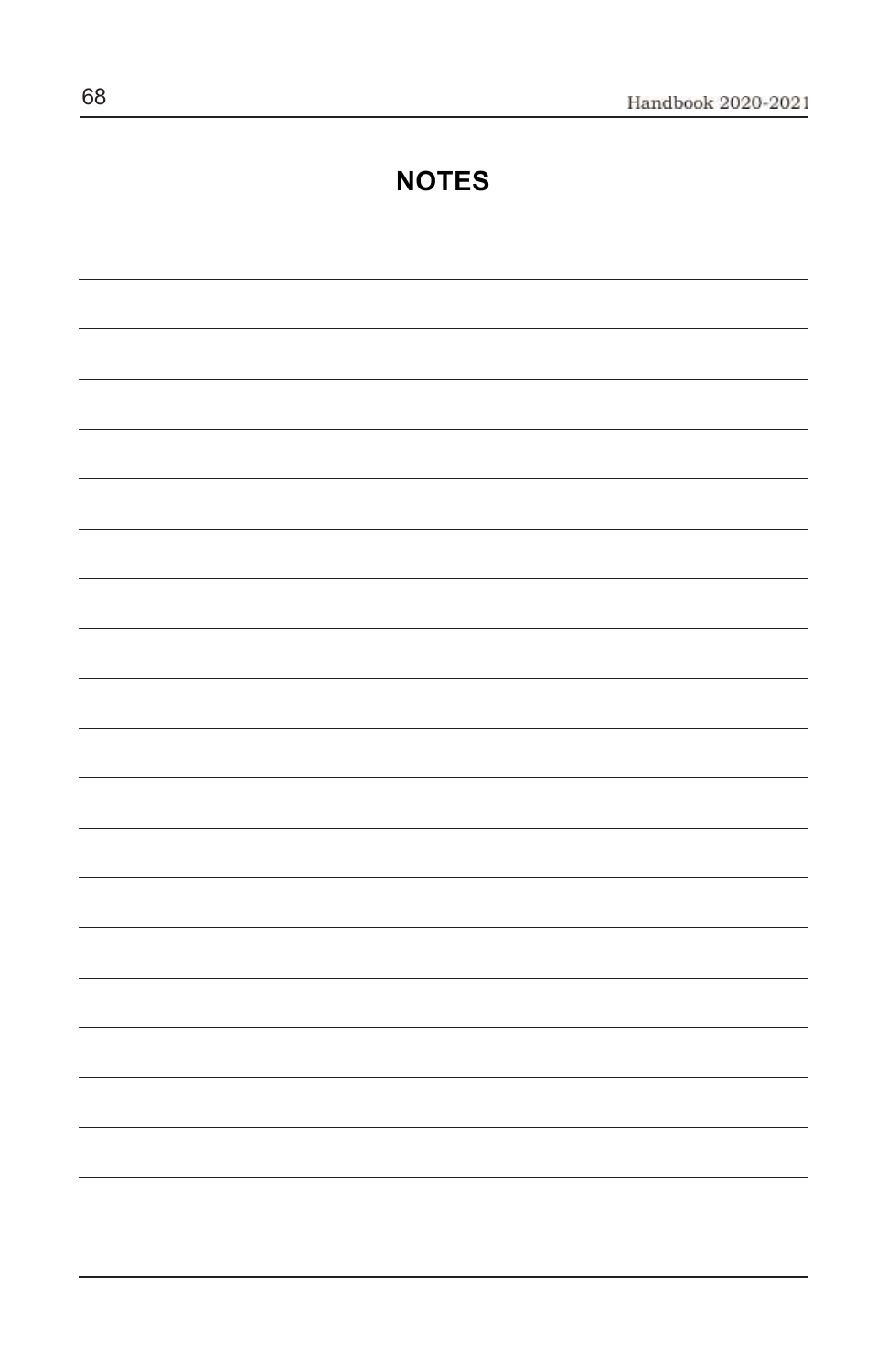# **NOTES**